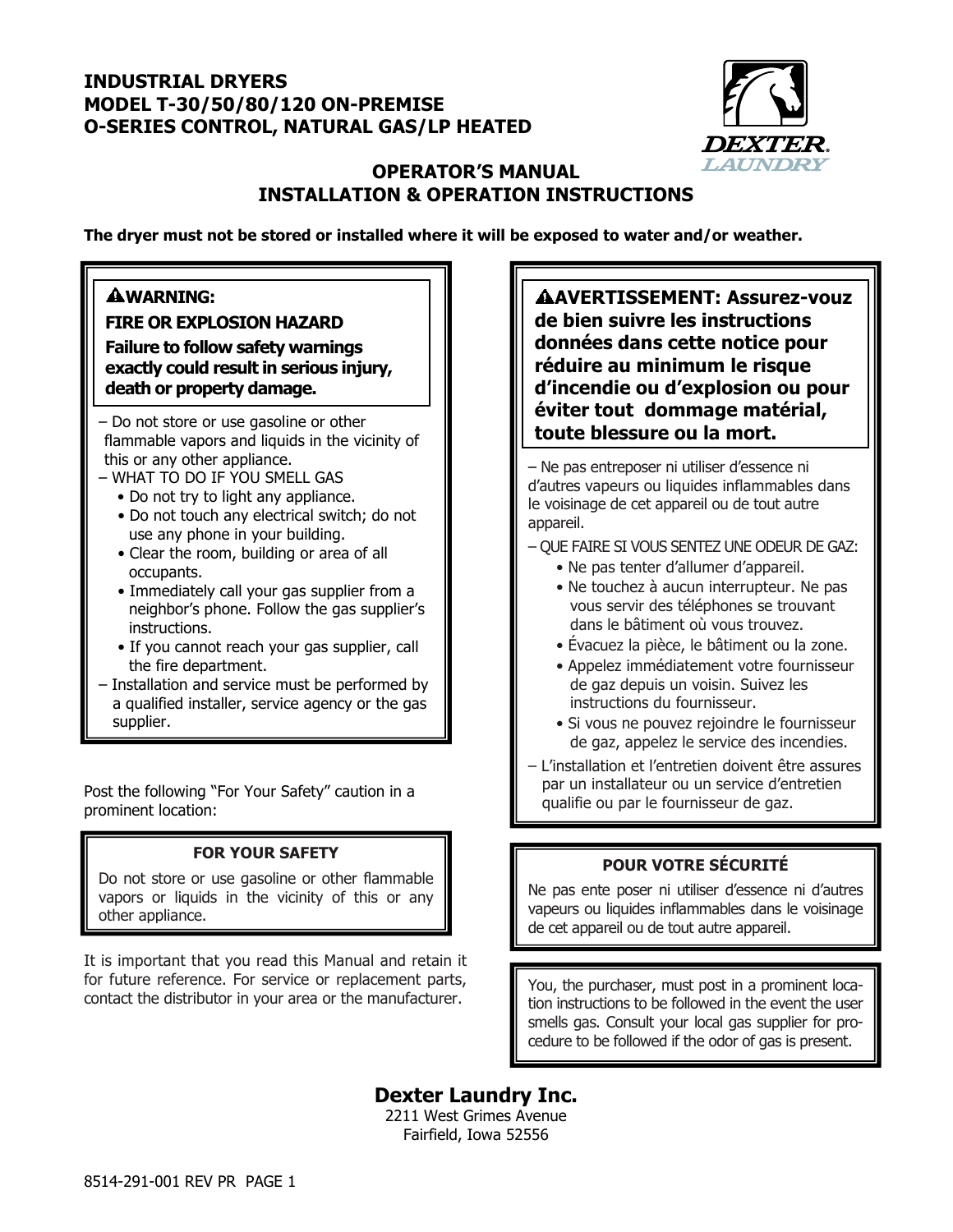## **TABLE OF CONTENTS**

| $\mathbf{1}$<br>2<br>3<br>4<br>5<br>6<br>$\overline{7}$ | 7.1<br>7.2 |                                                    |  |
|---------------------------------------------------------|------------|----------------------------------------------------|--|
|                                                         | 7.2.1      |                                                    |  |
|                                                         | 7.2.2      |                                                    |  |
|                                                         | 7.2.3      |                                                    |  |
|                                                         | 7.2.4      |                                                    |  |
|                                                         | 7.2.5      | IMPORTANT: TRANSIENT VOLTAGE SURGE SUPPRESSORS  18 |  |
|                                                         | 7.2.6      |                                                    |  |
|                                                         | 7.2.7      |                                                    |  |
|                                                         | 7.3<br>7.4 |                                                    |  |
| 8                                                       | 8.1<br>8.2 |                                                    |  |
| 9                                                       |            |                                                    |  |
| 10                                                      |            |                                                    |  |
| 11<br>12                                                |            |                                                    |  |
| 13                                                      |            |                                                    |  |
| 14                                                      |            |                                                    |  |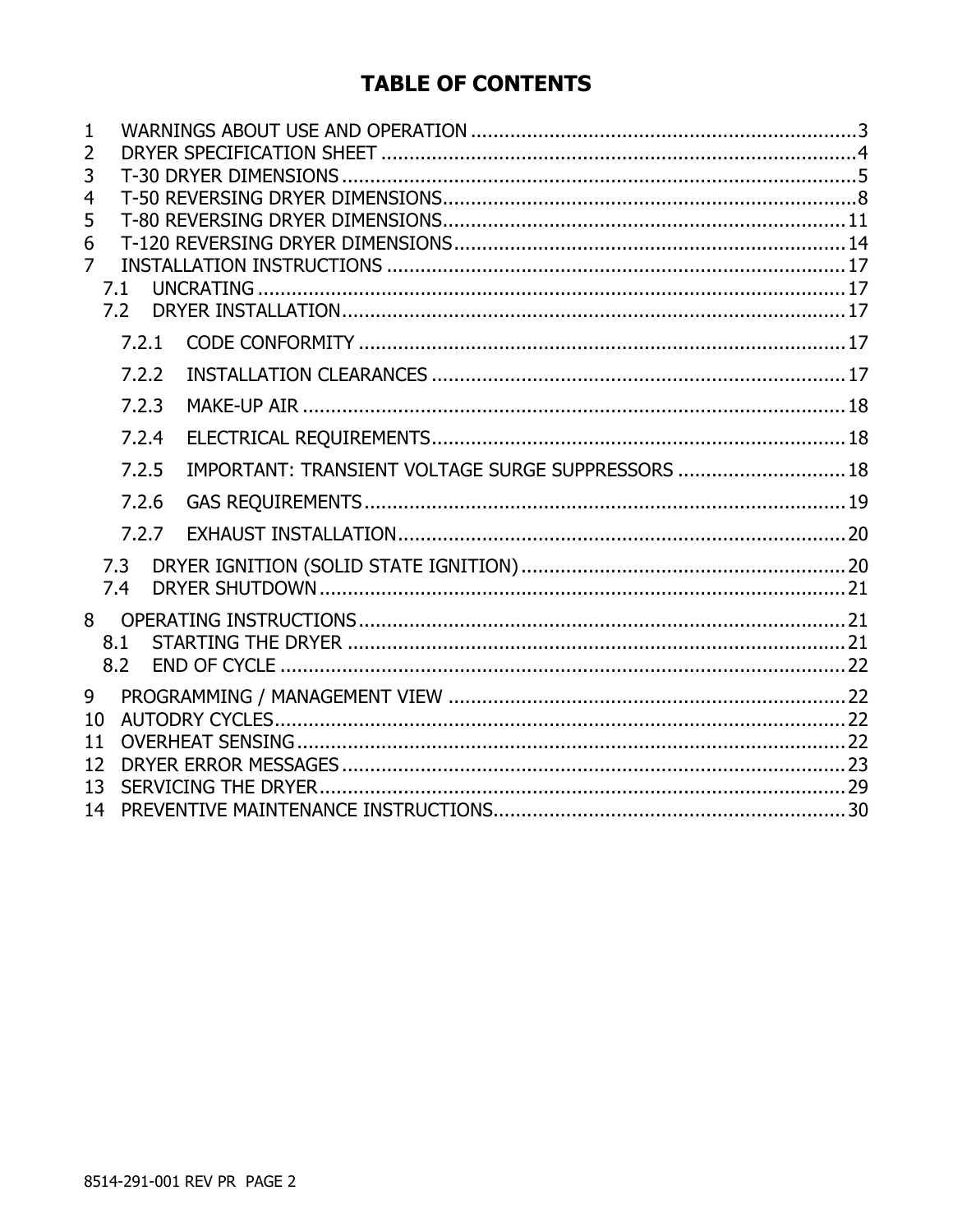## **1 WARNINGS ABOUT USE AND OPERATION**

It is **ABSOLUTELY ESSENTIAL** that the dryer be grounded to a known earth (zero) ground. This is not only for personal safety, but is necessary for proper operation.

 **DO NOT MODIFY THIS APPLIANCE. KEEP SHIELDS, GUARDS, AND COVERS IN PLACE.** These safety devices are provided to protect everyone from injury.

**THIS DRYER IS EQUIPPED WITH AN OVER-TEMPERATURE THERMOSTAT** located to the right of the motor on the rear of the cabinet. If the dryer cease to operate, refer to your "Service Procedure and Parts Data" book for instructions.

**CHECK THIS THERMOSTAT WHEN INSTALLING THE DRYER** to assure it is not tripped. Impacts such as rough handling in shipment, may trip the thermostat.

 **DO NOT SPRAY AEROSOLS IN THE VICINITY OF THIS APPLIANCE** while in operation.

#### **THIS APPLIANCE SHALL NOT BE USED TO DRY OFF CLOTHES CONTAINING SOLVENTS OR DRY CLEANING FLUIDS.**

### **Additional warning for dryer models with water dispensing systems:**



Electrical shock can result in death or serious injury.

If the water dispensing system is activated do not attempt to operate the dryer.

If the water dispensing system is activated have the dryer inspected by a qualified agency before operating the dryer.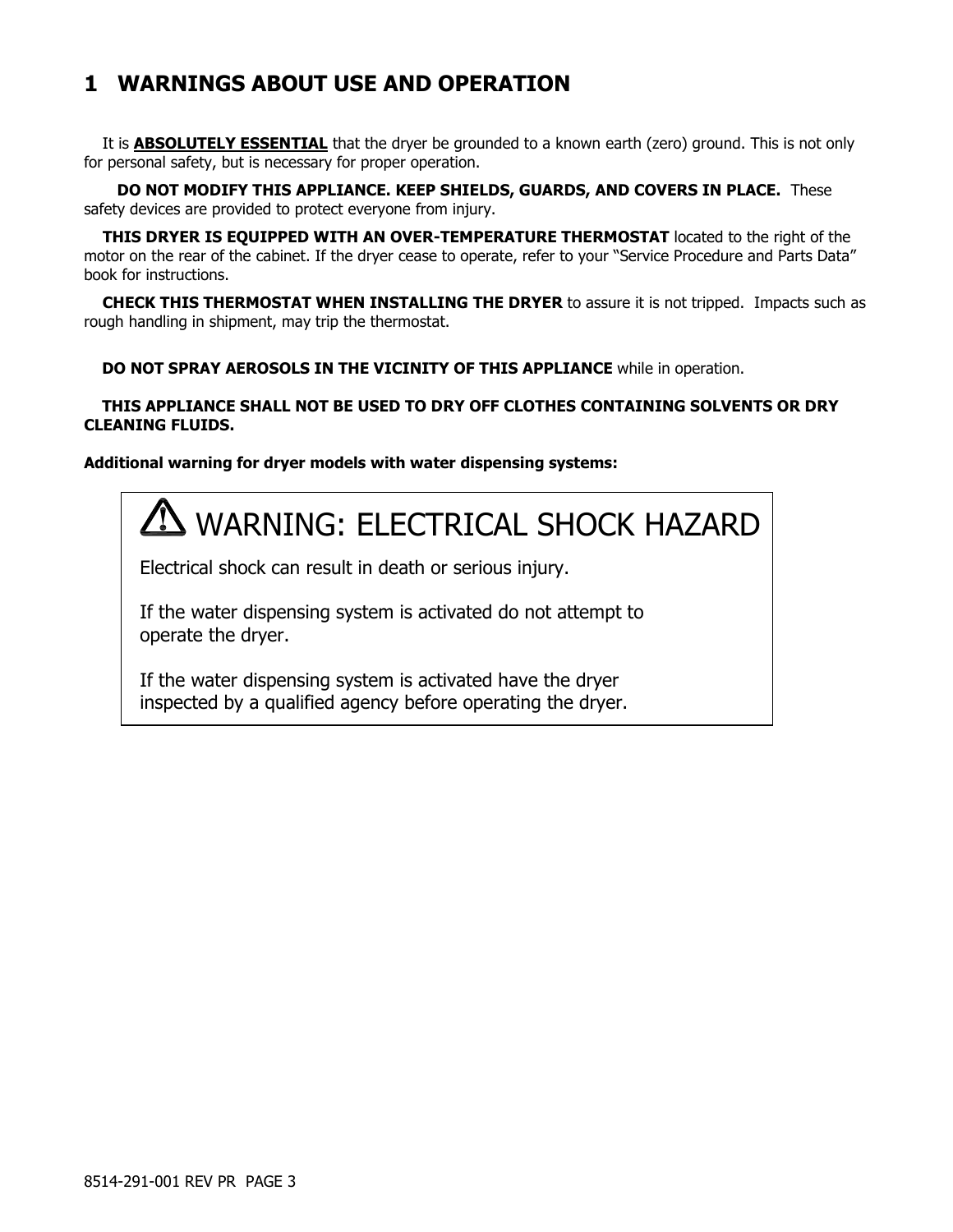## **2 DRYER SPECIFICATION SHEET**

|                                |                                                                                |                                                     | $T-30$                   |                          | $T-50$                   |                          | $T-80$                                          |                          | $T-120$                  |                          |
|--------------------------------|--------------------------------------------------------------------------------|-----------------------------------------------------|--------------------------|--------------------------|--------------------------|--------------------------|-------------------------------------------------|--------------------------|--------------------------|--------------------------|
| Capacity                       |                                                                                | Dry Weight Capacity - lb (kg)                       | 30                       | (13.6)                   | 50                       | (22.7)                   | 80                                              | (36.3)                   | 120                      | (54.4)                   |
|                                | Cylinder Volume - cu ft (L)                                                    |                                                     | 11.3                     | (320)                    | 15.8                     | (447.4)                  | 23                                              | (651.3)                  | 36.1                     | (1022.2)                 |
|                                |                                                                                |                                                     |                          |                          |                          |                          |                                                 |                          |                          |                          |
| Speed                          | Tumbler Speed - RPM                                                            |                                                     | 47                       | $\hspace{0.05cm} \ldots$ | 45                       | $\overline{\phantom{a}}$ | 40                                              | $\overline{\phantom{a}}$ | 36.5                     | $\overline{\phantom{a}}$ |
|                                |                                                                                | Motor Size - 60 Hz Standard - hp (kW)               | 0.5                      | (0.38)                   | $\sim$                   | $\overline{a}$           | $\overline{a}$                                  | $\overline{\phantom{a}}$ | $\sim$                   |                          |
|                                |                                                                                | Motor Size - 50 Hz Standard - hp (kW)               | 0.5                      | (0.38)                   | $\overline{a}$           | ---                      |                                                 |                          |                          |                          |
|                                |                                                                                | Motor Size - 60 Hz Reversing - hp (kW)              | $\hspace{0.05cm} \ldots$ |                          | 2 & 0.5                  | (1.5 & 0.38)             | 1 & 0.75                                        | (0.75 & 0.56)            | 181                      | (0.75 & 0.75)            |
|                                |                                                                                | Motor Size - 50 Hz Reversing - hp (kW)              | $\overline{a}$           |                          | $\sim$                   |                          | 1 & 0.75                                        | (0.75 & 0.56)            | 1 & 0.75                 | (0.75 & 0.56)            |
|                                |                                                                                |                                                     |                          |                          |                          |                          |                                                 |                          |                          |                          |
| Airflow                        |                                                                                | 60 Hz Model - 8" Outlet - cfm (M3/min)              | 830                      | (23.5)                   | 910                      | (25.8)                   | 1200                                            | (34)                     |                          |                          |
|                                |                                                                                | 60 Hz Model - 10" / 12" Outlet - cfm (M3/min)       | $\overline{a}$           |                          | $\sim$                   |                          |                                                 |                          | 1250 / 1450              | (35.4 / 41.4)            |
|                                |                                                                                | 50 Hz Model - 8" Outlet - cfm (M3/min)              | 690                      | (19.5)                   | 760                      | (21.5)                   | 1000                                            | (28.3)                   |                          |                          |
|                                |                                                                                | 50 Hz Model - 10" / 12" Outlet - cfm (M3/min)       | $\hspace{0.05cm} \ldots$ |                          | $\overline{\phantom{a}}$ |                          | ---                                             |                          | 1000                     | 28.3                     |
|                                |                                                                                |                                                     |                          |                          |                          |                          |                                                 |                          |                          |                          |
| <b>Dimensions</b>              | Cabinet Height - in (cm)                                                       |                                                     | 72 1/4                   | (183.5)                  | 72 1/4                   | (183.5)                  | 75 3/4                                          | (192.4)                  | 85 5/16                  | (216.7)                  |
|                                | Cabinet Width - in (cm)                                                        |                                                     | 31 1/2                   | (80)                     | 34 1/2                   | (87.6)                   | 38 1/2                                          | (97.8)                   | 46 3/4                   | (188.7)                  |
|                                | Cabinet Depth - in (cm)                                                        |                                                     | 41 3/4                   | (106)                    | 48                       | (121.9)                  | 51 3/4                                          | (131.4)                  |                          |                          |
|                                |                                                                                | Cabinet Depth - Reversing - in (cm)                 | $\hspace{0.05cm} \ldots$ |                          | 50                       | (127)                    | 51 3/4                                          | (131.4)                  | 60 3/16                  | (152.9)                  |
|                                | Door Opening - in (cm)                                                         |                                                     | 225/8                    | (57.5)                   | 25 5/8                   | (65.1)                   | 255/8                                           | (65.1)                   | 25 5/8                   | (65.1)                   |
|                                |                                                                                | Floor to Door Bottom - in (cm)                      | 28 3/4                   | (73)                     | 27 1/4                   | (69.2)                   | 29 1/4                                          | (74.3)                   | 37                       | (94)                     |
|                                | Cylinder Diameter - in (cm)                                                    |                                                     | 30                       | (76.2)                   | 32 1/2                   | (82.6)                   | 36 1/2                                          | (92.7)                   | 43                       | (109.2)                  |
|                                | Cylinder Depth - in (cm)                                                       |                                                     | 271/2                    | (69.9)                   | 33                       | (83.8)                   | 38                                              | (96.5)                   | 43                       | (109.2)                  |
|                                |                                                                                | Lint Screen Area - sq in (sq cm)                    | 515                      | (3323)                   | 708                      | (4568)                   | 823                                             | (5310)                   | 862                      | (5561)                   |
|                                |                                                                                |                                                     |                          |                          |                          |                          |                                                 |                          |                          |                          |
| Weight                         | Net Weight - lb (kg)                                                           |                                                     | 454                      | (205.9)                  | 540                      | (244.9)                  | 715                                             | (324.3)                  | $\sim$                   |                          |
|                                |                                                                                | Net Weight - Reversing - lb (kg)                    | $\overline{\phantom{a}}$ |                          | 560                      | (254)                    | 715                                             | (324.3)                  | 1075                     | (487.6)                  |
|                                |                                                                                |                                                     |                          |                          |                          |                          |                                                 |                          |                          |                          |
| Shipping                       | Shipping Weight - lb (kg)                                                      |                                                     | 499                      | (226.3)                  | 590                      | (267.6)                  | 770                                             | (349.3)                  | $\overline{a}$           |                          |
|                                |                                                                                | Shipping Weight - Reversing - lb (kg)               | $\overline{\phantom{a}}$ |                          | 620                      | (281.2)                  | 770                                             | (349.3)                  | 1122                     | (508.9)                  |
|                                | Shipping Height - in (cm)                                                      |                                                     | 77 1/4                   | (196.2)                  | 77 1/4                   | (196.2)                  | 80 3/4                                          | (205.1)                  | 88 3/8                   | (224.5)                  |
| Shipping Width - in (cm)       |                                                                                | 32 3/4                                              | (83.2)                   | 36                       | (91.4)                   | 40 1/4                   | (102.2)                                         | 48 1/4                   | (122.6)                  |                          |
|                                | Shipping Depth - in (cm)                                                       |                                                     | 451/2                    | (115.6)                  | 51 1/2                   | (130.8)                  | 55 1/2                                          | (141)                    | $\hspace{0.05cm} \cdots$ |                          |
|                                |                                                                                | Shipping Depth - Reversing - in (cm)                | $\hspace{0.05cm} \ldots$ |                          | 53 1/2                   | (135.9)                  | 55 1/2                                          | (141)                    | 68 1/2                   | (174)                    |
|                                |                                                                                |                                                     |                          |                          |                          |                          |                                                 |                          |                          |                          |
| Gas (Gas Models Only)          |                                                                                | Gas Supply Connection - in (mm)                     | 1/2                      | (12.7)                   | 1/2                      | (12.7)                   | 3/4                                             | (19.1)                   | 3/4                      | (19.1)                   |
|                                |                                                                                | Natural Gas Supply (Water Column) - in (cm)         | $5 - 10$                 | $(12.7 - 25.4)$          | $5 - 10$                 | $(12.7 - 25.4)$          | $5 - 10$                                        | $(12.7 - 25.4)$          | $5 - 10$                 | $(12.7 - 25.4)$          |
|                                |                                                                                | Natural Gas Burner Manifold Pressure (Water Column) | 3.5                      | 8.89                     | 3.5                      | 8.89                     | 3.5                                             | 8.89                     | 3.5                      | 8.89                     |
|                                | 60Hz Model - in (cm)                                                           |                                                     |                          |                          |                          |                          |                                                 |                          |                          |                          |
|                                |                                                                                | Natural Gas Burner Manifold Pressure (Water Column) | 3.4                      | 8.64                     | 3.5                      | 8.89                     | 3.5                                             | 8.89                     | 3.5                      | 8.89                     |
|                                | 50Hz Model - in (cm)                                                           |                                                     |                          |                          |                          |                          |                                                 |                          |                          |                          |
|                                |                                                                                | LP Gas Supply (Water Column) - in (cm)              | $111/2 - 131/2$          | $(29.2 - 34.3)$          | $111/2 - 131/2$          | $(29.2 - 34.3)$          | 11 1/2-13 1/2                                   | $(29.2 - 34.3)$          | 11 1/2-13 1/2            | $(29.2 - 34.3)$          |
|                                |                                                                                | LP Gas Burner Manifold Pressure (Water Column)      | 11                       | 27.9                     | 11                       | 27.9                     | 11                                              | 27.9                     | 11                       | 27.9                     |
|                                | 60Hz Model - in (cm)                                                           | LP Gas Burner Manifold Pressure (Water Column)      | 10                       | 25.4                     | $\overline{11}$          | 27.9                     | 11                                              | 27.9                     | $\overline{11}$          | 27.9                     |
|                                | 50Hz Model - in (cm)                                                           |                                                     |                          |                          |                          |                          |                                                 |                          |                          |                          |
|                                |                                                                                | Gas Usage - 60Hz Model - BTU/hr (kW)                | 90,000                   | (26.4)                   | 145,000                  | (42.5)                   | 215,000                                         | (63)                     | 320,000                  | (93.8)                   |
|                                |                                                                                | Gas Usage - 50Hz Model - BTU/hr (kW)                | 74,000                   | (21.7)                   | 120,000                  | (35.2)                   | 195,000                                         | (57.1)                   | 300,000                  | (87.9)                   |
|                                |                                                                                |                                                     |                          |                          |                          |                          |                                                 |                          |                          |                          |
| Electrical                     | Gas Models                                                                     | Volts / Hz / Phase / Wiring                         |                          |                          |                          |                          | Circuit Breaker Amps / Running Amps / Wire Size |                          |                          |                          |
|                                | $-11$                                                                          | 208-240 / 60 / 1 / 2 wire + ground                  | $\sim$                   |                          | $15/5.1/$ #12            |                          | $15/5.5/$ #12                                   |                          | $20/10/$ #12             |                          |
|                                | $-15$                                                                          | 208-240 / 60 / 1 / 2 wire + ground                  | $15/5.1/$ #12            |                          |                          |                          | $\hspace{0.05cm} \cdots$                        |                          |                          |                          |
| 120 / 60 / 1 / 2 wire + ground |                                                                                | 15/9.6/#12                                          |                          | $\overline{a}$           |                          | $\overline{a}$           |                                                 | $\overline{a}$           |                          |                          |
|                                | -39<br>230 / 50 / 1 / 2 wire + ground<br>-59<br>230 / 50 / 1 / 2 wire + ground |                                                     | 10 / 5.1 / 2.1 mm2       |                          | 10 / 5.1 / 2.1 mm2       |                          | 10 / 5.2 / 2.1 mm2                              |                          | 20 / 9.8 / 3.5 mm2       |                          |
|                                |                                                                                |                                                     | 10 / 5.1 / 2.1 mm2       |                          | 10 / 5.1 / 2.1 mm2       |                          | 10 / 5.2 / 2.1 mm2                              |                          | $\cdots$                 |                          |
|                                |                                                                                |                                                     |                          |                          |                          |                          |                                                 |                          |                          |                          |
|                                |                                                                                |                                                     |                          |                          |                          |                          |                                                 |                          |                          |                          |
| Installation                   | Minimum Clearance Between Machines - in (cm)                                   |                                                     | $\mathbf{0}$             | $\mathbf{0}$             | $\mathbf 0$              | (0)                      | $\mathbf{0}$                                    | (0)                      | 0                        | (0)                      |
|                                | Minimum Clearance Behind Machines - in (cm)                                    |                                                     | 18                       | (45.7)                   | 18                       | (45.7)                   | 18                                              | (45.7)                   | 18                       | (45.7)                   |
|                                |                                                                                | Make-Up Air Required - sq ft (sq cm)                | $\mathbf{1}$             | (929)                    | 1.25                     | (1161)                   | 1.5                                             | (1394)                   | 2.25                     | (2090)                   |
|                                | Exhaust Size - in (cm)                                                         |                                                     | $\overline{8}$           | (20.3)                   | 8                        | (20.3)                   | 8                                               | (20.3)                   | 10 or 12                 | (25.4 or                 |
|                                |                                                                                |                                                     |                          |                          |                          |                          |                                                 |                          |                          | 30.5)                    |
|                                |                                                                                | Max. Exhaust Back Pressure (Water Column) - in (mm) | 0.3                      | (7.6)                    | 0.3                      | (7.6)                    | 0.3                                             | (7.6)                    | 0.3                      | (7.6)                    |
|                                |                                                                                | Recommended Exhaust Length - ft (m) & 2 elbows      | 14                       | (4.3)                    | 14                       | (4.3)                    | 14                                              | (4.3)                    | 14                       | (4.3)                    |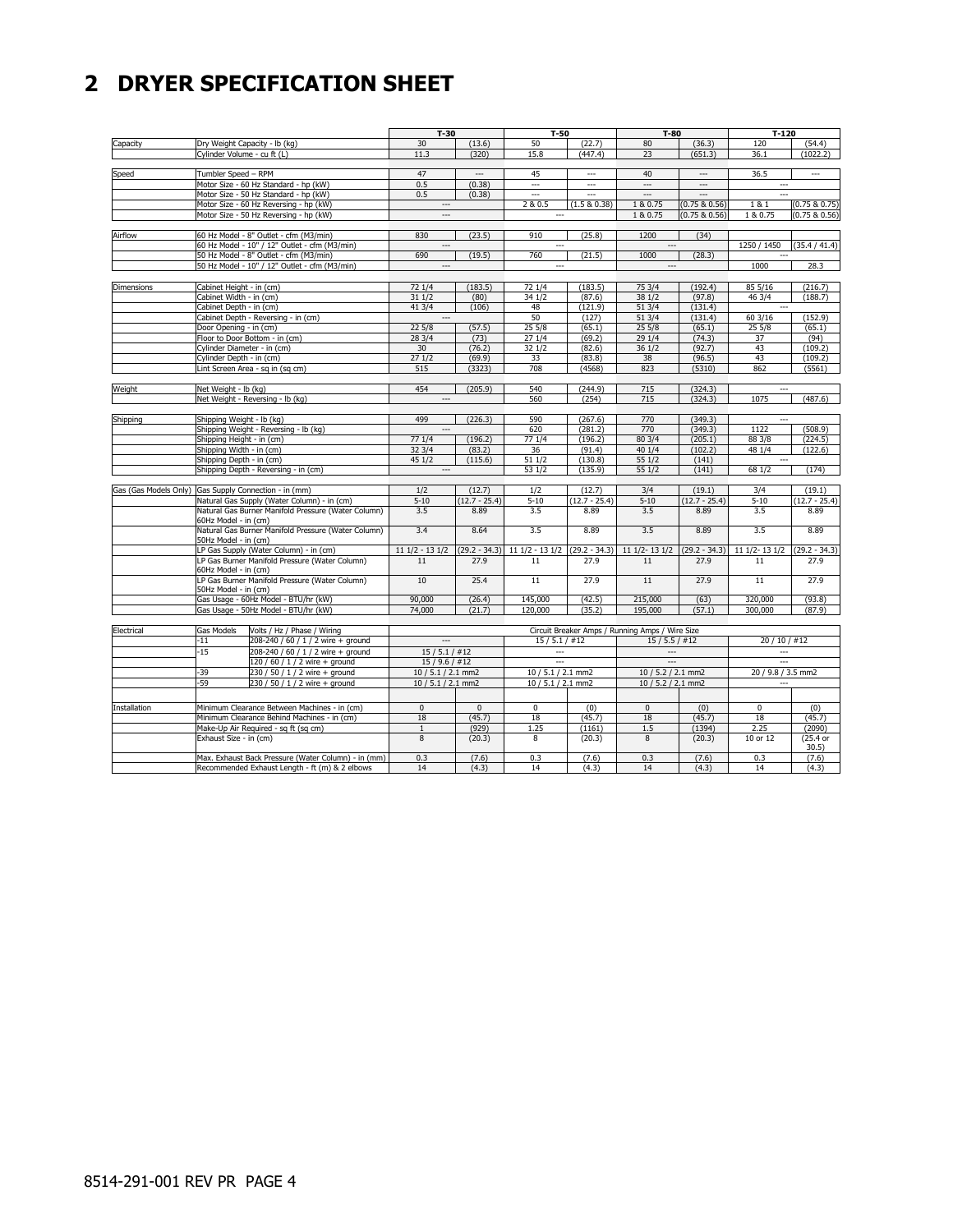## **3 T-30 DRYER DIMENSIONS**



### **T-30 DRYER DIMENSIONS – FRONT VIEW**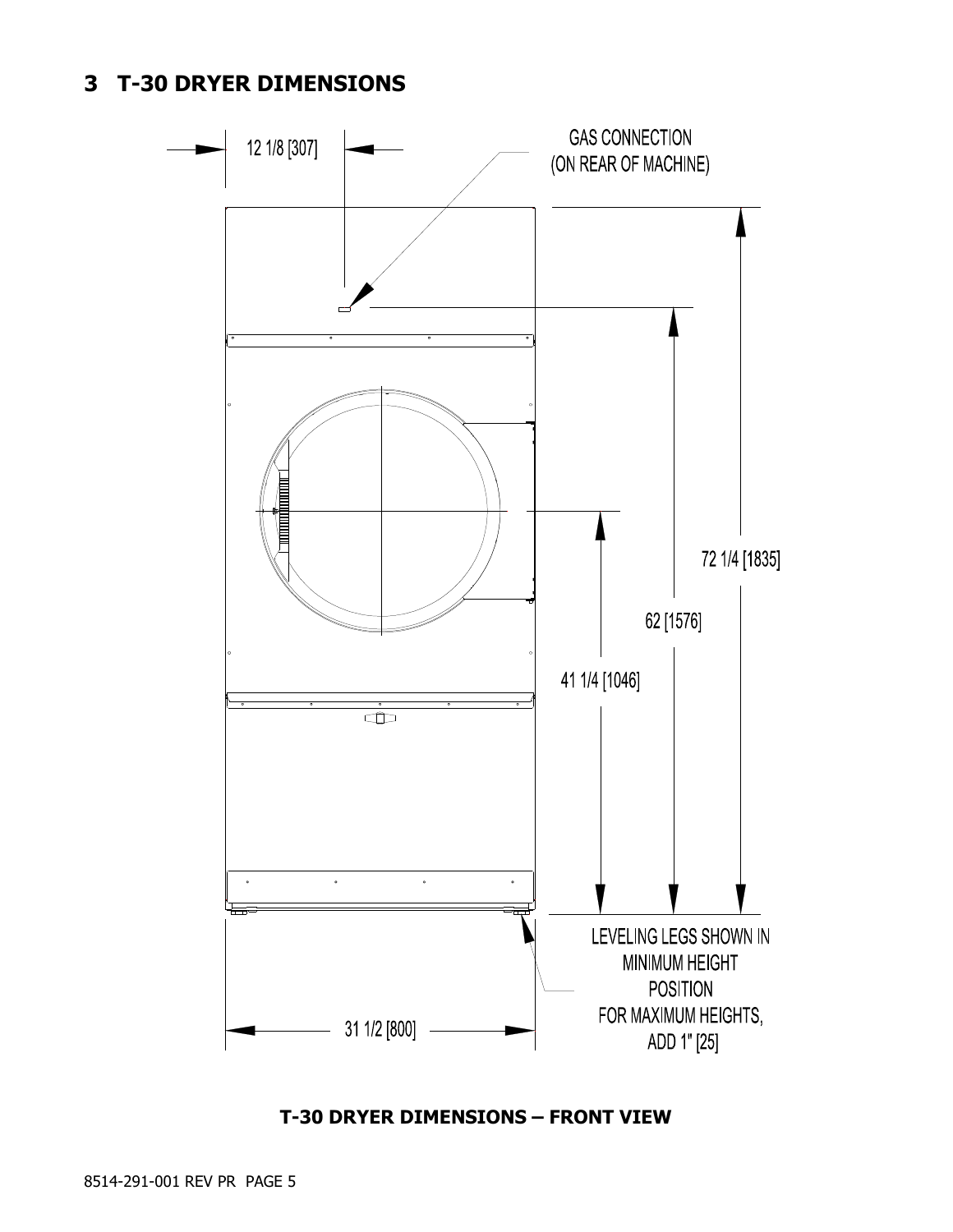

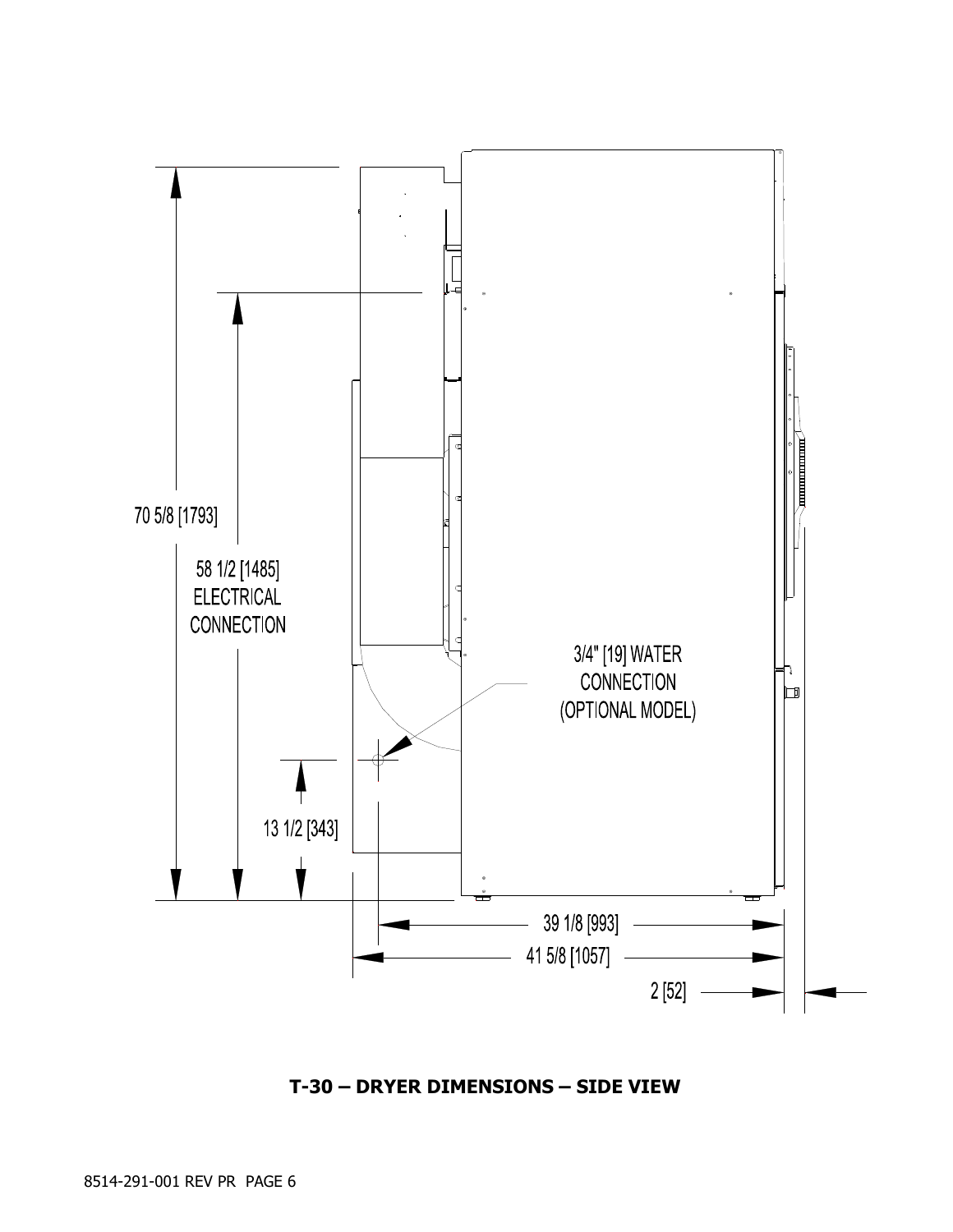

### **T-30 – DRYER DIMENSIONS – TOP VIEW**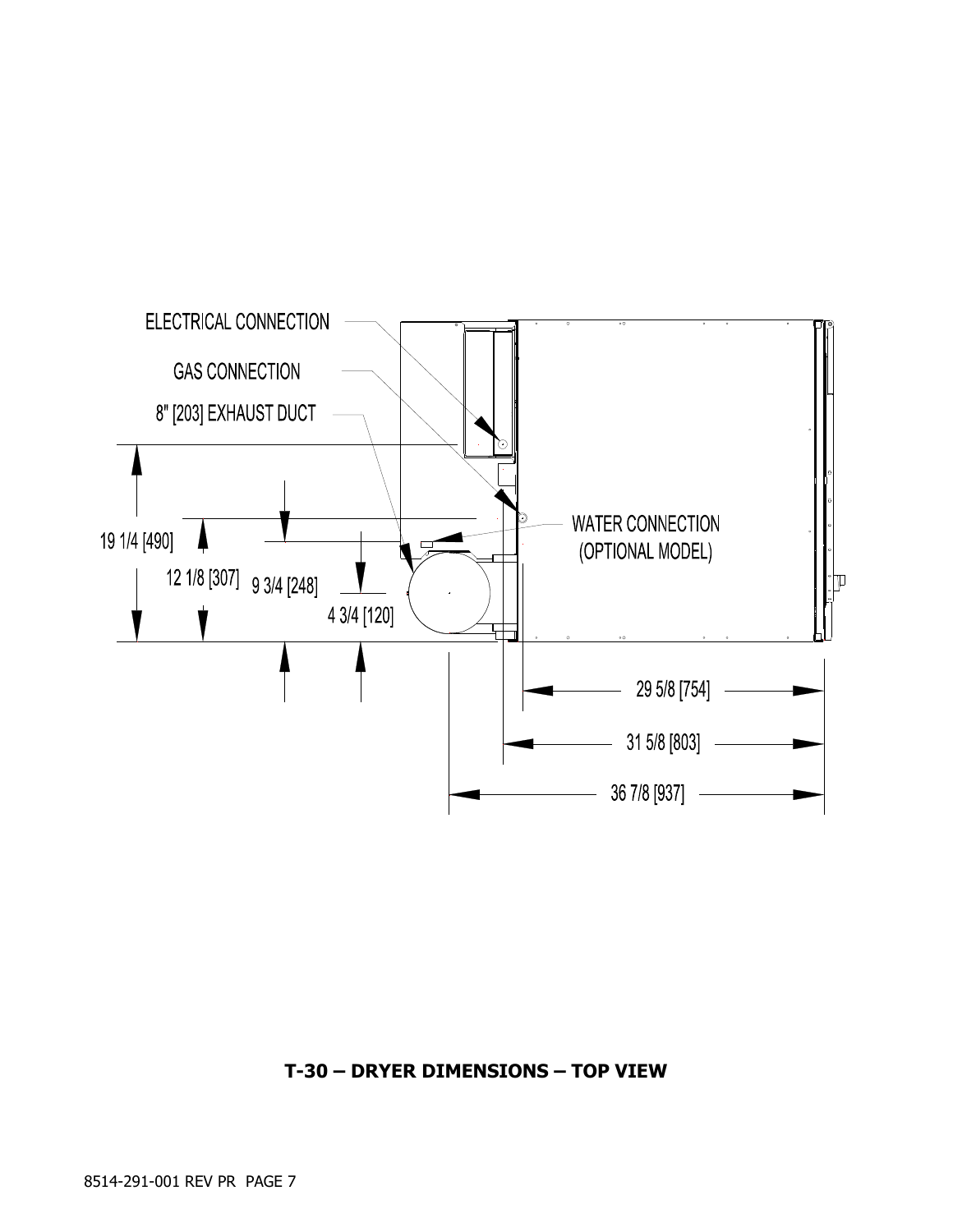## **4 T-50 REVERSING DRYER DIMENSIONS**



### **T-50 REVERSING DRYER DIMENSIONS – FRONT VIEW**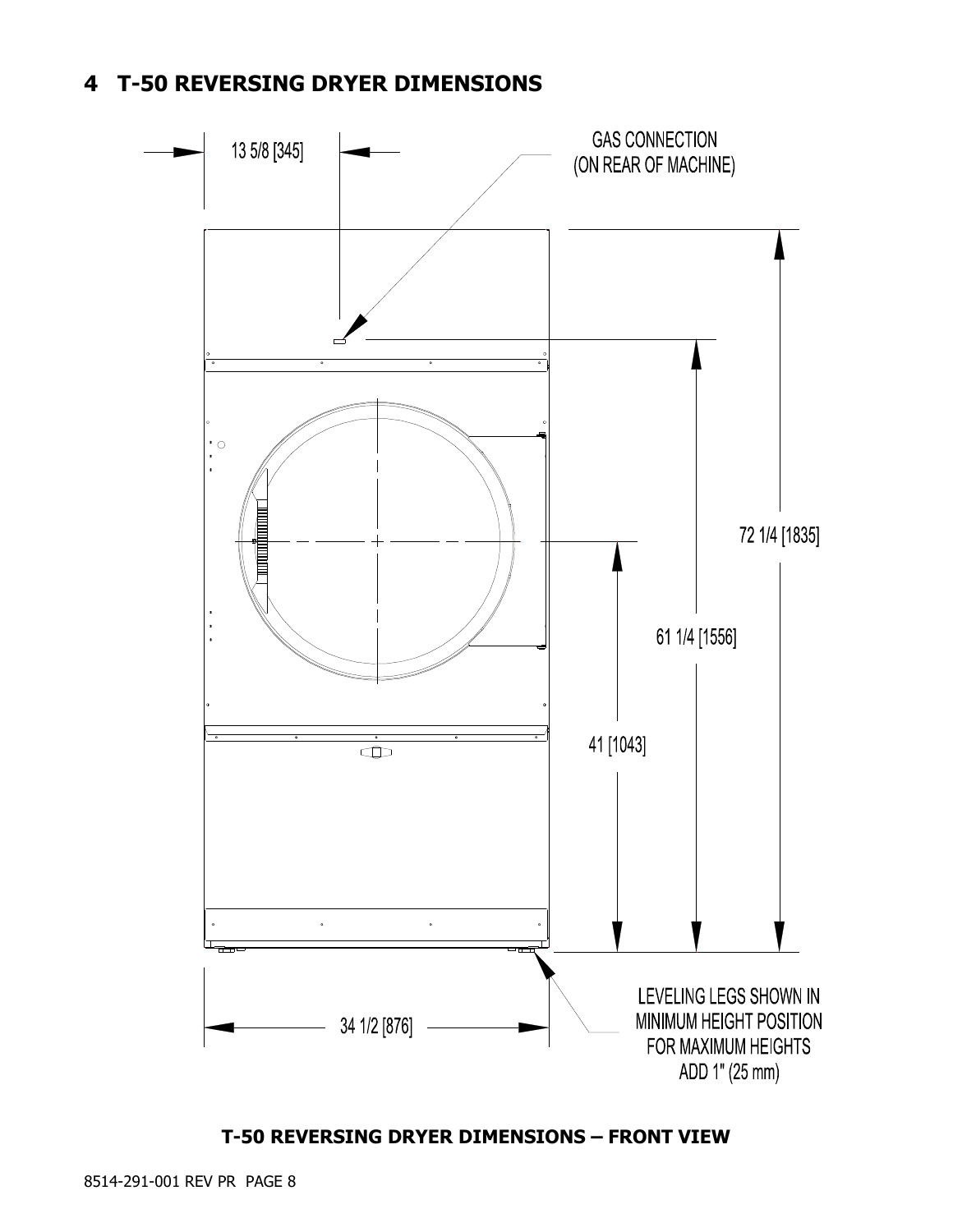### **T-50 REVERSING DRYER DIMENSIONS- SIDE VIEW**

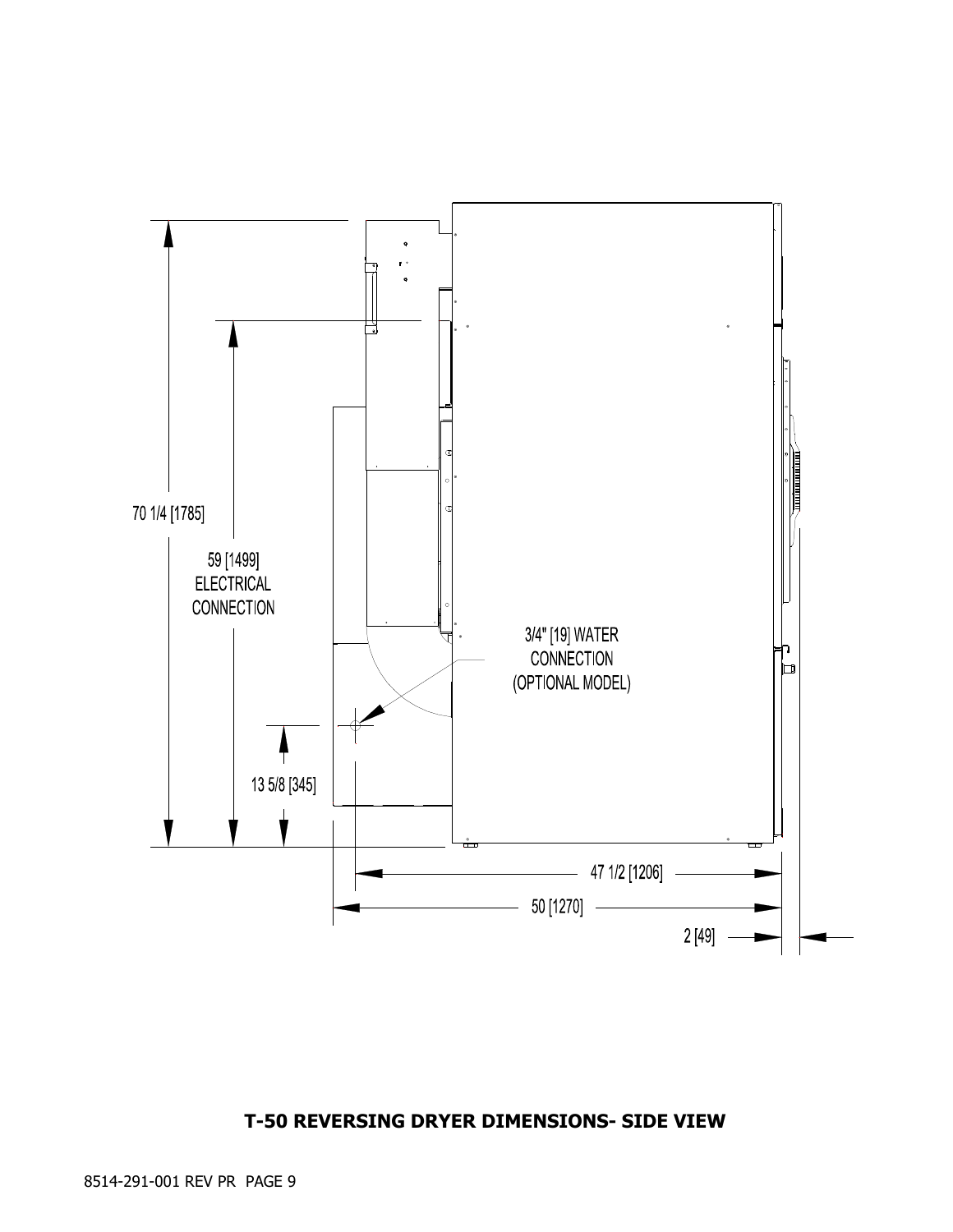

### **T-50 REVERSING DRYER DIMENSIONS - TOP VIEW**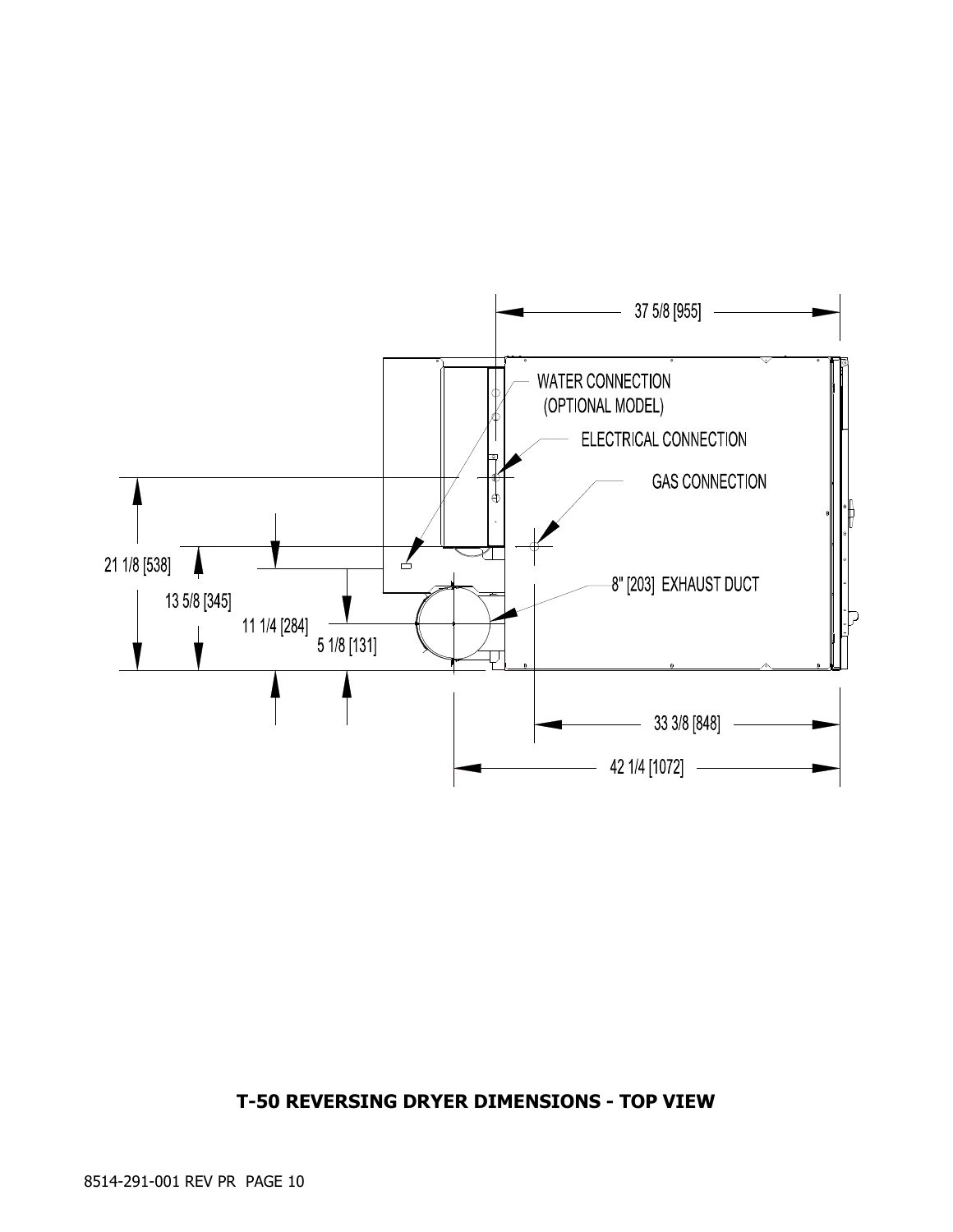## **5 T-80 REVERSING DRYER DIMENSIONS**



**T-80 REVERSING DRYER DIMENSIONS – FRONT VIEW**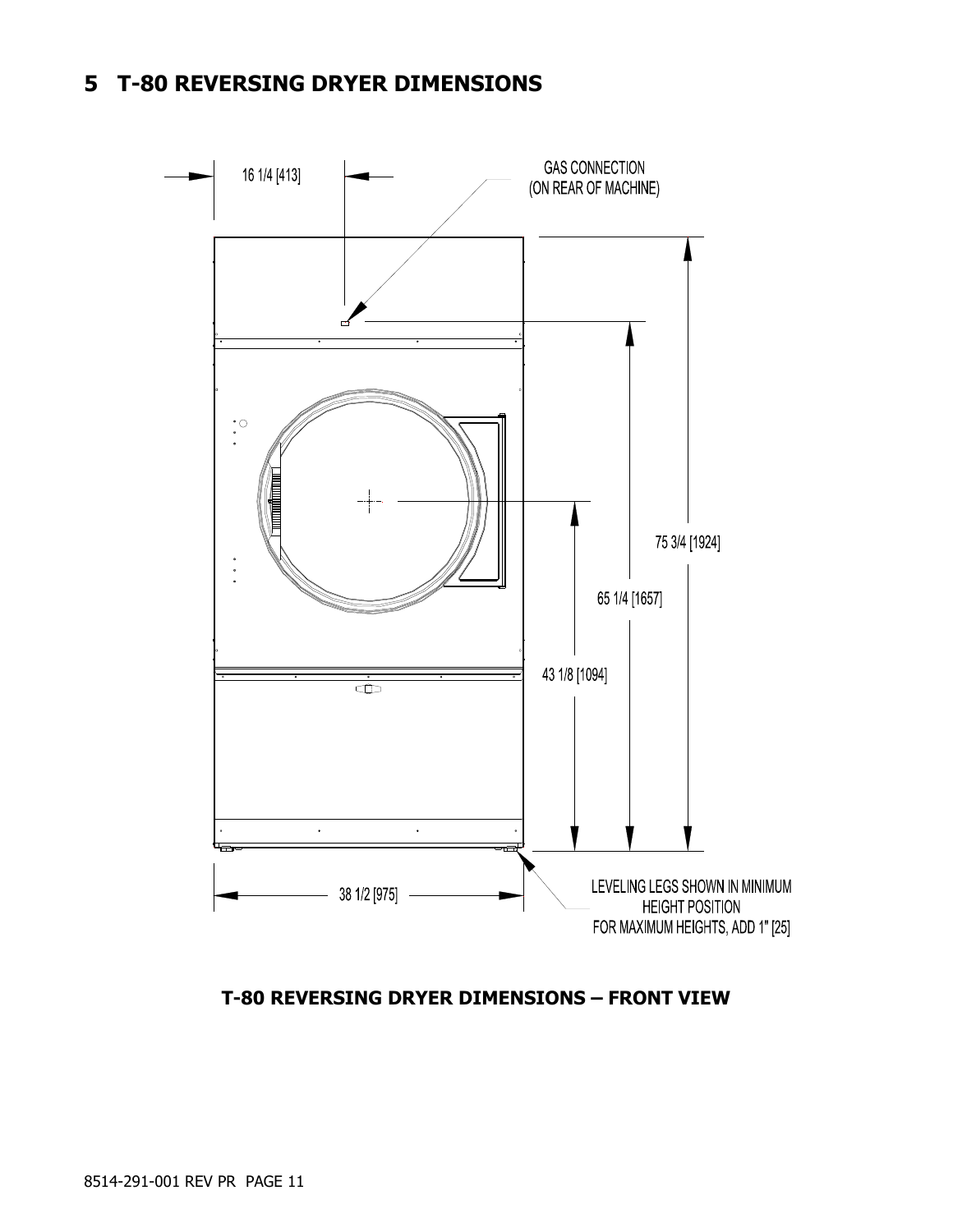

### **T-80 REVERSING DRYER DIMENSIONS – SIDE VIEW**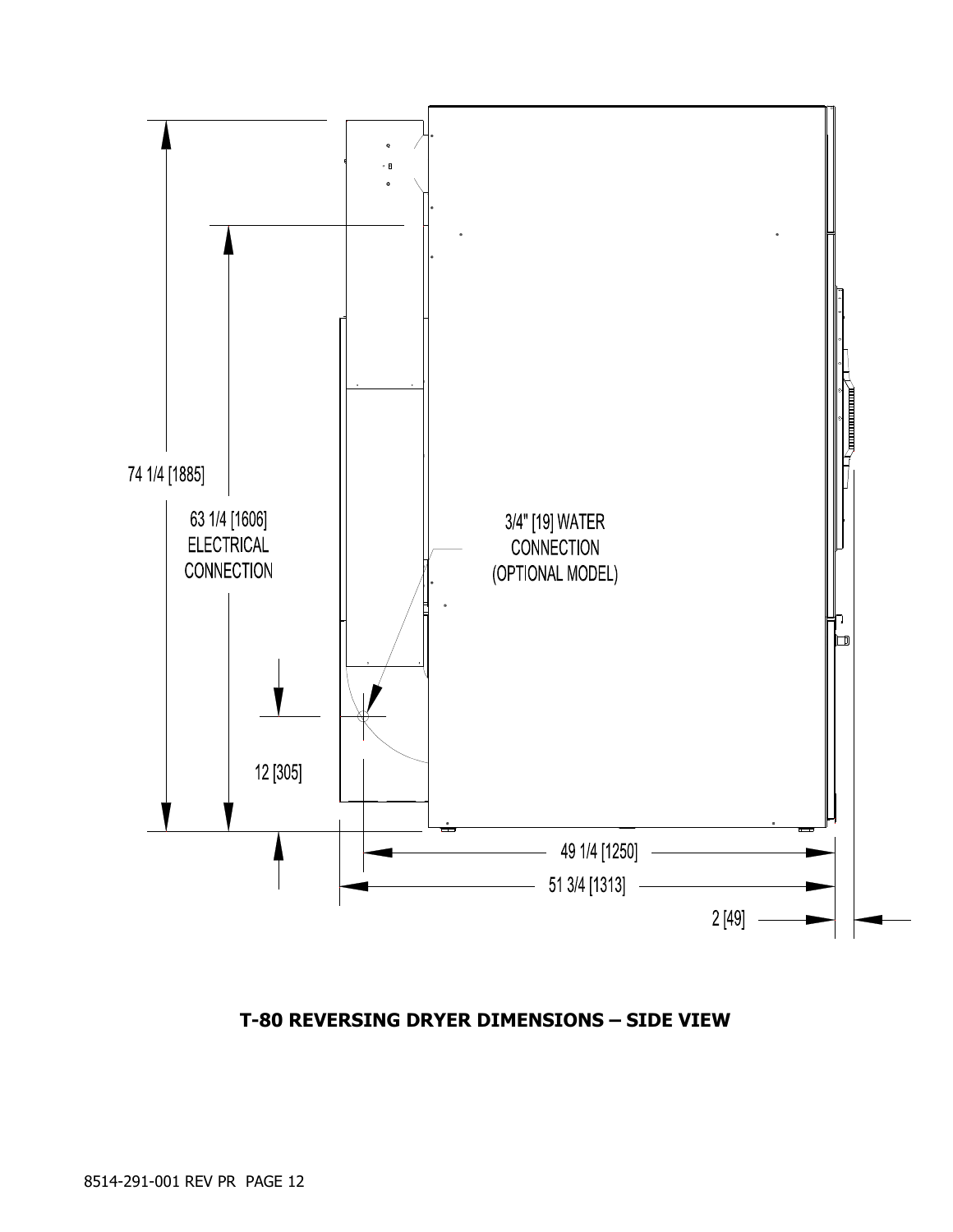

### **T-80 REVERSING DRYER DIMENSIONS – TOP VIEW**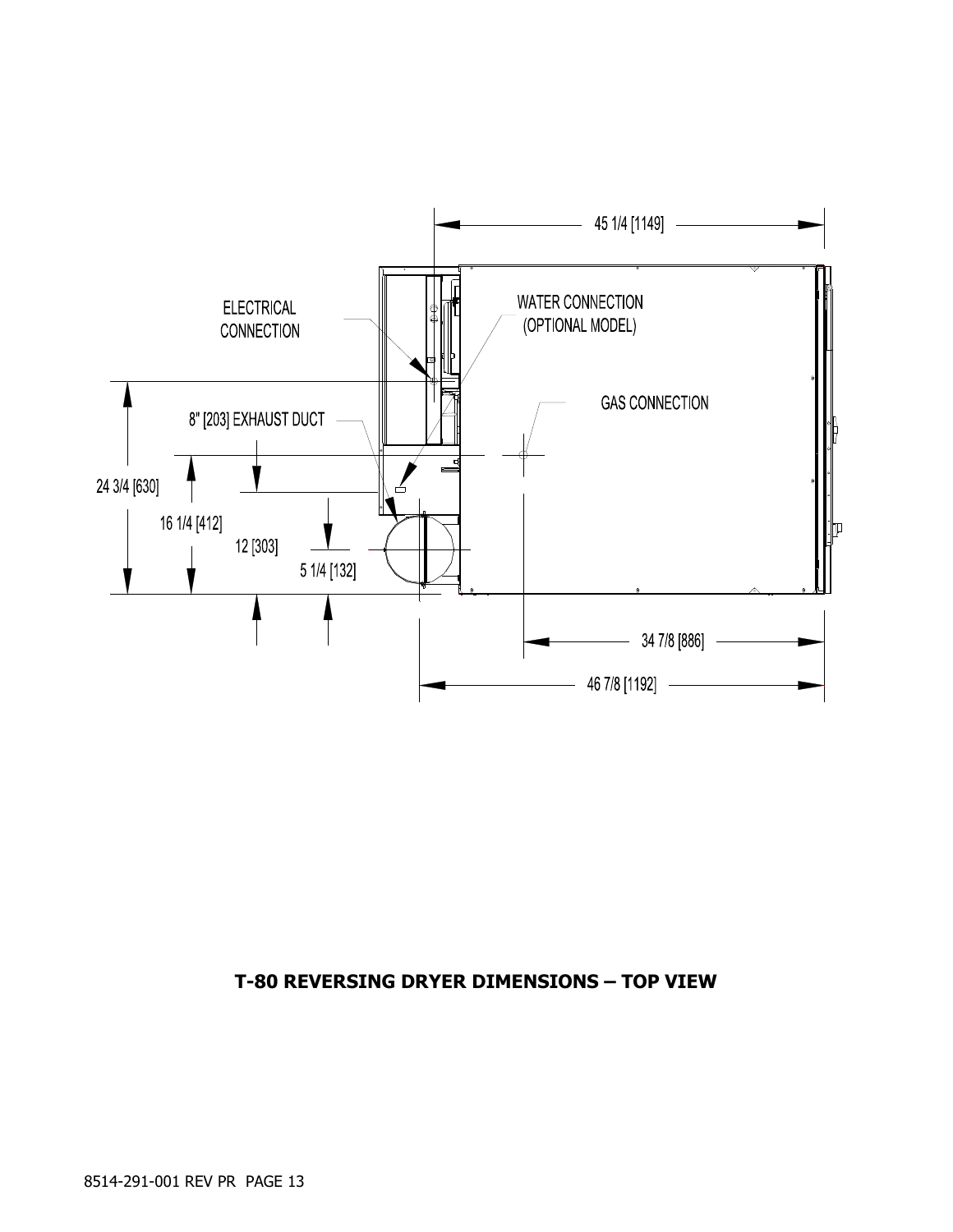## **6 T-120 REVERSING DRYER DIMENSIONS**



### **T-120 REVERSING DRYER DIMENSIONS – FRONT VIEW**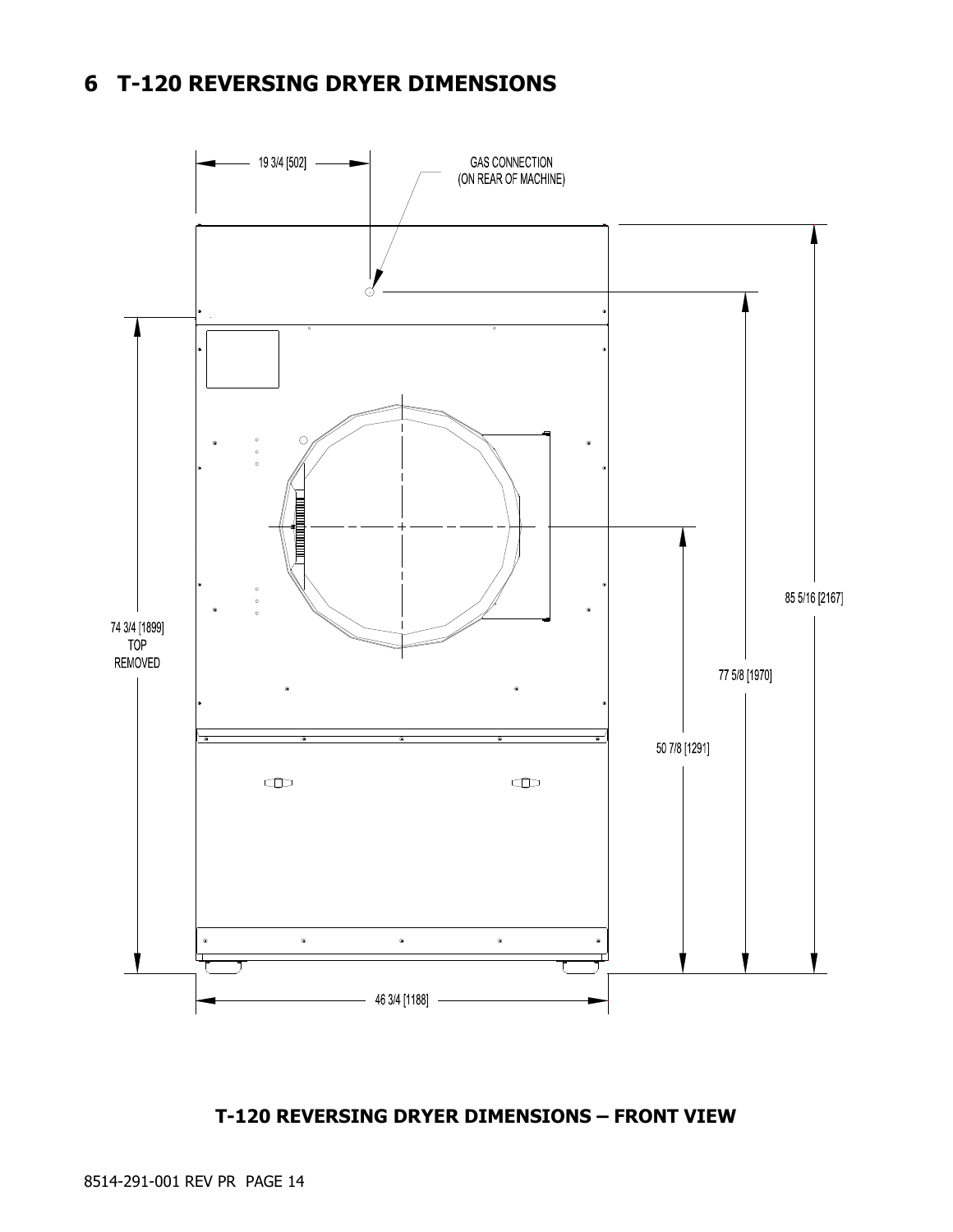

### **T-120 REVERSING DRYER DIMENSIONS – SIDE VIEW**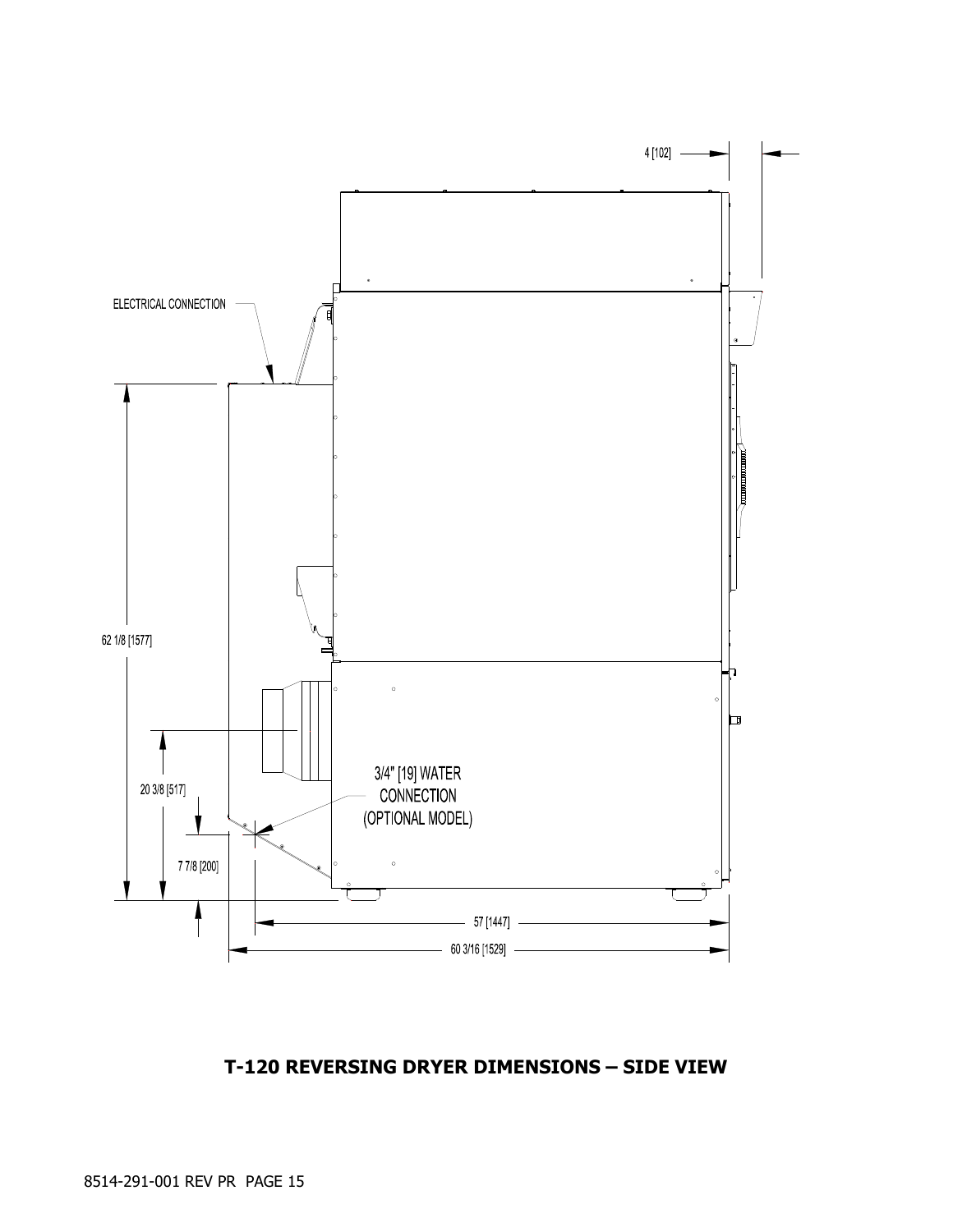## **T-120 REVERSING DRYER DIMENSIONS – TOP VIEW**

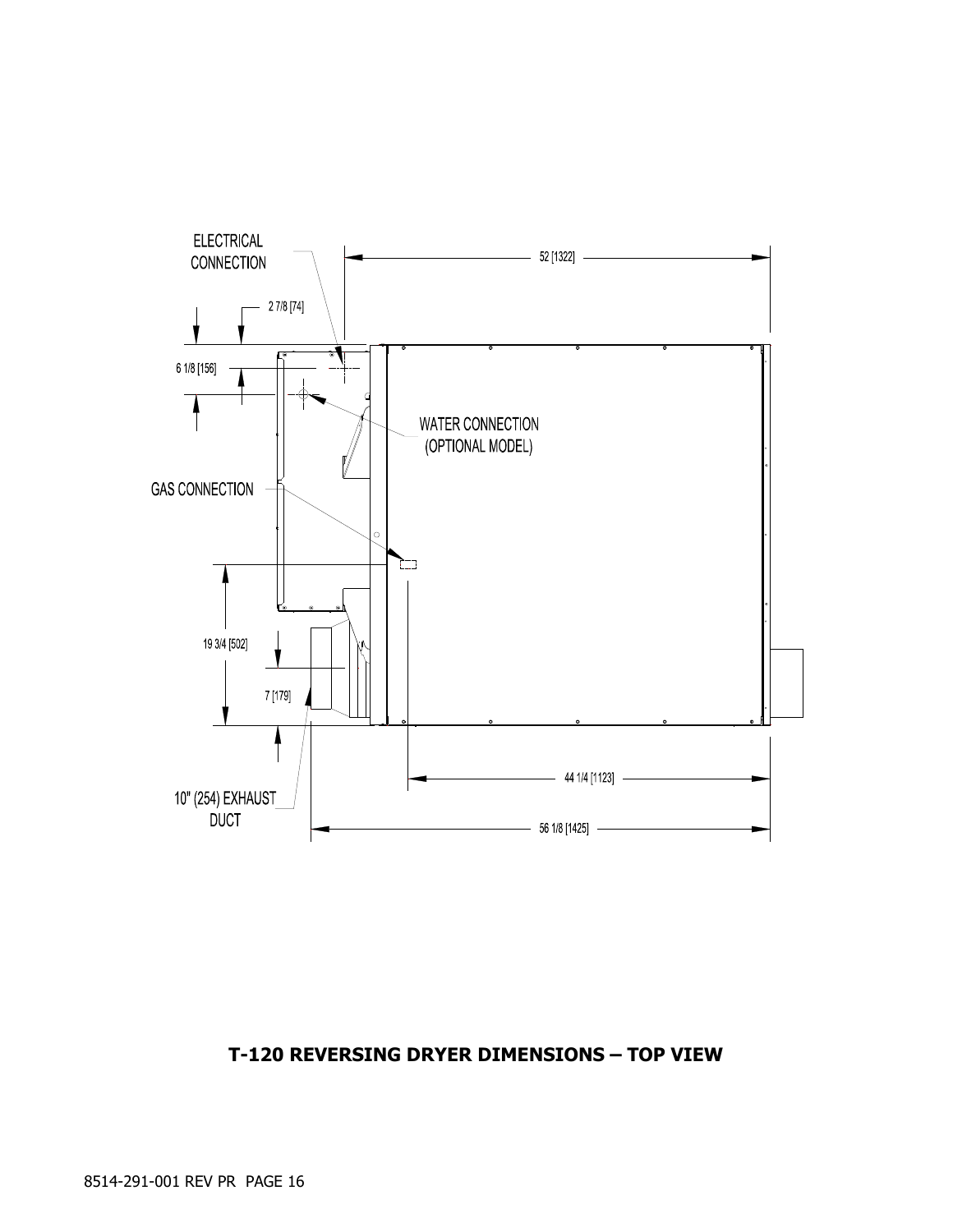## **7 INSTALLATION INSTRUCTIONS**

### 7.1 UNCRATING

Tools required: 3/4" hex socket and ratchet driver, knife, channel-lock wrench that opens to 1 3/8".

- 1. Remove the plastic wrap with knife. Remove cardboard rails, fillers and top cap.
- 2. Using a ratchet and a 3/4" socket, remove the (4) bolts attaching the wooden skid to the dryer cabinet. Save the bolts for future moving of the dryer.
- 3. With a walking motion, move the dryer forward completely off the wooden skid. Save the skid for future moving of the dryer.
- 4. T-30/50/80: Using the channel-lock wrench, adjust the leveling legs to align the machine with adjacent units. The T-120 requires shimming to level the dryer.
	- Note: If the dryer is ever moved again, the dryer should be re-mounted on its pallet and its crating bolts reinserted and tightened, in the reverse order as above.

### 7.2 DRYER INSTALLATION

### 7.2.1 CODE CONFORMITY

All commercial dryer installations must conform with local codes or, in the absence of local codes, with the latest edition of the National Fuel Gas Code ANSI Z223.1A. Canadian installations must comply with current Standard CAN/CGA-B149 (.1 or .2) Installation Code for Gas Burning Appliances or Equipment, and local codes if applicable. Australian installations must meet installation requirements and pipe sizing requirements of AS/NZA 5601. The appliance, when installed, must be electrically grounded in accordance with the latest edition of the National Electrical Code, ANSI/NFPA70, or, when installed in Canada, with Standard CSA C22.1 Canadian Electrical Code Part 1.

To connect the dryer to the supply piping, use a listed connector in compliance with the Standard for Connectors for Gas Appliances, ANSI Z21.24 • CSA 6.10.

### 7.2.2 INSTALLATION CLEARANCES

This unit may be installed at the following alcove clearance. (millimeters)

| I. Left Side     | 0''                                                                                                                                                                |
|------------------|--------------------------------------------------------------------------------------------------------------------------------------------------------------------|
| II. Right Side   | $0'' *$                                                                                                                                                            |
| III. Back        | 18" (457) (Certified for 1" (25) clearance; however, 18" (457) clearance is necessary behind<br>the belt quard to allow servicing and maintenance.)                |
| <b>IV.</b> Front | 48" (1220) (to allow use of dryer)                                                                                                                                 |
| V. Top           | Refer to figure on the next page labeled "Vertical Clearance Dimensions".                                                                                          |
|                  | Certification allows 0" clearance at the top 1" (25) back from the front. However, a $1/4$ " (6)<br>clearance is required to allow opening the upper service door. |
|                  | A 10" (254) clearance is required from the top at all other points.                                                                                                |
| VI. Floor        | This unit may be installed upon a combustible floor.                                                                                                               |
|                  |                                                                                                                                                                    |

 \*Units may be installed in direct contact with an adjacent dryer, providing allowance is made for opening upper and lower service doors.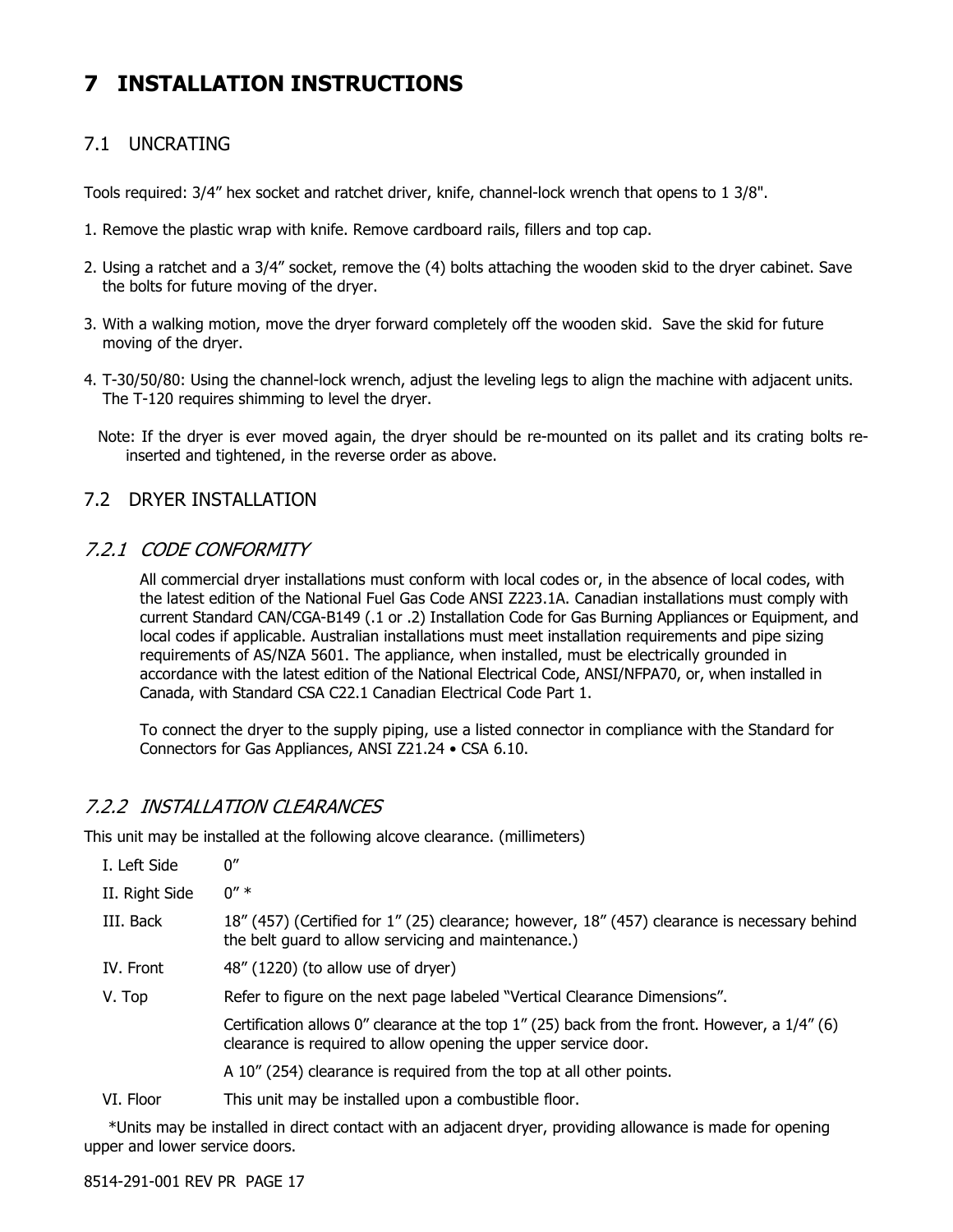Do not obstruct the flow of combustion and ventilation air.

Maintain minimum of 1" (25) clearance between duct and combustible material.

Refer to installation label attached to the rear guard of the dryer for other installation information.



### **VERTICAL CLEARANCE DIMENSIONS - TYPICAL**

### 7.2.3 MAKE-UP AIR

Adequate make-up air must be supplied to replace air exhausted by dryers on all types of installations. Refer to specifications for the minimum amount of make-up air opening to outside for each dryer. This is a net requirement of effective area. Screens, grills or louvers, which will restrict the flow of air, must be considered. Consult the supplier to determine the free area equivalent for the grill being used. The source of make-up air should be located sufficiently away from the dryers to allow an even airflow to the air intakes of all dryers. Multiple openings should be provided.

The sources of all make-up air and room ventilation air movement to all dryers must be located away from any dry cleaners. This is necessary so that solvent vapors will not be drawn into the dryer inlet ducts. Dry cleaner solvent vapors will decompose in contact with open flame such as the gas flame present in clothes dryers. The decomposition products are highly corrosive and will cause damage to the dryer(s) ducts and clothes loads.

### 7.2.4 ELECTRICAL REQUIREMENTS

The electrical power requirements necessary to operate the unit satisfactorily are listed on the serial plate located on the back panel of each dryer and in the specifications section of this manual. The electrical connection should be made to the terminal board, on the rear of the unit. It is absolutely necessary that the dryer be grounded to a known ground. Individual circuit breakers for each dryer are required.

Individual circuit breakers for each unit are recommended. Do not use ground-fault circuit breakers or groundfault circuit interrupter outlets. The wiring diagram is located on the belt guard on the back of the machine.

### 7.2.5 IMPORTANT: TRANSIENT VOLTAGE SURGE SUPPRESSORS

Like most electrical equipment, your new machine can be damaged or have its life shortened by voltage surges due to lightning strikes which are not covered by factory warranty. Local power distribution problems also can

#### 8514-291-001 REV PR PAGE 18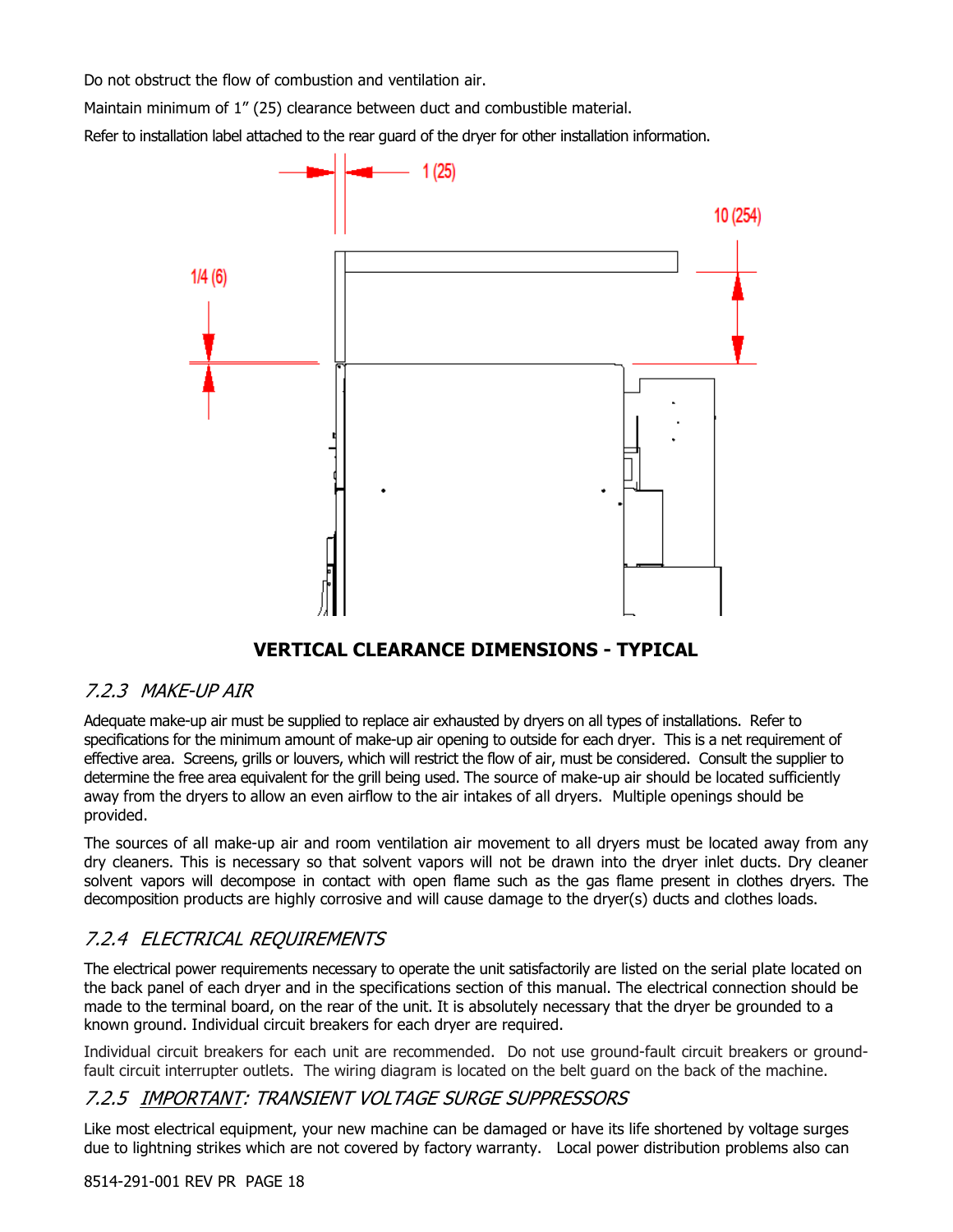be detrimental to the life of electrical components. We recommend the installation of transient voltage surge suppressors for your new equipment. These devices may be placed at the power supply panel for the complete installation and don't require an individual device for each machine.

These surge protectors help to protect equipment from large spikes and also from small ongoing spikes in the power that occur on a day to day basis. These smaller surges can shorten overall life of electrical components of all types and cause their failure at a later date. Although they can't protect against all events, these protective devices have a good reputation for significantly lengthening the useful life of electronic components. Electronic components are helped to have a longer useful life when they are supplied with the clean stable electrical power they like.

We are including the following names and phone numbers of a few suppliers of these devices for those who don't currently have a source.

| <b>MANUFACTURER</b><br>Innovative Technology, Inc<br>(Part of Eaton Corporation) | <b>CONTACT</b><br>Distributor | <b>PHONE</b><br>1-800-809-2772 or<br>www.itvss.com |
|----------------------------------------------------------------------------------|-------------------------------|----------------------------------------------------|
| <b>EFI Electronics Corporation</b><br>(Part of Schneider Electric)               | Factory                       | 1-800-877-1174                                     |
| <b>MCG Surge Protection</b>                                                      | Factory                       | 1-800-851-1508 or<br>www.mcgsurge.com              |
| Advanced Protection<br>Technologies Inc.                                         | Factory                       | 1-800-237-4567 or<br>www.aptsurge.com              |

### 7.2.6 GAS REQUIREMENTS

The complete gas requirements necessary to operate the dryer satisfactorily are listed on the serial plate located on the back panel of the dryer.

An individual gas shutoff valve is recommended for each dryer and may be required by local code (not supplied).

The inlet gas connection to the unit is 1/2 inch [12.7] pipe thread for T-30/50 and 3/4 inch [19.1] for the T-80/T-120.

A joint compound resistant to the action of liquefied petroleum gases should be employed in making pipe connections.

A 1/8 inch NPT plugged tapping, accessible for test gage connection, must be installed immediately upstream of the gas supply connection to the dryer.

A drip tee should be provided in the gas piping entering the unit to catch dirt and other foreign articles.

All pipe connections should be checked for leakage with soap solution. Never check with an open flame.

The recommended natural gas supply pressure is 7 inches water column (17.8 cm) at each dryer.

With the burners in operation, check the gas pressure at the threaded port in the end of the burner manifold. Adjust the dryer's gas control valve for 3.5 inches water column (8.89 cm w.c.) pressure at the manifold (Adjust T-30 -39 models to 3.4 in. w.c. (8.64 cm w.c.)).

For altitudes above 2,000 feet (610m) it is necessary to de-rate the BTU input. Contact your local distributor for instructions.

L.P. gas conversion kits are available for this dryer. Contact your local distributor.

**CAUTION:** The dryer must be disconnected from the gas supply piping system during any pressure testing of that system. Do not expose the dryer's gas control valve to testing pressure.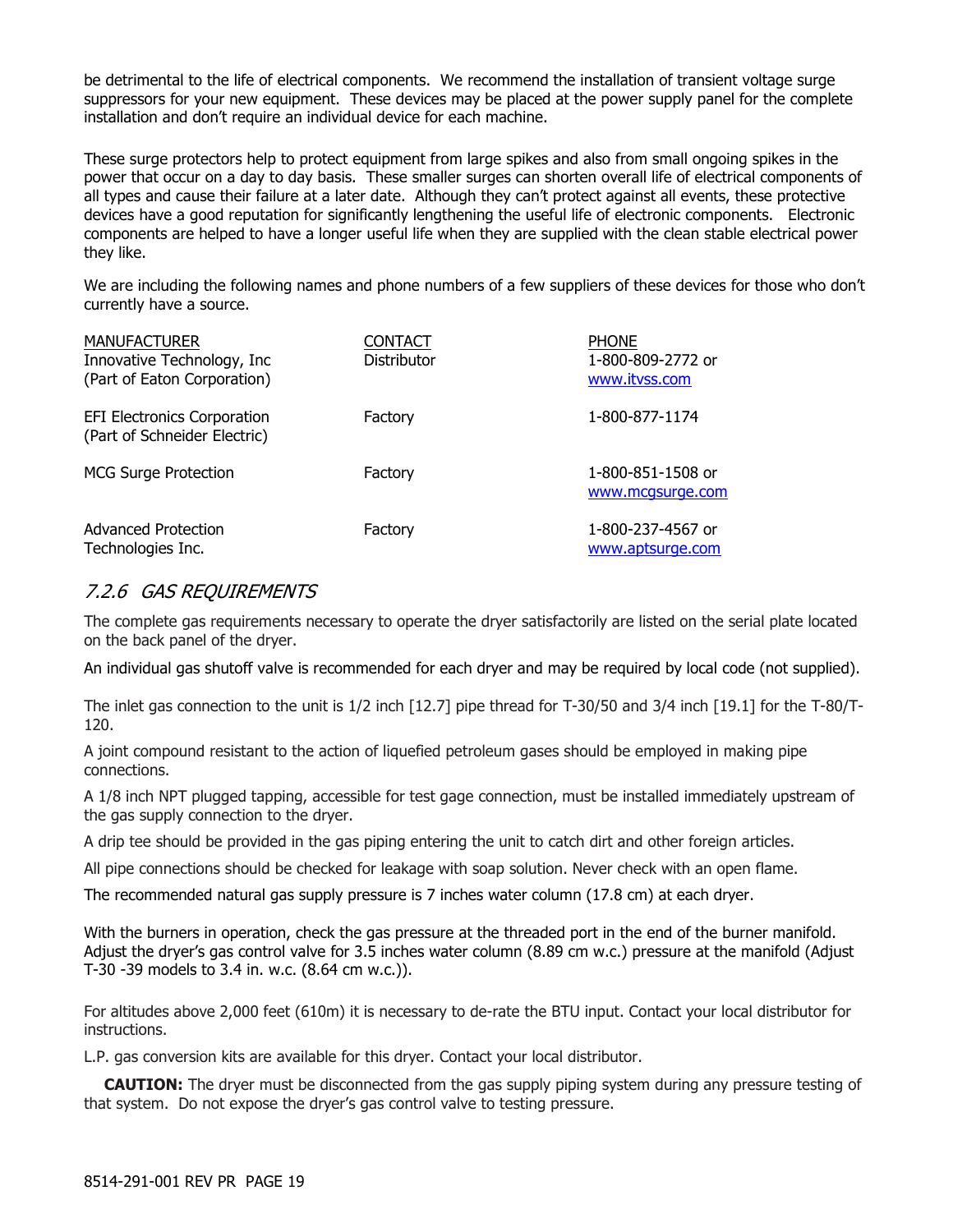### 7.2.7 EXHAUST INSTALLATION

Exhausting of the dryer(s) should be planned and constructed so that no air restrictions occur. Any restriction due to pipe size or type of installation can cause slow drying time, excessive heat, and lint in the room.

From an operational standpoint, incorrect or inadequate exhausting can cause a cycling of the high limit thermostat which shuts off the main burners and results in inefficient drying.

Individual exhausting of the dryers is recommended. All heat, moisture, and lint should be exhausted outside by attaching a pipe of the proper diameter to the dryer adapter collar and extending it out through an outside wall. This pipe must be very smooth on the inside, as rough surfaces tend to collect lint which will eventually clog the duct and prevent the dryer from exhausting properly. All elbows must be smooth on the inside. All joints must be made so the exhaust end of one pipe is inside the next one downstream. The addition of an exhaust pipe tends to reduce the amount of air the blower can exhaust. This does not affect the dryer operation if held within practical limits. For the most efficient operation, it is recommended that no more than 14' (4.3m) of straight (8" (20.3cm) for T-30/50/80, 10 or 12" (25.4 or 30.5cm) for T-120) diameter pipe be used with two right angle elbows. When more than two elbows are used, 2' (61cm) of straight pipe should be removed for each additional elbow. No more than four right angle elbows should be used to exhaust a dryer.

Maintain minimum 1" (25) clearance between duct and combustible material.

If the exhaust pipe passes through a wall, a metal sleeve of slightly larger diameter should be set in the wall and the exhaust pipe passed through this sleeve. This practice is required by some local codes and is recommended in all cases to protect the wall. This type of installation should have a means provided to prevent rain and high winds from entering the exhaust when the dryer is not in use. A hood with a hinged damper can be used for this purpose. Another method would be to point the outlet end of the pipe downward to prevent entrance of wind and rain. In either case, the outlet should be kept clear, by at least 24" (610), of any objects which would cause an air restriction.

Never install a protective screen over the exhaust outlet.

When exhausting a dryer straight up through a roof, the overall length of the duct has the same limits as exhausting through a wall. A rain cap must be placed on top of the exhaust and must be of such a type as to be free from clogging. The type using a cone shaped "roof" over the pipe is suitable for this application.

Exhausting the dryer into a chimney or under a building is not permitted. In either case there is a danger of lint build-up which can be highly combustible.

Installation of several dryers, where a main discharge duct is necessary, will need the following considerations for installation. Individual ducts from the dryers into the main discharge duct should be at a 45 degree angle in the direction of discharge air flow.

**NOTE:** Never install the individual ducts at a right angle into the main discharge duct. The individual ducts from the dryers can enter at the sides or bottom of the main discharge duct. The main duct can be rectangular or round, provided adequate air flow is maintained. For each individual dryer, the total exhausting (main discharge duct plus duct outlet from the dryer) should not exceed the equivalent of 14 feet (4.3m) and two elbows. The diameter of the main discharge duct at the last dryer must be maintained to exhaust end.

**NOTE:** A small diameter duct will restrict air flow; a large diameter duct will reduce air velocity – both contributing to lint build up. An inspection door should be provided for periodic clean-out of the main duct.

**NOTE**: STATIC BACK PRESSURE should be a maximum of 0.3 in. w.c. (7.6 mm w.c.) at the rear exhaust outlet of the dryer. If multiple dryers are connected to the common duct, ensure the back draft damper is installed properly.

### 7.3 DRYER IGNITION (SOLID STATE IGNITION)

The solid state ignition system lights the main burner gas by spark. The gas is ignited and burns only when the gas-valve relay (in the electronic controller) calls for heat. The procedure for first-time starting of a dryer is as follows: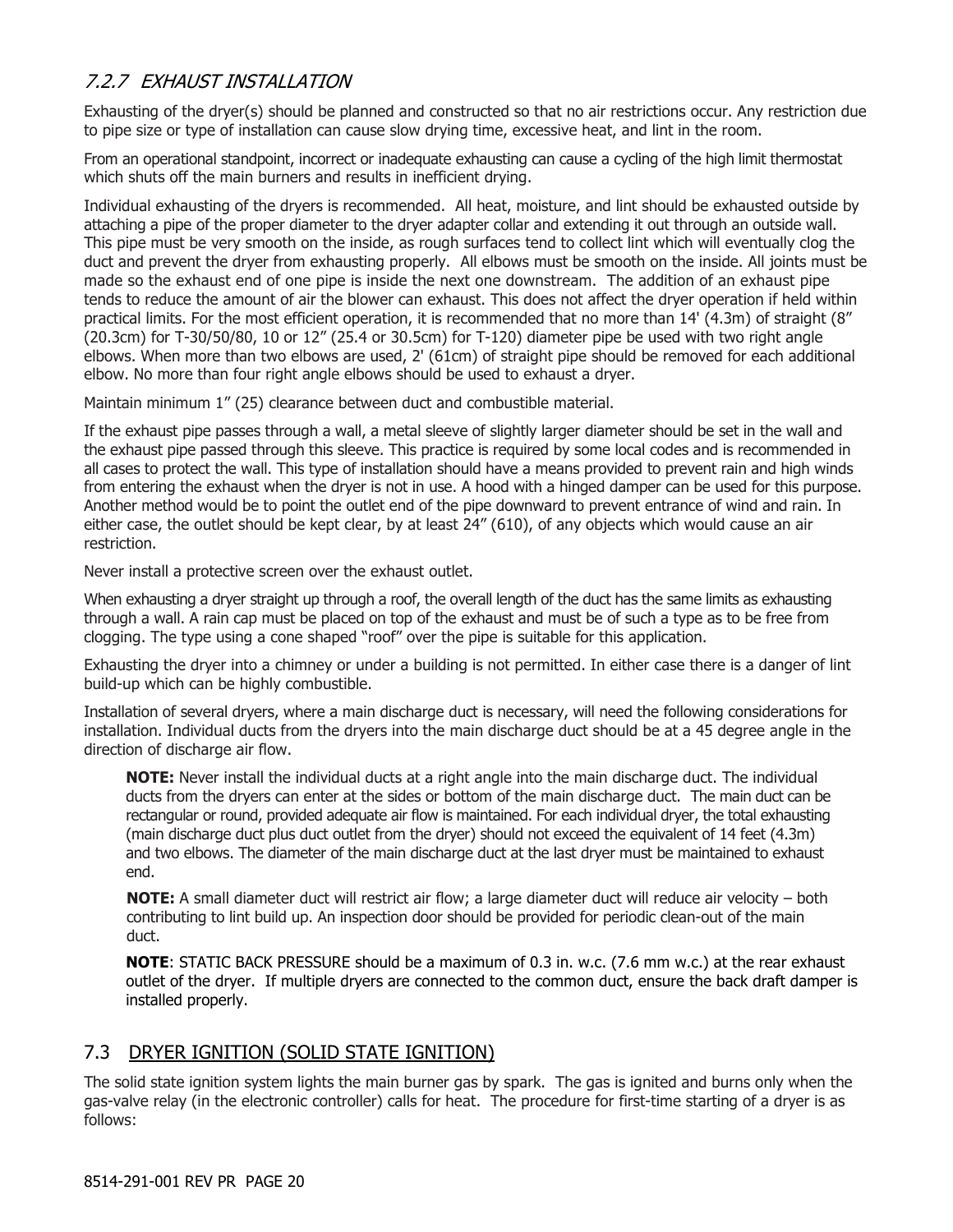A. First, review and comply with the "WARNINGS ABOUT USE AND OPERATION" found on the inside front cover of this manual. Be sure the electrical power supply is connected correctly. The dryer MUST be properly grounded.

B. Make sure all gas supply lines are purged of air. Close the main gas shut-off valve and wait for five minutes before turning the valve back on.

C. Turn on main electrical power switch. The dryer may be started by following the "OPERATING INSTRUCTIONS" found later in this manual.

D. Natural gas and liquefied petroleum gas fired dryers both operate in the same manner. When gas-valve relay contacts are closed (indicating a demand for heat), the solid state ignition control will automatically supply energy to the redundant gas valve. Spark will continue until a flame is detected by the sensing probe, but not longer than 10 seconds. If the gas fails to ignite within 10 seconds, the gas will shut off for 15 seconds. The control will attempt to ignite two more times in a similar manner. If the gas fails to ignite after three tries, the gas valve closes and the system will "lock out". No further attempts at ignition will be performed automatically. It is then necessary to interrupt electrical power to the ignition system before making another attempt to light the burners. This can be done by opening the dryer door, allowing the dryer to come to a stop for 15 seconds, closing the door, and pushing the "Start" button. The dryer will then repeat the ignition trial cycle.

### 7.4 DRYER SHUTDOWN

To render the dryer inoperative, turn off the main gas shut-off valve and disconnect electrical power to the dryer.

#### **IT IS RECOMMENDED THAT THE INSTALLER TEST THE DRYER FOR OPERATION AND INSTRUCT THE USER BEFORE LEAVING THE INSTALLATION.**

### **8 OPERATING INSTRUCTIONS**

### 8.1 STARTING THE DRYER

- 8.1.1 Turn on power to the dryer.
- 8.1.2 Load the laundry.

Place laundry in tumbler and close the door securely. Be sure laundry does not get caught between the door gasket and front panel when closing the door. Maximum load is the dry weight capacity listed in the specification sheet. Do not exceed the listed capacity weight.

### 8.1.3 Select dry cycle.

Select the appropriate cycle for the type of load being washed. Use the "UP" and "DOWN" keys to change the cycle on the display to the desired cycle and press the enter button to select.

#### 8.1.4 Start dry cycle.

Press enter to start the cycle. The display will show cycle information throughout the cycle.

#### 8.1.5 Pause dry cycle / End dry cycle

Press the red pause button to pause the cycle. Select Start to restart the cycle or select Cancel Cycle to end the dry cycle.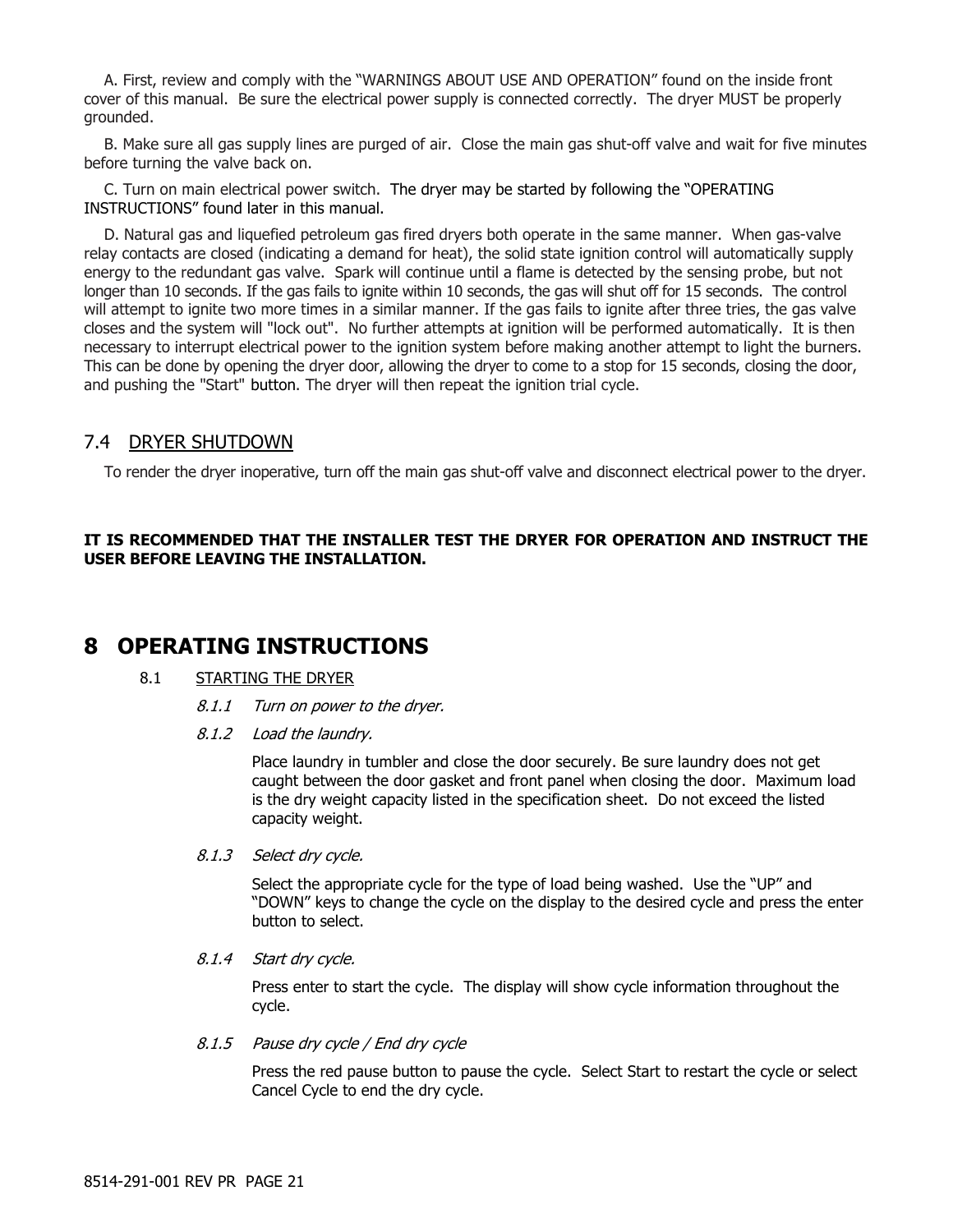#### 8.2 END OF CYCLE

A tone will sound (if programmed) and the display will indicate that the cycle has ended. Immediately remove contents of dryer. Leave the door open when the machine is not in use.

### **9 PROGRAMMING / MANAGEMENT VIEW**

#### 9.1 ENTER PROGRAMMING MODE

- 9.1.1 In the cycle selection screen, scroll to Management View at the beginning of the cycle list and select enter.
- 9.1.2 Enter Passcode and confirm by pressing enter.
- 9.1.3 Select desired option.
	- 9.1.3.1 Example EDIT CYCLES

Cycles may be edited in the Edit Cycles selection. Within Edit Cycles, cycles may be edited, copied, reordered or deleted. After making edits, select Back/Exit until out of the option. Confirm changes when prompted to do so. When finished, select Back/Exit until you have returned to the cycle selection screen.

### **10 AUTODRY CYCLES**

Autodry cycles will dry the load to the programmed percent remaining moisture. Available moisture selections are: 25%, 20%, 15%, 10%, 7%, 5%, 3%, 1% and 0%. These can be changed by editing cycles within the Management View.

When the desired moisture remaining target has been met, the dryer will advance to the next drying stage.

The drying temperature for an Autodry cycle is determined by the programmed selection for Material.

- Cotton 190 degrees F
- Blend 160 degrees F
- Synthetic 140 degrees F
- Wool 140 degrees F
- Delicate 120 degrees F
- Ultra-delicate no heat

Autodry cycles will perform best with loads of the same material. Performance will vary with mixed-material loads.

### **11 OVERHEAT SENSING**

All O-Series dryers are equipped with an Overheat Sensing System that will detect abnormally rising temperatures. If rising temperatures are detected, the control screen will display OVER TEMPERATURE DETECTED and an alarm will sound. If the loading door is closed, dryer models with reversing tumblers will begin tumbling after 5 seconds.

A 24 VAC output signal will also be sent to the auxiliary terminal block in the control box on the rear of the dryer. This signal is available for customers to use with a supplementary system of their choice.

For dryer models with the optional water-based fire suppression system, water will also intermittently be sprayed into the tumbler.

If the Overheat Sensing System has been activated, the dryer should be inspected safely and appropriately. After inspecting the dryer, it may be returned to service by resetting the controller by pressing the RESET button on the main control board.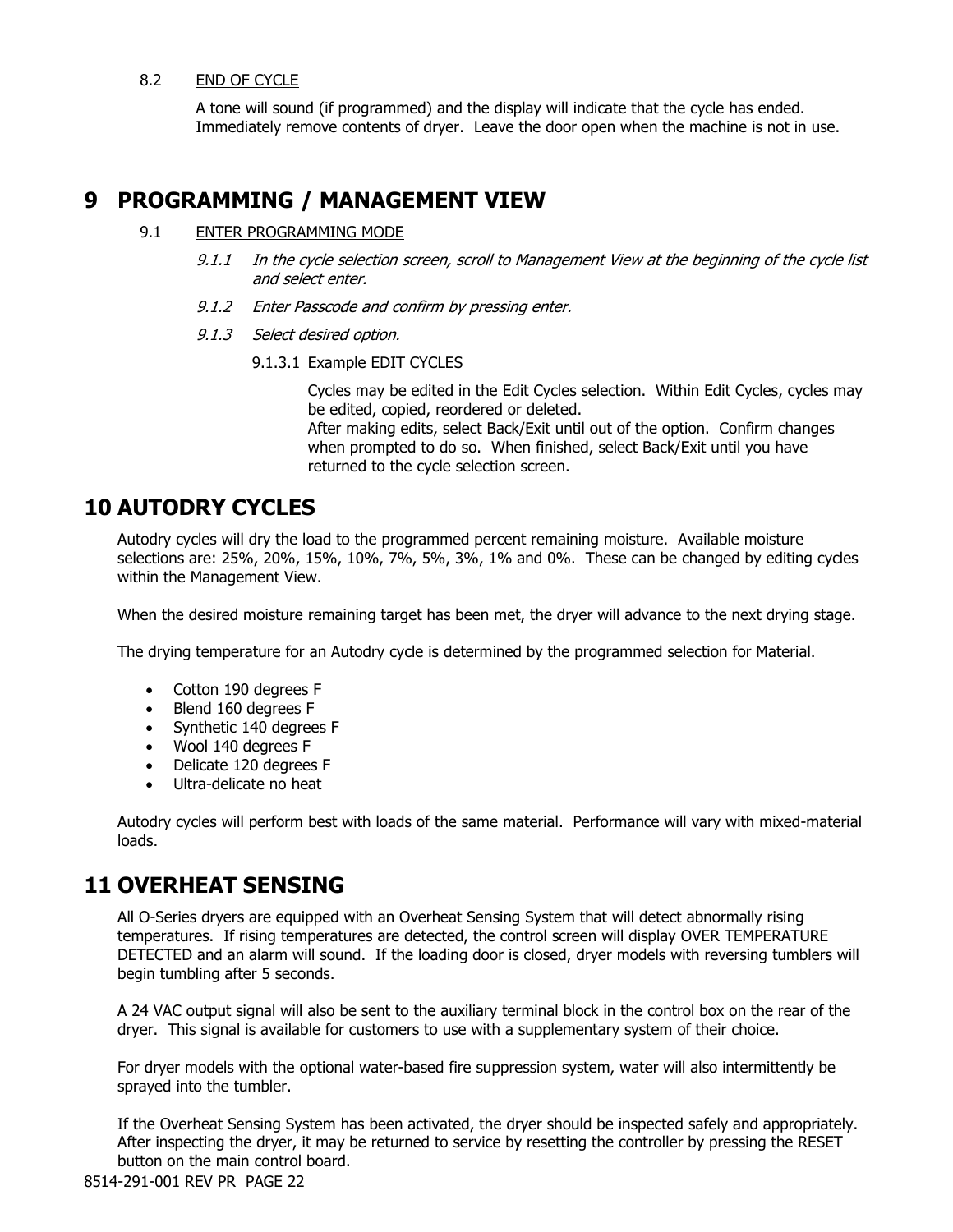## **12 DRYER ERROR MESSAGES**

The O-Series dryer control reacts to various abnormal conditions by displaying an Error message. These messages usually contain the "Error" text, and then a general description of the message. Below is a listing of Error messages separated by each potential displayed message in bold face. Each is followed by:

- Condition that creates the displayed message on the control
- Action that the control takes responding to the condition
- Exit is the method the user (or the control) should use to bring the machine back to normal operation.

The actual displayed message on the control may contain the general description listed below and additional details (such as number or additional text). However, the condition, action or exit qualities of the error message should be the same for all variations.

|                          | <b>OPERATION IN PROGRESS</b>                                                                                                                                                                                                                                                                                                                                        |  |  |  |  |  |  |
|--------------------------|---------------------------------------------------------------------------------------------------------------------------------------------------------------------------------------------------------------------------------------------------------------------------------------------------------------------------------------------------------------------|--|--|--|--|--|--|
| Condition                | This error occurs when the user is attempting to start a machine operation<br>while another operation is ending.                                                                                                                                                                                                                                                    |  |  |  |  |  |  |
| Action                   | When detected, the control does not respond to user input on the buttons.<br>There is no delay in the action once the criteria are met. The control will finish<br>the current operation while displaying "OPERATION IN PROGRESS". Once the<br>operation is complete, the error will no longer be displayed and the control will<br>respond to user input normally. |  |  |  |  |  |  |
| Exit                     | The error will be reset automatically once the current operation is complete.                                                                                                                                                                                                                                                                                       |  |  |  |  |  |  |
|                          |                                                                                                                                                                                                                                                                                                                                                                     |  |  |  |  |  |  |
| <b>POWER LOSS</b>        |                                                                                                                                                                                                                                                                                                                                                                     |  |  |  |  |  |  |
| Condition                | This error occurs when the Main Control Board detects a total loss of 24VAC<br>power.                                                                                                                                                                                                                                                                               |  |  |  |  |  |  |
| Action                   | When detected, the control turns off the motor and the heating relay. There is<br>no delay in the action once the criteria are met.                                                                                                                                                                                                                                 |  |  |  |  |  |  |
| Exit                     | The machine will not start and the Error Code will continue to be displayed until<br>the condition is no longer present. Once the condition is removed, the machine<br>still will not start and the Error Code will continue to be displayed until the<br>prompt is followed to Reset the Error and return the machine to Idle Mode.                                |  |  |  |  |  |  |
|                          |                                                                                                                                                                                                                                                                                                                                                                     |  |  |  |  |  |  |
| <b>BROWN OUT</b>         |                                                                                                                                                                                                                                                                                                                                                                     |  |  |  |  |  |  |
| Condition                | This error occurs when the Main Control Board detects less then 21VAC at the<br>24VAC input.                                                                                                                                                                                                                                                                        |  |  |  |  |  |  |
| Action                   | When detected, the control turns off the motor and the heating relay. There is<br>no delay in the action once the criteria are met.                                                                                                                                                                                                                                 |  |  |  |  |  |  |
| Exit                     | The machine will not start and the Error Code will continue to be displayed until<br>the condition is no longer present. Once the condition is removed, the machine<br>still will not start and the Error Code will continue to be displayed until the<br>prompt is followed to Reset the Error and return the machine to Idle Mode.                                |  |  |  |  |  |  |
|                          |                                                                                                                                                                                                                                                                                                                                                                     |  |  |  |  |  |  |
| <b>TEMP SENSOR SHORT</b> |                                                                                                                                                                                                                                                                                                                                                                     |  |  |  |  |  |  |
| Condition                | This error occurs when the control detects a short circuit from the temperature<br>sensor.                                                                                                                                                                                                                                                                          |  |  |  |  |  |  |
| Action                   | When detected, the control turns off the motor and the heating relay. There is<br>no delay in the action once the criteria are met.                                                                                                                                                                                                                                 |  |  |  |  |  |  |
| Exit                     | The machine will not start and the Error Code will continue to be displayed until<br>the condition is no longer present. Once the condition is removed, the machine<br>still will not start and the Error Code will continue to be displayed until the<br>prompt is followed to Reset the Error and return the machine to Idle Mode.                                |  |  |  |  |  |  |
|                          |                                                                                                                                                                                                                                                                                                                                                                     |  |  |  |  |  |  |
|                          | <b>TEMP SENSOR OPEN</b>                                                                                                                                                                                                                                                                                                                                             |  |  |  |  |  |  |
| Condition                | This error occurs when the control detects an open circuit from the<br>temperature sensor.                                                                                                                                                                                                                                                                          |  |  |  |  |  |  |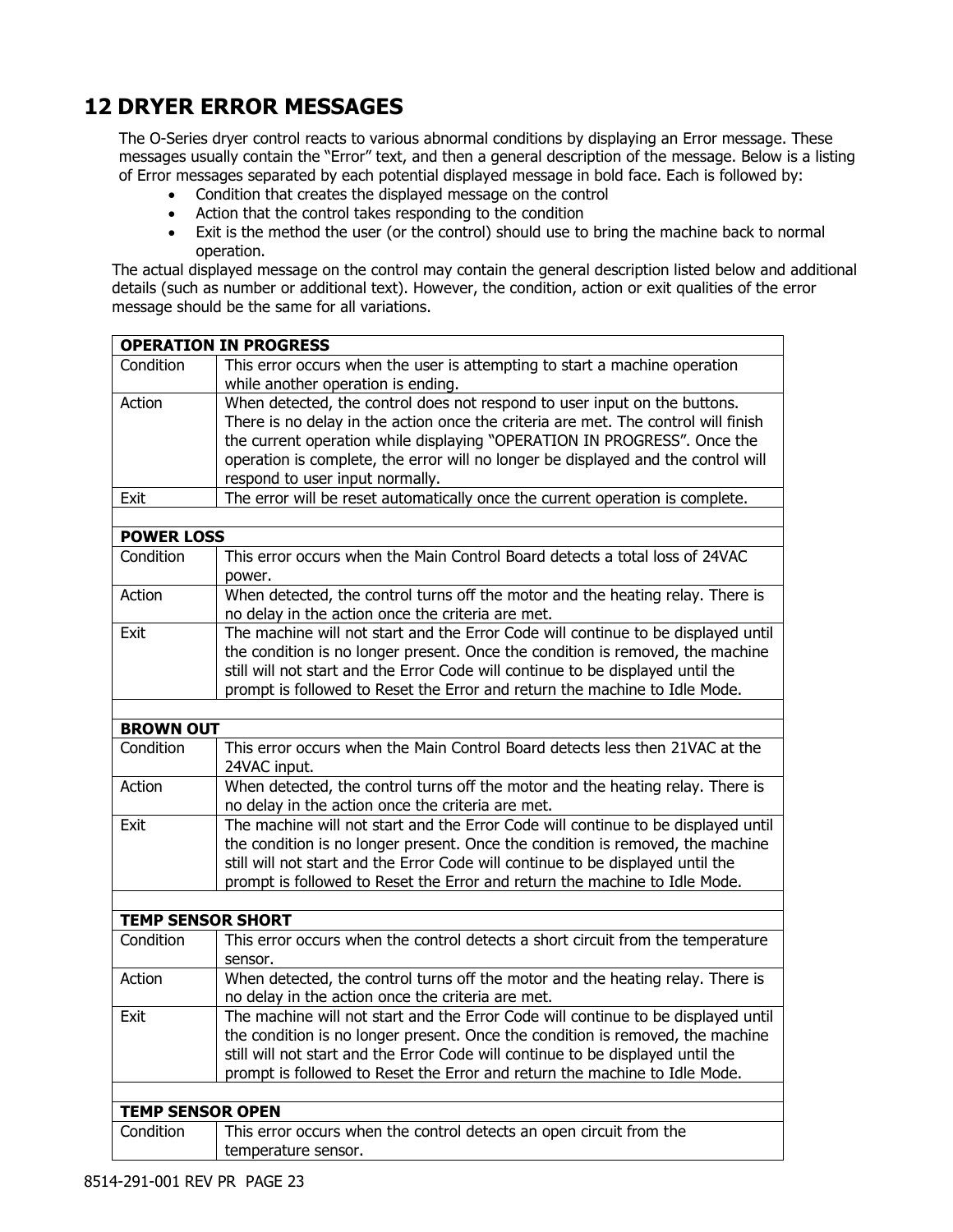| Action               | When detected, the control turns off the motor and the heating relay. There is<br>no delay in the action once the criteria are met.                              |
|----------------------|------------------------------------------------------------------------------------------------------------------------------------------------------------------|
| Exit                 | The machine will not start and the Error Code will continue to be displayed until                                                                                |
|                      | the condition is no longer present. Once the condition is removed, the machine                                                                                   |
|                      | still will not start and the Error Code will continue to be displayed until the                                                                                  |
|                      | prompt is followed to Reset the Error and return the machine to Idle Mode.                                                                                       |
| <b>NO HEAT RISE</b>  |                                                                                                                                                                  |
| Condition            | This error occurs when the control detects that the temperature is not                                                                                           |
|                      | increasing.                                                                                                                                                      |
| Action               | When detected there is a delay of 15 minutes before the error is active. Once                                                                                    |
|                      | active, the control will display the "NO HEAT RISE" prompt, alternating with the                                                                                 |
|                      | normal Cycle Progress screen at a rate of 5 seconds on, 5 seconds off. The<br>heating relay will also be turned off. Otherwise the cycle will continue normally. |
| Exit                 | The Error Code will continue to be displayed until the in-progress cycle is                                                                                      |
|                      | stopped and the control is returned to Idle Mode. It will then reset                                                                                             |
|                      | automatically.                                                                                                                                                   |
|                      |                                                                                                                                                                  |
|                      | <b>HEAT RISE OUT OF RANGE</b>                                                                                                                                    |
| Condition            | This error occurs when the control detects that the operating temperature is<br>greater than 220 degrees F (or 104 degrees C).                                   |
| Action               | When detected, the control will display the "HEAT RISE OUT OF RANGE"                                                                                             |
|                      | prompt, alternating with the normal Cycle Progress screen at a rate of 5                                                                                         |
|                      | seconds on, 5 seconds off. The heating relay will also be turned off. Otherwise                                                                                  |
|                      | the cycle will continue normally. There is no delay in the action once the<br>criteria are met.                                                                  |
| Exit                 | The Error Code will continue to be displayed until the in-progress cycle is                                                                                      |
|                      | stopped and the control is returned to Idle Mode. It will then reset                                                                                             |
|                      | automatically.                                                                                                                                                   |
|                      | <b>NO PROX SENSOR OUTPUT</b>                                                                                                                                     |
| Condition            | This error occurs when the machine control does not detect output from the                                                                                       |
|                      | proximity sensor(s) when the cylinder has been commanded to turn.                                                                                                |
| Action               | When detected, there is a short delay before the error is active. When active,                                                                                   |
| Exit                 | the control turns off the motor and the heating relay.<br>The machine will not start and the Error Code will continue to be displayed until                      |
|                      | the prompt is followed to Reset the Error Code and return the Machine to Idle                                                                                    |
|                      | Mode.                                                                                                                                                            |
|                      |                                                                                                                                                                  |
|                      | <b>PROX SENSOR OUT OF RANGE</b>                                                                                                                                  |
| Condition            | This error occurs when the machine control sees output from the proximity                                                                                        |
|                      | sensor(s) that does not fall in the acceptable range for the particular washer or<br>dryer model running at normal speeds.                                       |
|                      | It also occurs when the machine control sees output from the proximity sensor                                                                                    |
|                      | that implies the tumbler is still turning when the control has commanded it to                                                                                   |
|                      | Stop.                                                                                                                                                            |
| Action               | When detected, there is a short delay before the error is active. When active,                                                                                   |
|                      | the control turns off the motor and the heating relay.                                                                                                           |
| Exit                 | The machine will not start and the Error Code will continue to be displayed until                                                                                |
|                      | the prompt is followed to Reset the Error Code and return the Machine to Idle<br>Mode.                                                                           |
|                      |                                                                                                                                                                  |
| <b>CONTROL BOARD</b> |                                                                                                                                                                  |
| Condition            | This error occurs when the Main Control Board cannot command the input and                                                                                       |
|                      | outputs of the control system as required by the cycle programming.                                                                                              |
| Action               | When detected, the control turns off the motor and the heating relay. There is                                                                                   |
|                      | no delay in the action once the criteria are met.                                                                                                                |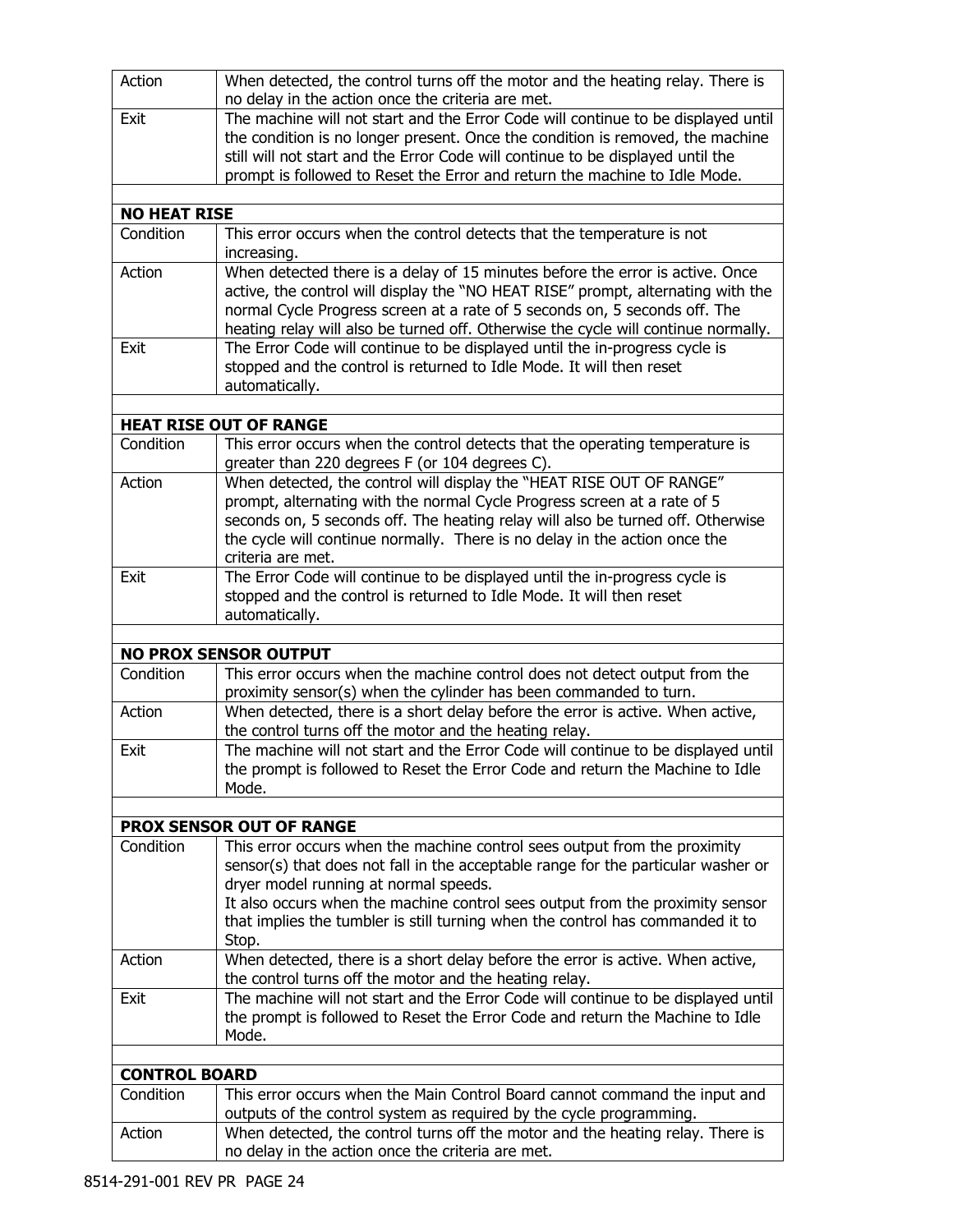| Exit                    | The machine will not start and the Error Code will continue to be displayed until                                                        |  |  |  |  |  |
|-------------------------|------------------------------------------------------------------------------------------------------------------------------------------|--|--|--|--|--|
|                         | the prompt is followed to Reset the Error Code and return the Machine to Idle                                                            |  |  |  |  |  |
|                         | Mode. If the prompt to Reset is not available, power must be cycled to the                                                               |  |  |  |  |  |
|                         | machine to reset the error.                                                                                                              |  |  |  |  |  |
| <b>GRAPHICS BOARD</b>   |                                                                                                                                          |  |  |  |  |  |
| Condition               | This error occurs when the Graphics Board cannot command the Main Control                                                                |  |  |  |  |  |
|                         | board as required by the cycle programming.                                                                                              |  |  |  |  |  |
| Action                  | When detected, the control turns off the motor and the heating relay. There is                                                           |  |  |  |  |  |
|                         | no delay in the action once the criteria are met.                                                                                        |  |  |  |  |  |
| Exit                    | The machine will not start and the Error Code will continue to be displayed until                                                        |  |  |  |  |  |
|                         | the prompt is followed to Reset the Error Code and return the Machine to Idle                                                            |  |  |  |  |  |
|                         | Mode. If the prompt to Reset is not available, power must be cycled to the                                                               |  |  |  |  |  |
|                         | machine to reset the error.                                                                                                              |  |  |  |  |  |
|                         |                                                                                                                                          |  |  |  |  |  |
| Condition               | <b>MODEL JUMPER MISSING</b>                                                                                                              |  |  |  |  |  |
|                         | This error occurs when there is no connection to Ground (Pin 7) on the Model<br>Jumper Header.                                           |  |  |  |  |  |
| Action                  | When detected, the control turns off the motor and the heating relay. There is                                                           |  |  |  |  |  |
|                         | no delay in the action once the criteria are met. The machine control checks for                                                         |  |  |  |  |  |
|                         | this condition when power is cycled and before starting every machine cycle.                                                             |  |  |  |  |  |
| Exit                    | The machine will not start and the Error Code will continue to be displayed until                                                        |  |  |  |  |  |
|                         | the condition no longer exists and the prompt is followed to Reset the Error                                                             |  |  |  |  |  |
|                         | Code and return the Machine to Idle Mode.                                                                                                |  |  |  |  |  |
|                         |                                                                                                                                          |  |  |  |  |  |
| Condition               | <b>MODEL JUMPER CHANGED</b>                                                                                                              |  |  |  |  |  |
|                         | This error occurs when the jumper connections to Ground (Pin 7) on the Model<br>Jumper Header have changed since the last control check. |  |  |  |  |  |
| Action                  | When detected, the control turns off the motor and the heating relay. There is                                                           |  |  |  |  |  |
|                         | no delay in the action once the criteria are met. The machine control checks for                                                         |  |  |  |  |  |
|                         | this condition when power is cycled and before starting every machine cycle.                                                             |  |  |  |  |  |
| Exit                    | The machine will not start and the Error Code will continue to be displayed until                                                        |  |  |  |  |  |
|                         | the condition no longer exists and the prompt is followed to Reset the Error                                                             |  |  |  |  |  |
|                         | Code and return the Machine to Idle Mode.                                                                                                |  |  |  |  |  |
|                         |                                                                                                                                          |  |  |  |  |  |
|                         | <b>MODEL JUMPER/ DRIVE SIZE</b><br>This error occurs when the jumper connections to Ground (Pin 7) on the Model                          |  |  |  |  |  |
| Condition               | Jumper Header do not match the VFD size code.                                                                                            |  |  |  |  |  |
| Action                  | When detected, the control turns off the motor and the heating relay. There is                                                           |  |  |  |  |  |
|                         | no delay in the action once the criteria are met. The machine control checks for                                                         |  |  |  |  |  |
|                         | this condition when power is cycled and before starting every machine cycle.                                                             |  |  |  |  |  |
| Exit                    | The machine will not start and the Error Code will continue to be displayed until                                                        |  |  |  |  |  |
|                         | the condition no longer exists and the prompt is followed to Reset the Error<br>Code and return the Machine to Idle Mode.                |  |  |  |  |  |
|                         |                                                                                                                                          |  |  |  |  |  |
|                         | <b>MODEL JUMPER/ DRIVE PARAMETER</b>                                                                                                     |  |  |  |  |  |
| Condition               | This error occurs when the jumper connections to Ground (Pin 7) on the Model                                                             |  |  |  |  |  |
|                         | Jumper Header do not match the VFD parameters being used.                                                                                |  |  |  |  |  |
| Action                  | When detected, the control turns off the motor and the heating relay. There is                                                           |  |  |  |  |  |
|                         | no delay in the action once the criteria are met. The machine control checks for                                                         |  |  |  |  |  |
|                         | this condition when power is cycled and before starting every machine cycle.                                                             |  |  |  |  |  |
| Exit                    | The machine will not start and the Error Code will continue to be displayed until                                                        |  |  |  |  |  |
|                         | the condition no longer exists and the prompt is followed to Reset the Error                                                             |  |  |  |  |  |
|                         | Code and return the Machine to Idle Mode.                                                                                                |  |  |  |  |  |
| <b>NON-DEXTER DRIVE</b> |                                                                                                                                          |  |  |  |  |  |
| Condition               | This error occurs when a non-Dexter VFD is installed in the machine.                                                                     |  |  |  |  |  |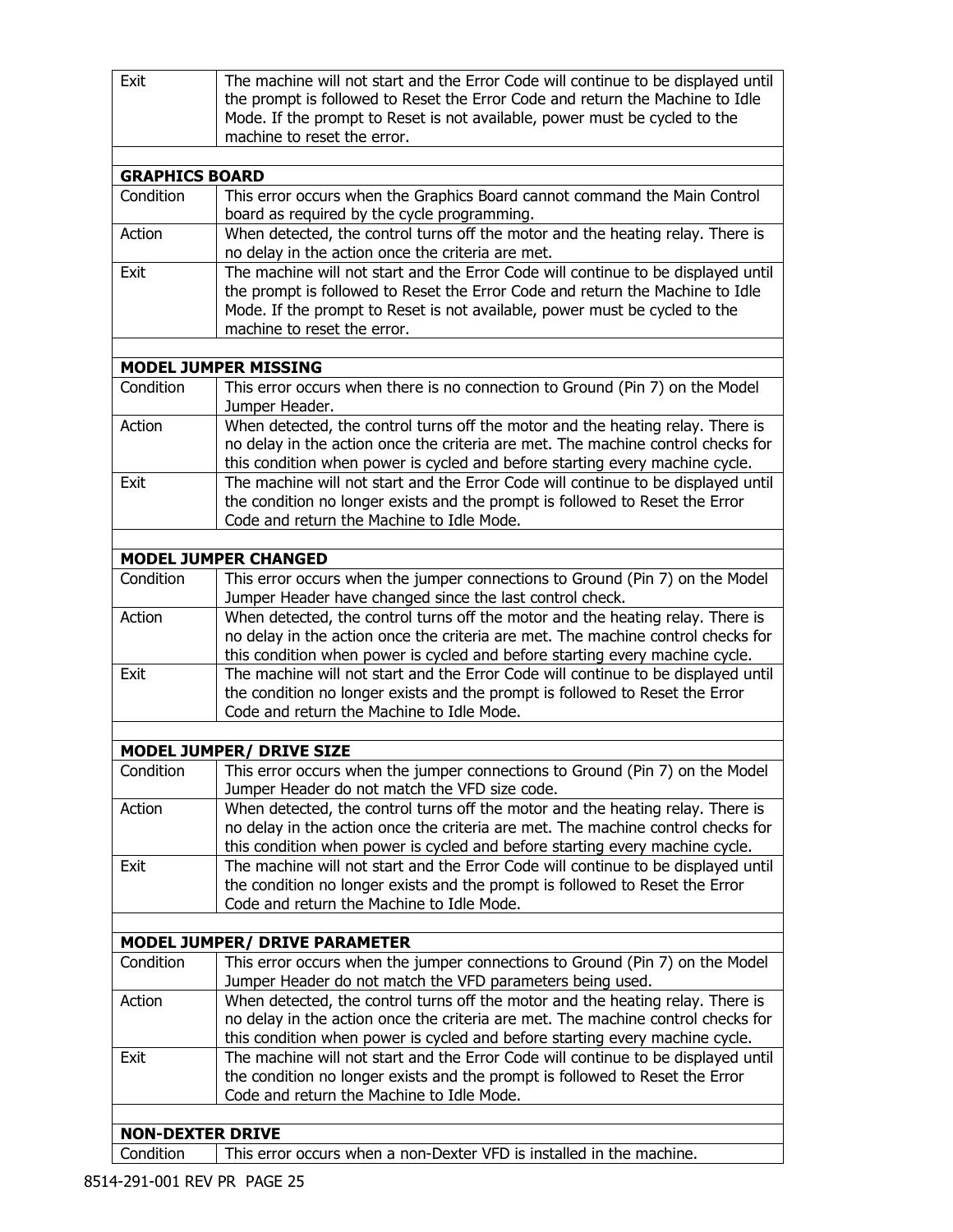| Action                    | When detected, the control turns off the motor and the heating relay. There is                                                      |
|---------------------------|-------------------------------------------------------------------------------------------------------------------------------------|
|                           | no delay in the action once the criteria are met. The machine control checks for                                                    |
|                           | this condition when power is cycled and before starting every machine cycle.                                                        |
| Exit                      | The machine will not start and the Error Code will continue to be displayed until                                                   |
|                           | the condition no longer exists and the prompt is followed to Reset the Error                                                        |
|                           | Code and return the Machine to Idle Mode.                                                                                           |
|                           |                                                                                                                                     |
| <b>DRIVE OVERCURRENT</b>  |                                                                                                                                     |
| Condition                 | This error occurs when the control receives a message that the drive has                                                            |
|                           | experienced an over current condition.                                                                                              |
| Action                    | When detected, the control turns off the motor and the heating relay. There is                                                      |
|                           | no delay in the action once the criteria are met.                                                                                   |
| Exit                      | The machine will not start and the Error Code will continue to be displayed until                                                   |
|                           | the condition no longer exists and the prompt is followed to Reset the Error                                                        |
|                           | Code and return the Machine to Idle Mode.                                                                                           |
|                           |                                                                                                                                     |
| <b>DRIVE OVERVOLTAGE</b>  |                                                                                                                                     |
| Condition                 | This error occurs when the control receives a message that the drive has                                                            |
|                           | experienced an over voltage condition.                                                                                              |
| Action                    | When detected, the control turns off the motor and the heating relay. There is                                                      |
|                           | no delay in the action once the criteria are met.                                                                                   |
| Exit                      | The machine will not start and the Error Code will continue to be displayed until                                                   |
|                           | the condition no longer exists and the prompt is followed to Reset the Error                                                        |
|                           | Code and return the Machine to Idle Mode.                                                                                           |
|                           |                                                                                                                                     |
| <b>DRIVE OVERHEAT</b>     |                                                                                                                                     |
| Condition                 | This error occurs when the control receives a message that the drive has                                                            |
|                           | experienced an over heat condition.                                                                                                 |
| Action                    | When detected, the control turns off the motor and the heating relay. There is                                                      |
|                           | no delay in the action once the criteria are met.                                                                                   |
| Exit                      | The machine will not start and the Error Code will continue to be displayed until                                                   |
|                           | the condition no longer exists and the prompt is followed to Reset the Error                                                        |
|                           | Code and return the Machine to Idle Mode.                                                                                           |
| <b>DRIVE OVERLOAD</b>     |                                                                                                                                     |
|                           |                                                                                                                                     |
| Condition                 | This error occurs when the control receives a message that the drive has                                                            |
|                           | experienced an overload condition.                                                                                                  |
| Action                    | When detected, the control turns off the motor and the heating relay. There is<br>no delay in the action once the criteria are met. |
| Exit                      | The machine will not start and the Error Code will continue to be displayed until                                                   |
|                           | the condition no longer exists and the prompt is followed to Reset the Error                                                        |
|                           | Code and return the Machine to Idle Mode.                                                                                           |
|                           |                                                                                                                                     |
| <b>DRIVE GROUND FAULT</b> |                                                                                                                                     |
| Condition                 | This error occurs when the control receives a message that the drive has                                                            |
|                           | experienced a ground fault condition.                                                                                               |
| Action                    | When detected, the control turns off the motor and the heating relay. There is                                                      |
|                           | no delay in the action once the criteria are met.                                                                                   |
| Exit                      | The machine will not start and the Error Code will continue to be displayed until                                                   |
|                           | the condition no longer exists and the prompt is followed to Reset the Error                                                        |
|                           | Code and return the Machine to Idle Mode.                                                                                           |
|                           |                                                                                                                                     |
| <b>DRIVE LOW VOLTAGE</b>  |                                                                                                                                     |
| Condition                 | This error occurs when the control receives a message that the drive has                                                            |
|                           | experienced a low voltage condition.                                                                                                |
| Action                    | When detected, the control turns off the motor and the heating relay. There is                                                      |
|                           | no delay in the action once the criteria are met.                                                                                   |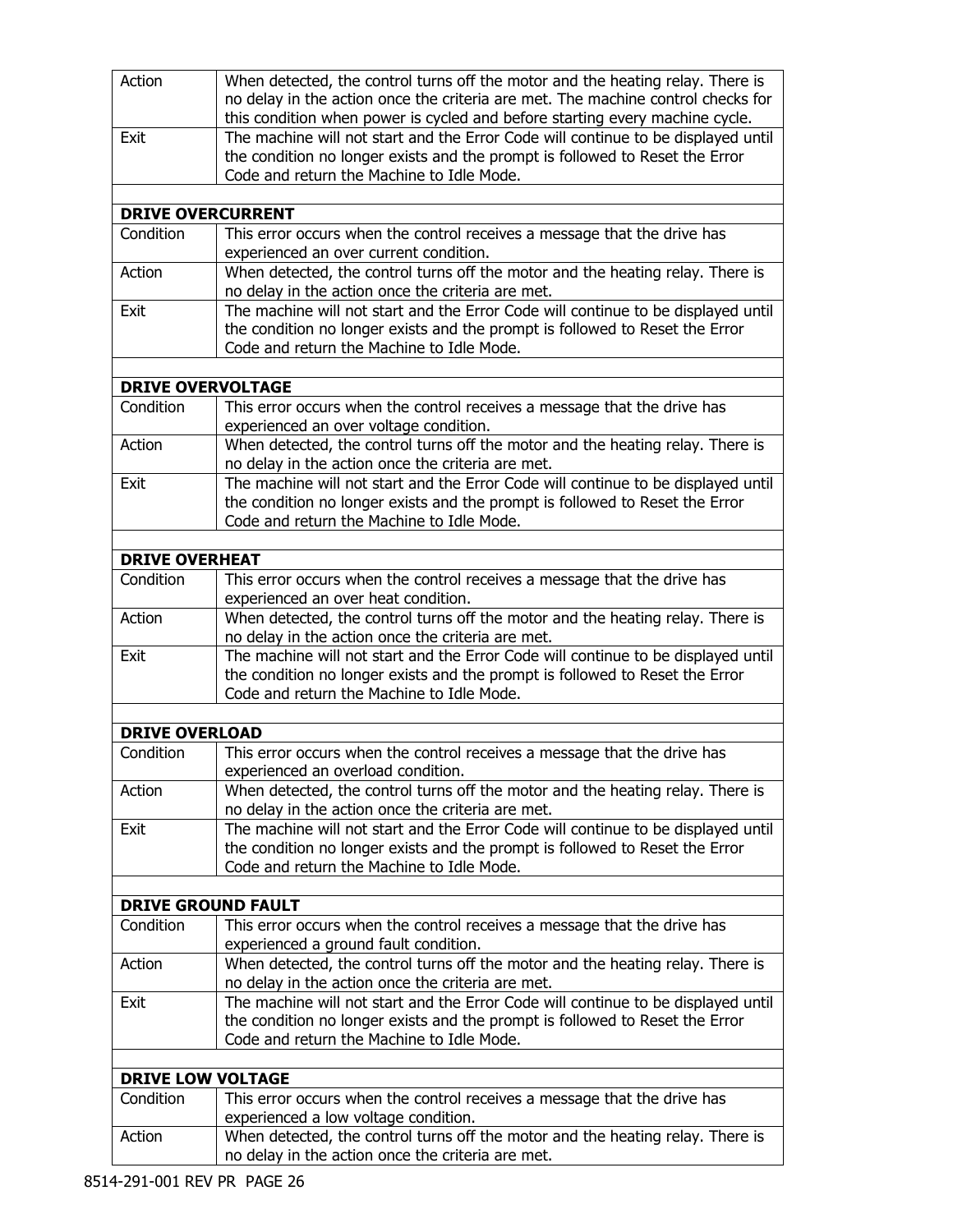| Exit                             | The machine will not start and the Error Code will continue to be displayed until                                                                                                                              |  |  |  |  |
|----------------------------------|----------------------------------------------------------------------------------------------------------------------------------------------------------------------------------------------------------------|--|--|--|--|
|                                  | the condition no longer exists and the prompt is followed to Reset the Error<br>Code and return the Machine to Idle Mode.                                                                                      |  |  |  |  |
|                                  |                                                                                                                                                                                                                |  |  |  |  |
| <b>DRIVE INTERNAL</b>            |                                                                                                                                                                                                                |  |  |  |  |
| Condition                        | This error occurs when the control receives a message that the drive has<br>experienced an internal error.                                                                                                     |  |  |  |  |
| Action                           | When detected, the control turns off the motor and the heating relay. There is<br>no delay in the action once the criteria are met.                                                                            |  |  |  |  |
| Exit                             | The machine will not start and the Error Code will continue to be displayed until<br>the condition no longer exists and the prompt is followed to Reset the Error<br>Code and return the Machine to Idle Mode. |  |  |  |  |
| <b>DRIVE EXCEPTION</b>           |                                                                                                                                                                                                                |  |  |  |  |
| Condition                        | This error occurs when the control receives a message that the drive has<br>logged an exception code.                                                                                                          |  |  |  |  |
| Action                           | When detected, the control turns off the motor and the heating relay. There is<br>no delay in the action once the criteria are met.                                                                            |  |  |  |  |
| Exit                             | The machine will not start and the Error Code will continue to be displayed until<br>the condition no longer exists and the prompt is followed to Reset the Error<br>Code and return the Machine to Idle Mode. |  |  |  |  |
|                                  |                                                                                                                                                                                                                |  |  |  |  |
|                                  | <b>DRIVE COMMUNICATION</b>                                                                                                                                                                                     |  |  |  |  |
| Condition                        | This error occurs the control cannot communicate with the VFD.                                                                                                                                                 |  |  |  |  |
| Action                           | When detected, the control turns off the motor and the heating relay. There is<br>no delay in the action once the criteria are met.                                                                            |  |  |  |  |
| Exit                             | The machine will not start and the Error Code will continue to be displayed until<br>the condition no longer exists and the prompt is followed to Reset the Error<br>Code and return the Machine to Idle Mode. |  |  |  |  |
|                                  |                                                                                                                                                                                                                |  |  |  |  |
| <b>DRIVE ENABLE</b><br>Condition |                                                                                                                                                                                                                |  |  |  |  |
|                                  | This error occurs when the control sees a message that the VFD Enable circuit<br>is not closed.                                                                                                                |  |  |  |  |
| Action                           | When detected, the control turns off the motor and the heating relay. There is<br>no delay in the action once the criteria are met.                                                                            |  |  |  |  |
| Exit                             | The machine will not start and the Error Code will continue to be displayed until<br>the condition no longer exists and the prompt is followed to Reset the Error<br>Code and return the Machine to Idle Mode. |  |  |  |  |
| <b>OUT OF SERVICE</b>            |                                                                                                                                                                                                                |  |  |  |  |
| Condition                        | This error occurs when the user has designated that the machine control<br>should be made inoperable.                                                                                                          |  |  |  |  |
| Action                           | When detected, the control turns off the motor and the heating relay. There is<br>no delay in the action once the criteria are met.                                                                            |  |  |  |  |
| Exit                             | The machine will not start and the Error Code will continue to be displayed the<br>user changes the Out of Service state.                                                                                      |  |  |  |  |
|                                  |                                                                                                                                                                                                                |  |  |  |  |
|                                  | <b>AUTODRY COMMUNICATION</b>                                                                                                                                                                                   |  |  |  |  |
| Condition                        | This error occurs when the machine control does not detect CAN                                                                                                                                                 |  |  |  |  |
|                                  | communication from the RMC stationary (primary) board.                                                                                                                                                         |  |  |  |  |
| Action                           | When detected, there is a delay of 30 seconds before the error is active. When                                                                                                                                 |  |  |  |  |
|                                  | active, the control will display the "AUTODRY COMMUNICATION" prompt and                                                                                                                                        |  |  |  |  |
|                                  | the current drying stage will end. The next stage will begin and the error will<br>continue to be displayed alternating with the Cycle Progress screen during the                                              |  |  |  |  |
|                                  | remainder of the stage.                                                                                                                                                                                        |  |  |  |  |
| Exit                             | The Error Code will continue to be displayed until the cycle is stopped and the                                                                                                                                |  |  |  |  |
|                                  | control is returned to Idle mode.                                                                                                                                                                              |  |  |  |  |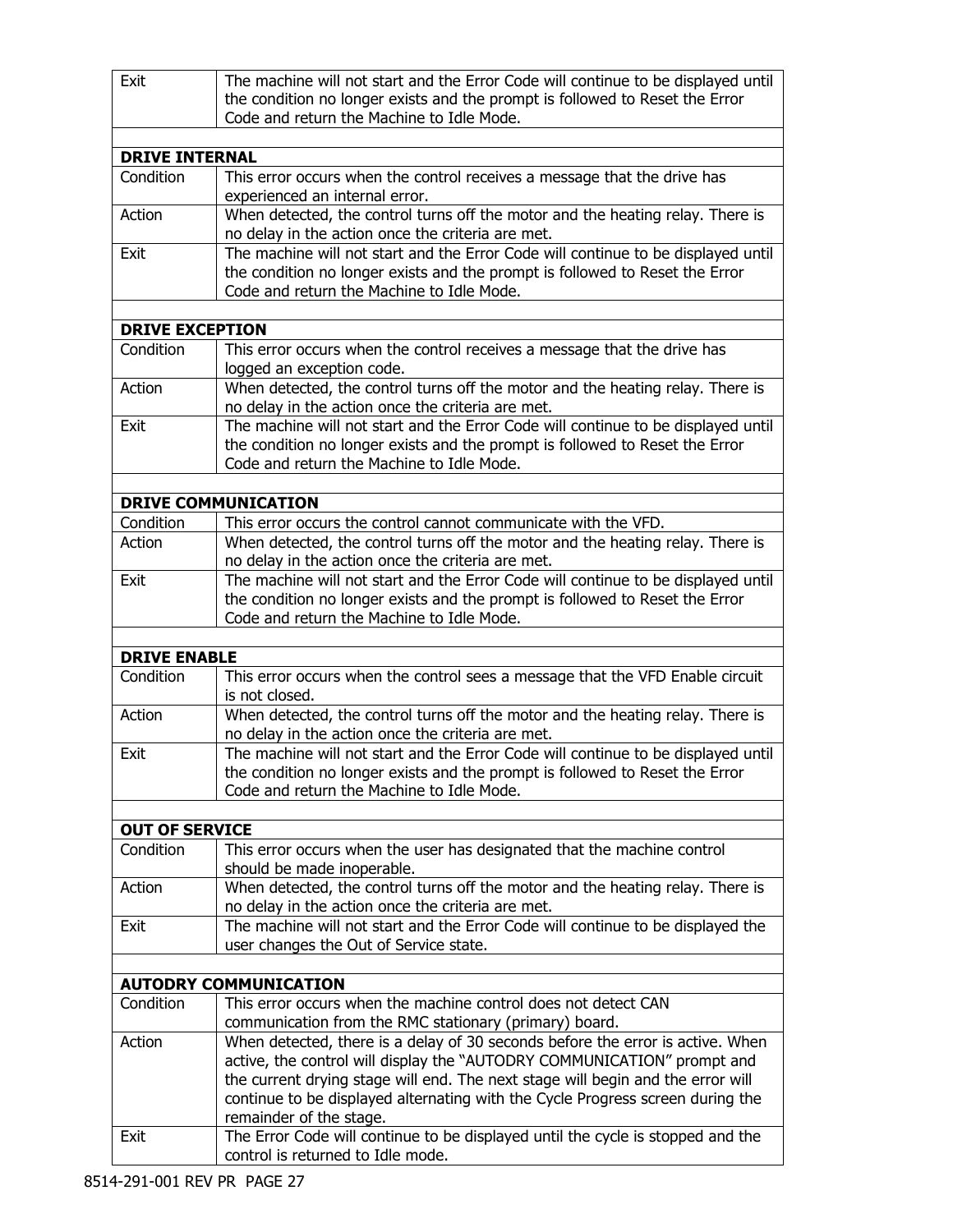| <b>AUTODRY OOR LOW</b> |                                                                                                                                                                                                                                                                                                                                                            |
|------------------------|------------------------------------------------------------------------------------------------------------------------------------------------------------------------------------------------------------------------------------------------------------------------------------------------------------------------------------------------------------|
| Condition              | This error occurs when the machine control sees output from the RMC sensor<br>(secondary) board that is out-of-range at OV or lower.                                                                                                                                                                                                                       |
| Action                 | When detected there is a delay of 5 minutes before the error is active. Once<br>active, the control will display the "AUTODRY OOR LOW" prompt and the<br>current drying stage will end. The next stage will begin and the error will<br>continue to be displayed alternating with the Cycle Progress screen during the<br>remainder of the stage.          |
| Exit                   | The Error Code will continue to be displayed until the cycle is stopped and the<br>control is returned to Idle mode.                                                                                                                                                                                                                                       |
|                        |                                                                                                                                                                                                                                                                                                                                                            |
|                        | <b>OVER TEMPERATURE DETECTED</b>                                                                                                                                                                                                                                                                                                                           |
| Condition              | This error occurs when an overheat condition has been detected at the OHP<br>sensor                                                                                                                                                                                                                                                                        |
| Action                 | When detected there is a calculated delay before the error is active. Once<br>active, the control turns off the heating relays, the control buzzer is turned on,<br>and the alarm relay closes. After 5 seconds, tumbler rotation may occur. If the<br>dryer is equipped with a Fire Suppression system, water may be injected into<br>the dryer cylinder. |
| Exit                   | The Error Code will continue to be displayed until the condition is no longer<br>present and the mechanical Reset button is pressed on the Main Control board.                                                                                                                                                                                             |
|                        |                                                                                                                                                                                                                                                                                                                                                            |
|                        | <b>OVERHEAT SENSOR SHORT</b>                                                                                                                                                                                                                                                                                                                               |
| Condition              | This error occurs when the control detects a short circuit from the overheat<br>temperature sensor.                                                                                                                                                                                                                                                        |
| Action                 | When detected, the control turns off the motor and the heating relay. There is<br>no delay in the action once the criteria are met.                                                                                                                                                                                                                        |
| Exit                   | The machine will not start and the Error Code will continue to be displayed until<br>the condition is no longer present. Once the condition is removed, the machine<br>still will not start and the Error Code will continue to be displayed until the<br>prompt is followed to Reset the Error and return the machine to Idle Mode.                       |
|                        | <b>OVERHEAT SENSOR OPEN</b>                                                                                                                                                                                                                                                                                                                                |
| Condition              |                                                                                                                                                                                                                                                                                                                                                            |
|                        | This error occurs when the control detects an open circuit from the overheat<br>temperature sensor.                                                                                                                                                                                                                                                        |
| Action                 | When detected, the control turns off the motor and the heating relay. There is<br>no delay in the action once the criteria are met.                                                                                                                                                                                                                        |
| Exit                   | The machine will not start and the Error Code will continue to be displayed until<br>the condition is no longer present. Once the condition is removed, the machine<br>still will not start and the Error Code will continue to be displayed until the<br>prompt is followed to Reset the Error and return the machine to Idle Mode.                       |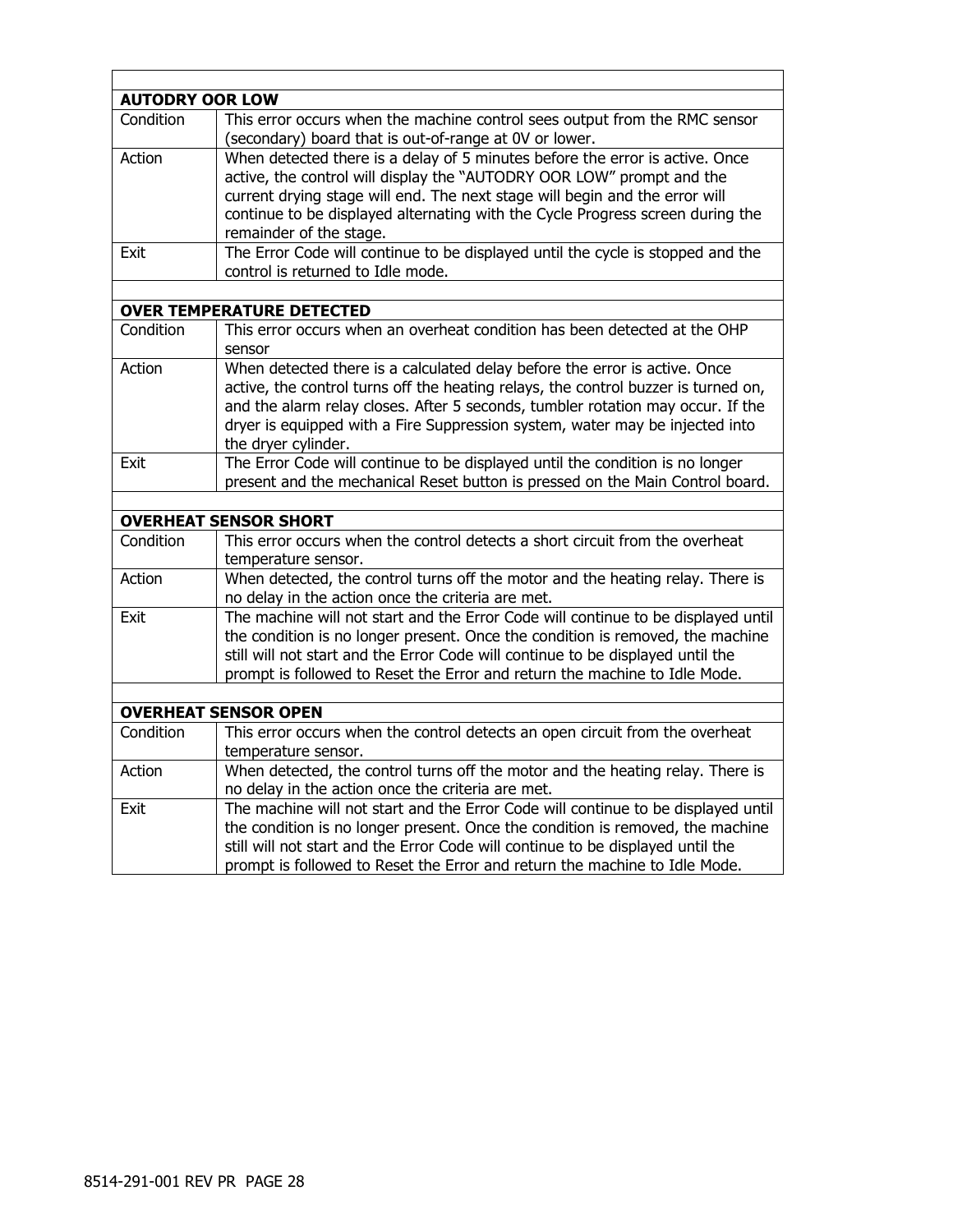## **13 SERVICING THE DRYER**

- **CAUTION**: Label all wires prior to disconnection when servicing controls. Wiring errors can cause improper and dangerous operation. Verify proper operation after servicing.
- **ATTENTION**: Au moment de l'entretien des commandes, étiquetez tous les fils avant de les débrancher. Des erreurs de câblage peuvent entraîner un fonctionnement inadéquat et dangereux. S'assurer que l'appareil fonctionne adéquatement une fois l'entretien terminé.

If any of the following symptoms occur on this dryer, check the suggested remedies listed below. If all probable causes have been eliminated and the symptom still exists, contact your local Dexter agent for further troubleshooting assistance. See contact information in Preventative Maintenance section. Parts & Service Manuals from Dexter are also available for further troubleshooting assistance.

| <b>Symptom</b>                                   | <b>Probable Cause</b>                    | <b>Suggested Remedy</b>                                                                                  |  |  |
|--------------------------------------------------|------------------------------------------|----------------------------------------------------------------------------------------------------------|--|--|
| Tumbler Does not turn                            | Loading Door                             | Check that Loading Door is completely closed.                                                            |  |  |
|                                                  | Lint Compartment Door                    | Check that Lint Compartment Door is completely closed.                                                   |  |  |
|                                                  | Drive Belts                              | Check drive belts for excessive wear. Replace as needed.                                                 |  |  |
|                                                  | Variable Frequency<br><b>Drive Fault</b> | Contact Dexter agent for assistance.                                                                     |  |  |
| Tumbler Turns, but no<br>burner flame is present | Gas shut-off valve                       | Make sure any gas shut-off valve is in the open position.                                                |  |  |
|                                                  | <b>Ignition Module</b>                   | Follow the procedure for checking the ignition cycle<br>listed in Dryer Ignition section of this manual. |  |  |
| Slow Drying                                      | Control                                  | Check that proper Temperature setting is chosen.                                                         |  |  |
|                                                  | Lint Screen                              | Clean Lint Screen.                                                                                       |  |  |
|                                                  | Air flow Restrictions/<br>Make-up Air    | Follow installation guidelines for static back pressure and<br>make-up air.                              |  |  |
|                                                  | Exhaust                                  | Check exhaust for obstructions, follow installation<br>guidelines.                                       |  |  |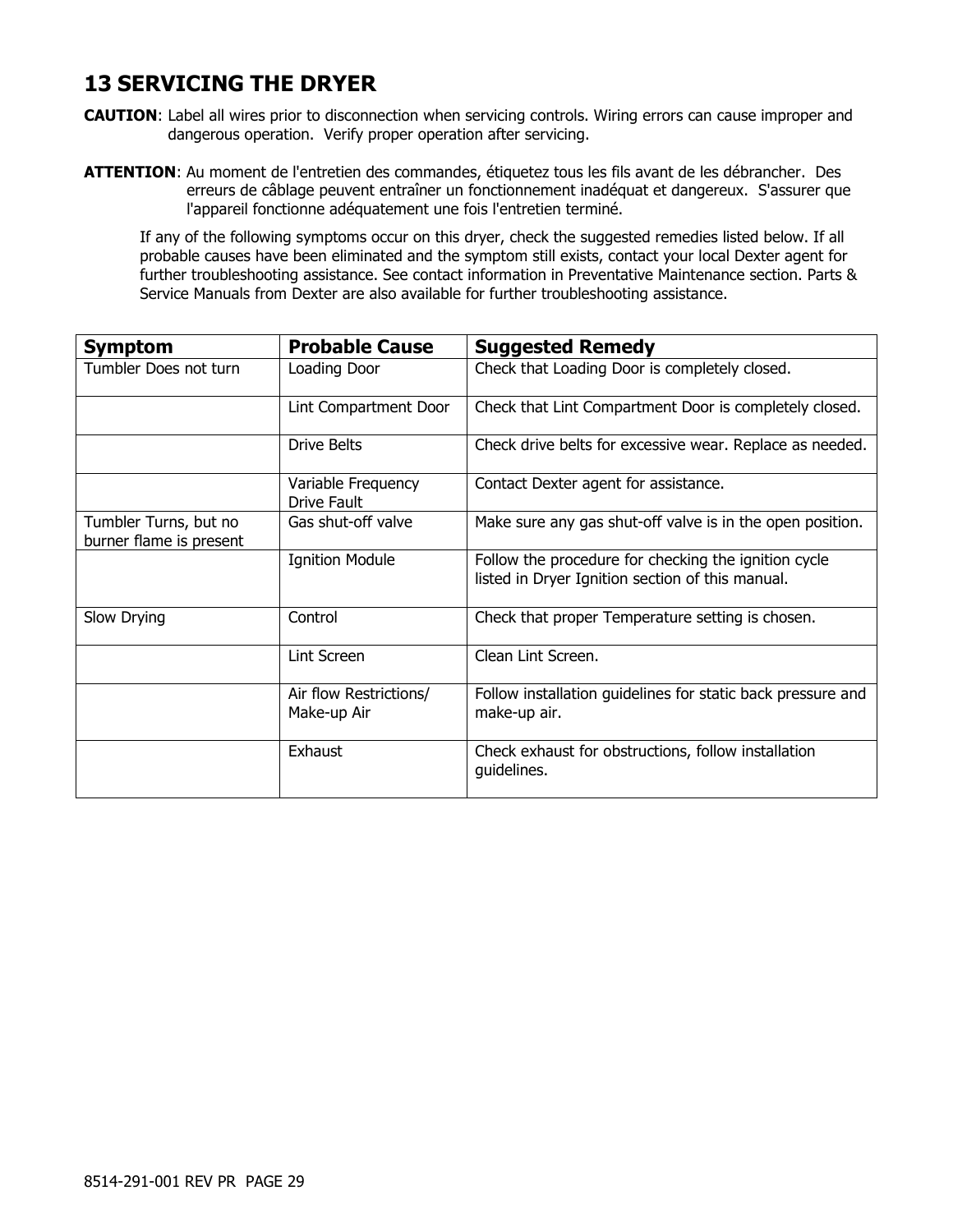## **14 PREVENTIVE MAINTENANCE INSTRUCTIONS**

### DAILY

- 1. Clean the lint screen. Use a soft brush if necessary.
- 2. Check the lint screen for tears. Replace if necessary.
- 3. Clean lint from the lint screen compartment.

### **MONTHLY**

- 1. Remove lint accumulation from the end bells of the motors.
- 2. Remove lint accumulation from front control area.
- 3. Remove lint and dirt accumulation from the top of the dryer and all areas above, below, and around the burners and burner housing. Failure to keep this portion of the dryer clean can lead to a build-up of lint creating a fire hazard.
- 4. Place a few drops of light oil on the clothes door hinge.
- 5. Press test button and check that water sprays into tumbler (optional water-based fire suppression models).

### **QUARTERLY**

- 1. Check the belts for looseness, wear, or fraying.
- 2. Inspect the gasket of the door glass for excessive wear.
- 3. Check tightness of all fasteners holding parts to support channel.
- 4. Check tightness of all set screws.
- 5. Inspect the impeller for tightness of the blades to hub.
- 6. Check the tightness of the tumbler shaft retaining bolt.
- 7. Remove the air flow switch assembly and check the tumbler thru-bolts for tightness.
- 8. Remove lint accumulation from the primary air ports in the burners.
- 9. Apply a few drops of oil to each spacer tube on the tension arm assembly.
- 10. Grease the pivot pins and the tension arms where in contact with each other.
- 11. Check water valve and hoses for leaks and wear (optional water-based fire suppression models).

### SEMI-ANNUALLY

- 1. Remove and clean the main burners.
- 2. Remove all orifices and examine for dirt and hole obstruction.
- 3. Remove all lint accumulation. Remove the front panel and the lint screen housing and remove lint accumulation.

### ANNUALLY

- 1. Check the intermediate pulley bearings for wear.
- 2. Check and remove any lint accumulation from the exhaust system.

| <b>SERVICE PARTS</b> |                     | <b>PART NUMBER</b> |                 |                  |  |
|----------------------|---------------------|--------------------|-----------------|------------------|--|
|                      | <b>T-30 NON-REV</b> | <b>T-50 REV</b>    | <b>T-80 REV</b> | <b>T-120 REV</b> |  |
| DRIVE BELT, MOTOR    | 9040-076-003        | N/A                | 9040-076-003    | 9040-076-008     |  |
| DRIVE BELT, TUMBLER  | 9040-073-009        | 9040-076-004       | 9040-073-012    | 9040-076-005     |  |
| LINT SCREEN FILTER   | 9822-026-002        | 9822-026-001       | 9822-031-002    | 9822-033-001     |  |

For service and parts information, contact your local Dexter agent. If a Dexter agent is not available, contact **Dexter Laundry, Inc.** directly as listed below:

| Mailing Address: | 2211 West Grimes Avenue | Phone: 1-800-524-2954 |
|------------------|-------------------------|-----------------------|
|                  | Fairfield, IA 52556     |                       |
|                  | USA                     |                       |

Website: www.dexter.com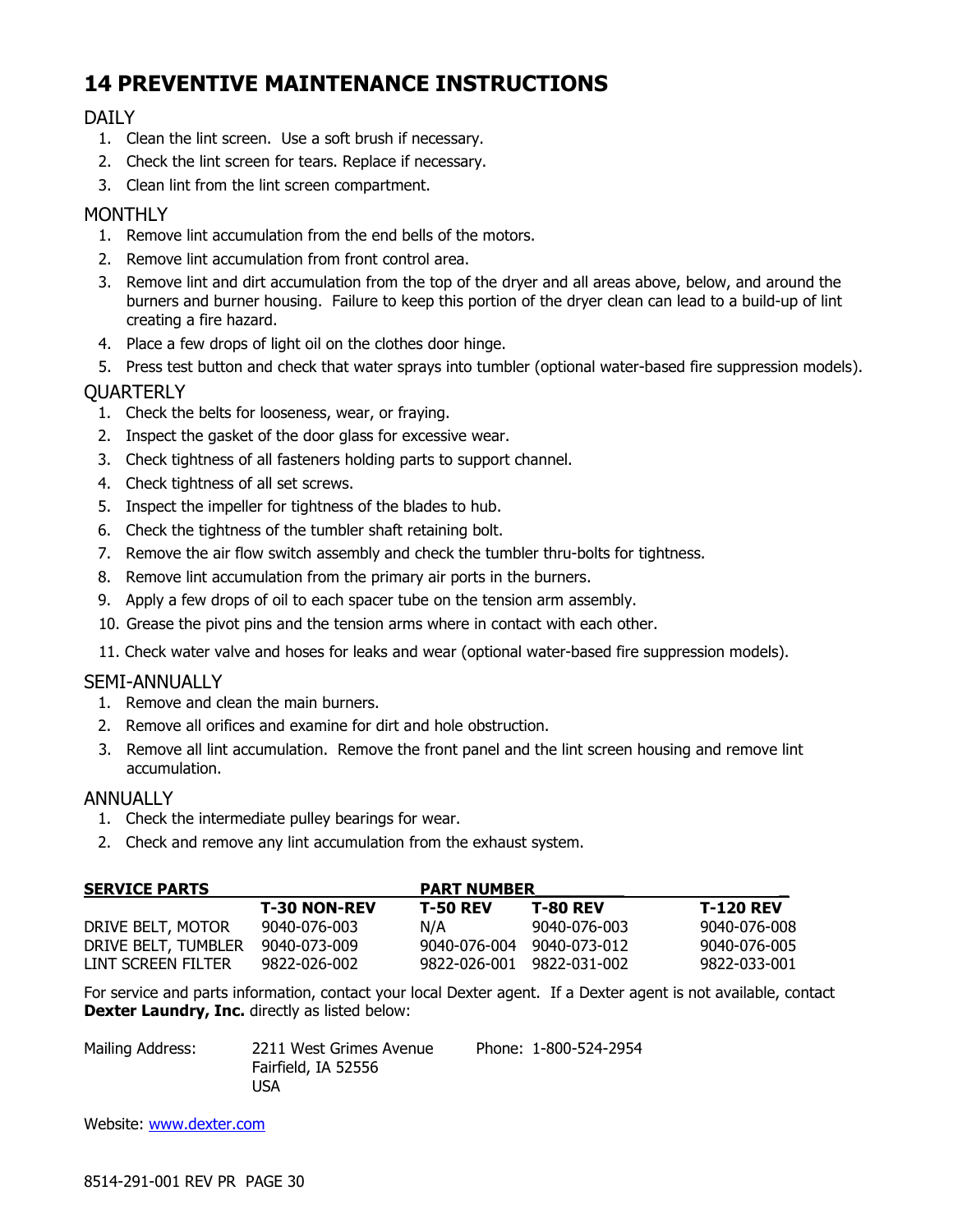### **SÉCHEUSES INDUSTRIELLES MODÈLE T-30/50/80/120 SUR SITE COMMANDE DE LA SÉRIE O, CHAUFFAGE AU GAZ NATUREL/GPL**



### **MANUEL DE L'UTILISATEUR INSTRUCTIONS D'INSTALLATION ET D'UTILISATION**

**La sécheuse ne doit pas être entreposée ni installée dans des endroits où elle risque d'être exposée à l'eau ou aux conditions climatiques.**

## **WARNING:**

**FIRE OR EXPLOSION HAZARD** 

**Failure to follow safety warnings exactly could result in serious injury, death or property damage.**

- flammable vapors and liquids in the vicinity of this or any other appliance.
- WHAT TO DO IF YOU SMELL GAS
	- Do not try to light any appliance.
	- Do not touch any electrical switch; do not use any phone in your building.
	- Clear the room, building or area of all occupants.
	- Immediately call your gas supplier from a neighbor's phone. Follow the gas supplier's instructions.
	- If you cannot reach your gas supplier, call the fire department.
- Installation and service must be performed by a qualified installer, service agency or the gas supplier.

Affichez l'avertissement « Pour votre sécurité » suivant dans un emplacement bien en vue :

### **FOR YOUR SAFETY**

Do not store or use gasoline or other flammable vapors or liquids in the vicinity of this or any other appliance.

Il est important que vous lisiez ce manuel et le conserviez pour le consulter ultérieurement. Pour l'entretien ou les pièces de rechange, communiquez avec le distributeur de votre localité ou avec le fabricant.

**AVERTISSEMENT: Assurez-vous de bien suivre les instructions données dans cette notice pour réduire au minimum le risque d'incendie ou d'explosion ou pour éviter tout dommage matérial,**   $-$  Do not store or use gasoline or other **the sum in the set of the late blessure ou la mort.** 

> – Ne pas entreposer ni utiliser d'essence ni d'autres vapeurs ou liquides inflammables dans le voisinage de cet appareil ou de tout autre appareil.

- QUE FAIRE SI VOUS SENTEZ UNE ODEUR DE GAZ:
	- Ne pas tenter d'allumer d'appareil.
	- Ne touchez à aucun interrupteur. Ne pas vous servir des téléphones se trouvant dans le bâtiment où vous trouvez.
	- Évacuez la pièce, le bâtiment ou la zone.
	- Appelez immédiatement votre fournisseur de gaz depuis un voisin. Suivez les instructions du fournisseur.
	- Si vous ne pouvez rejoindre le fournisseur de gaz, appelez le service des incendies.
- L'installation et l'entretien doivent être assurés par un installateur ou un service d'entretien qualifié ou par le fournisseur de gaz.

### **POUR VOTRE SÉCURITÉ**

Ne pas enteposer ni utiliser d'essence ni d'autres vapeurs ou liquides inflammables dans le voisinage de cet appareil ou de tout autre appareil.

Vous, l'acheteur, devez afficher dans un emplacement bien en vue les instructions à suivre dans l'éventualité où l'utilisateur détecte une odeur de gaz. Consultez votre fournisseur de gaz local pour connaître la procédure à suivre si une odeur de gaz est détectée.

**Dexter Laundry Inc.**  2211 West Grimes Avenue Fairfield, Iowa 52556, États-Unis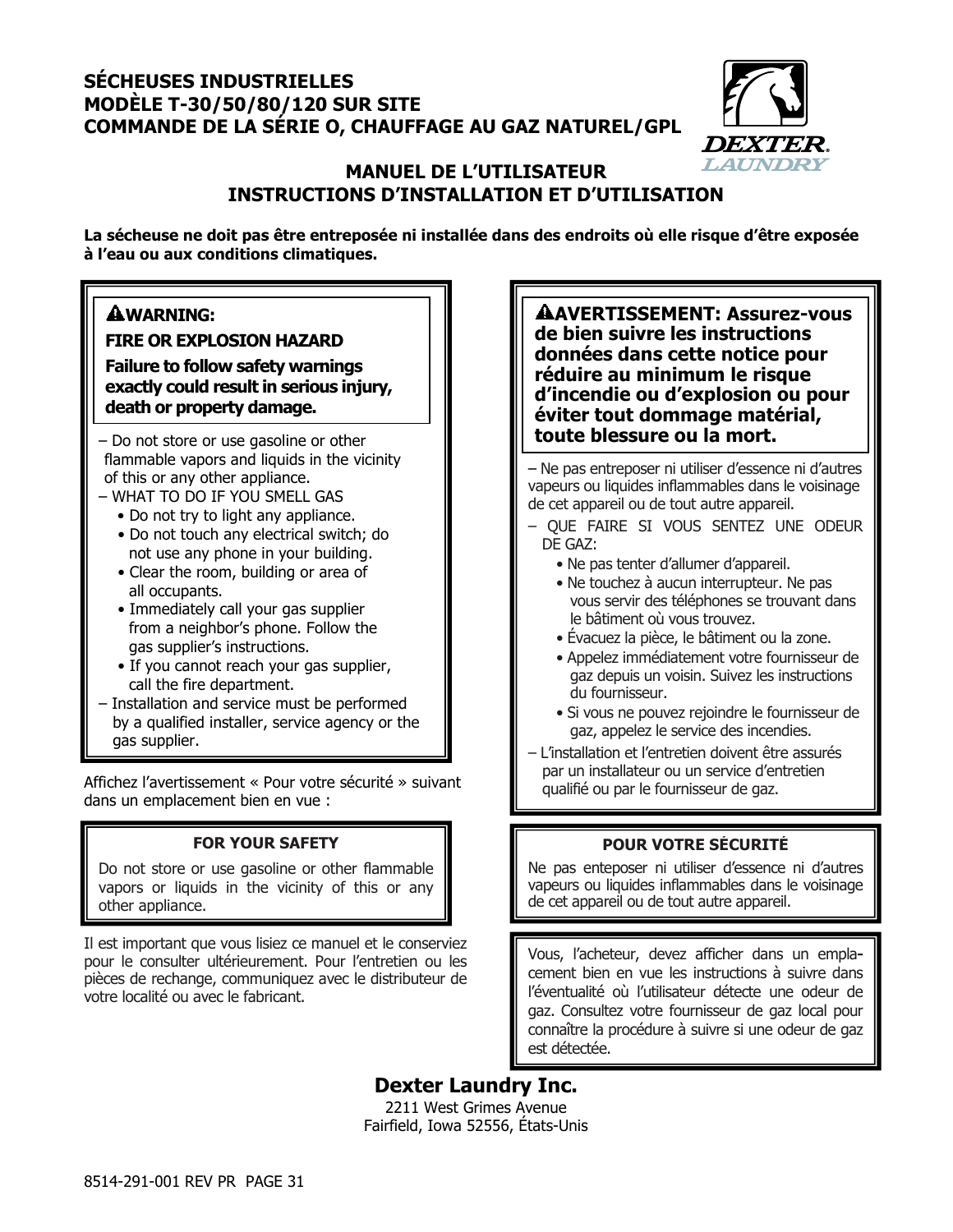## **TABLE DES MATIÈRES**

| 17 <sup>2</sup><br>18<br>19<br>$20-1$<br>21.1 DÉBALLAGE | 15 AVERTISSEMENTS RELATIFS À L'UTILISATION ET AU FONCTIONNEMENT<br>16 FICHE TECHNIQUE DE LA SÉCHEUSE<br>DIMENSIONS DE LA SÉCHEUSE T-30<br>DIMENSIONS DE LA SÉCHEUSE À INVERSEMENT T-50<br>DIMENSIONS DE LA SÉCHEUSE À INVERSEMENT T-80<br>DIMENSIONS DE LA SÉCHEUSE À INVERSEMENT T-120<br>21 INSTRUCTIONS D'INSTALLATION<br>21.2 INSTALLATION DE LA SÉCHEUSE | 33<br>34<br>35<br>38<br>41<br>44<br>47<br>47<br>47 |
|---------------------------------------------------------|---------------------------------------------------------------------------------------------------------------------------------------------------------------------------------------------------------------------------------------------------------------------------------------------------------------------------------------------------------------|----------------------------------------------------|
| 21.2.1                                                  | CONFORMITÉ AU CODE                                                                                                                                                                                                                                                                                                                                            | 47                                                 |
| 21.2.2                                                  | ÉCARTS D'INSTALLATION                                                                                                                                                                                                                                                                                                                                         | 47                                                 |
| 21, 2, 3                                                | <b>AIR D'APPOINT</b>                                                                                                                                                                                                                                                                                                                                          | 48                                                 |
| 21.2.4                                                  | EXIGENCES ÉLECTRIQUES                                                                                                                                                                                                                                                                                                                                         | 48                                                 |
| 21.2.5                                                  | IMPORTANT : SUPPRESSEURS DE SURTENSION TRANSITOIRE                                                                                                                                                                                                                                                                                                            | 49                                                 |
| 21.2.6                                                  | EXIGENCES DE GAZ                                                                                                                                                                                                                                                                                                                                              | 49                                                 |
|                                                         | 21.2.7 INSTALLATION DE L'ÉVACUATION                                                                                                                                                                                                                                                                                                                           | 50                                                 |
|                                                         | 21.3 ALLUMAGE DE LA SÉCHEUSE (ALLUMAGE TRANSISTORISÉ)<br>21.4 ARRÊT DE LA SÉCHEUSE                                                                                                                                                                                                                                                                            | 51<br>51                                           |
|                                                         | 22 NOTICE D'UTILISATION<br>22.1 DÉMARRER LA SÉCHEUSE<br>22.2 FIN DE CYCLE                                                                                                                                                                                                                                                                                     | 51<br>51<br>52                                     |
| 25 <sub>2</sub><br>27 <sub>2</sub><br>28                | 23 AFFICHAGE PROGRAMMATION/GESTION<br>24 CYCLES DE SÉCHAGE AUTOMATIQUE<br>DÉTECTION DE SURCHAUFFE<br>26 MESSAGES D'ERREUR DE LA SÉCHEUSE<br>ENTRETIEN DE LA SÉCHEUSE<br>INSTRUCTIONS D'ENTRETIEN PRÉVENTIF                                                                                                                                                    | 52<br>52<br>53<br>53<br>59<br>60                   |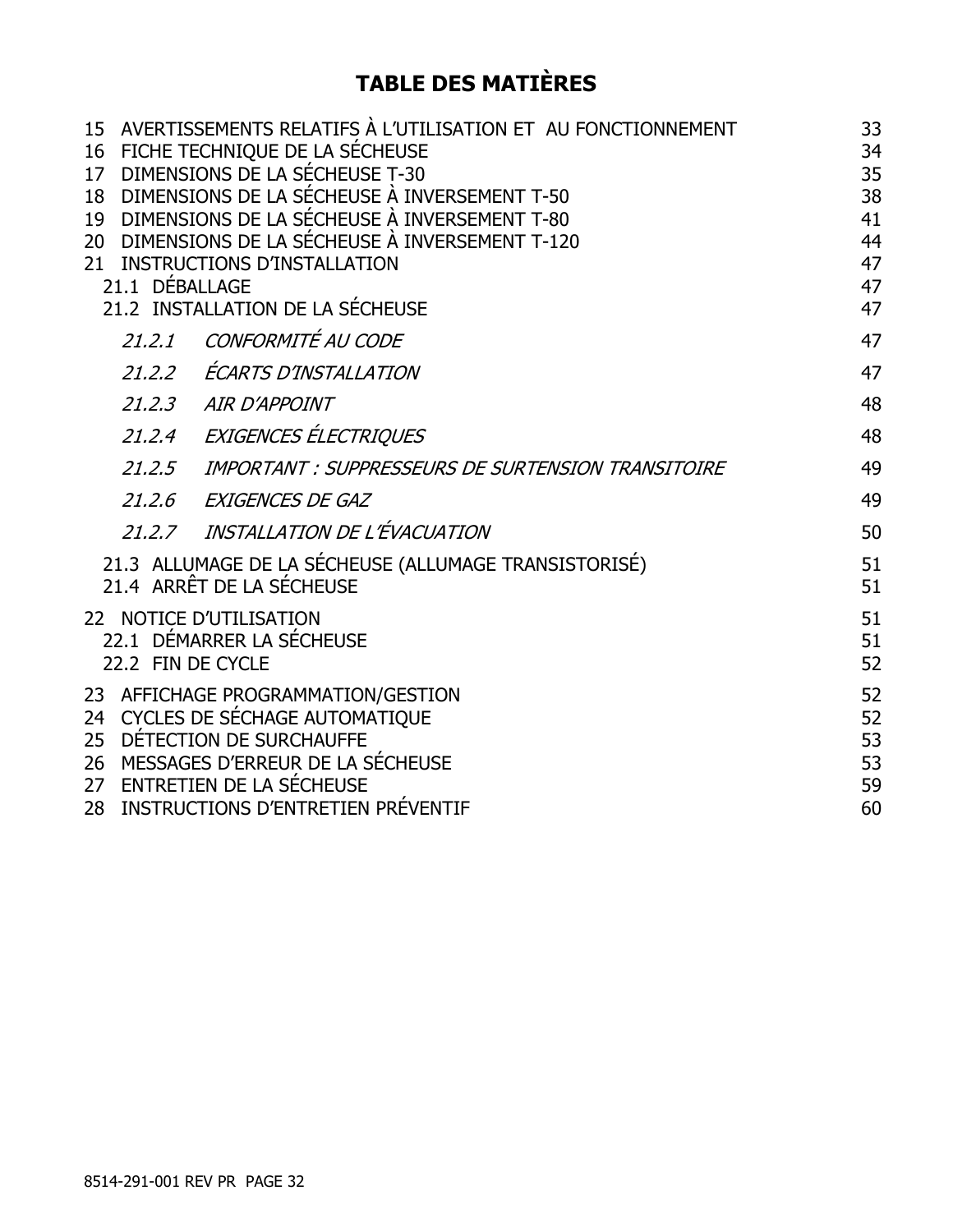## **15 AVERTISSEMENTS RELATIFS À L'UTILISATION ET AU FONCTIONNEMENT**

Il est **ABSOLUMENT NÉCESSAIRE** de mettre la sécheuse à la terre en la raccordant à une masse de terre (zéro) connue. Cette mesure assure non seulement la sécurité personnelle, mais elle est également nécessaire pour le bon fonctionnement de la machine.

**NE PAS MODIFIER CETTE MACHINE. MAINTENIR LES BOUCLIERS, LES PROTECTIONS ET LES COUVERCLES EN PLACE.** Ces dispositifs de sécurité sont fournis afin de prévenir les blessures.

**CETTE SÉCHEUSE EST ÉQUIPÉE D'UN THERMOSTAT DE SUR-TEMPÉRATURE** situé à droite du moteur, à l'arrière de l'armoire. Si la sécheuse cesse de fonctionner, reportez-vous au manuel « Procédure d'entretien et liste des pièces » pour trouver les instructions correspondantes.

**VÉRIFIEZ CE THERMOSTAT LORS DE L'INSTALLATION DE LA SÉCHEUSE** afin de vous assurer que le circuit n'est pas coupé en raison du déclenchement du disjoncteur. Les chocs, tels que la manipulation brusque lors de l'expédition, peuvent couper le circuit du thermostat en déclenchant le disjoncteur.

**NE PULVÉRISEZ PAS D'AÉROSOLS À PROXIMITÉ DE CETTE MACHINE** lorsque celle-ci est en fonctionnement.

#### **CETTE MACHINE NE DOIT PAS ÊTRE UTILISÉE POUR SÉCHER DES VÊTEMENTS CONTENANT DES SOLVANTS NI DES LIQUIDES DE NETTOYAGE À SEC.**

**Avertissement supplémentaire pour les modèles de sécheuses équipés de systèmes de distribution d'eau :** 

# AVERTISSEMENT : RISQUE D'ÉLECTROCUTION

Une électrocution peut causer la mort ou des blessures graves.

Si le système de distribution d'eau est activé, n'essayez pas de faire fonctionner la sécheuse.

Si le système de distribution d'eau est activé, faites contrôler la sécheuse par une agence qualifiée avant de la faire fonctionner.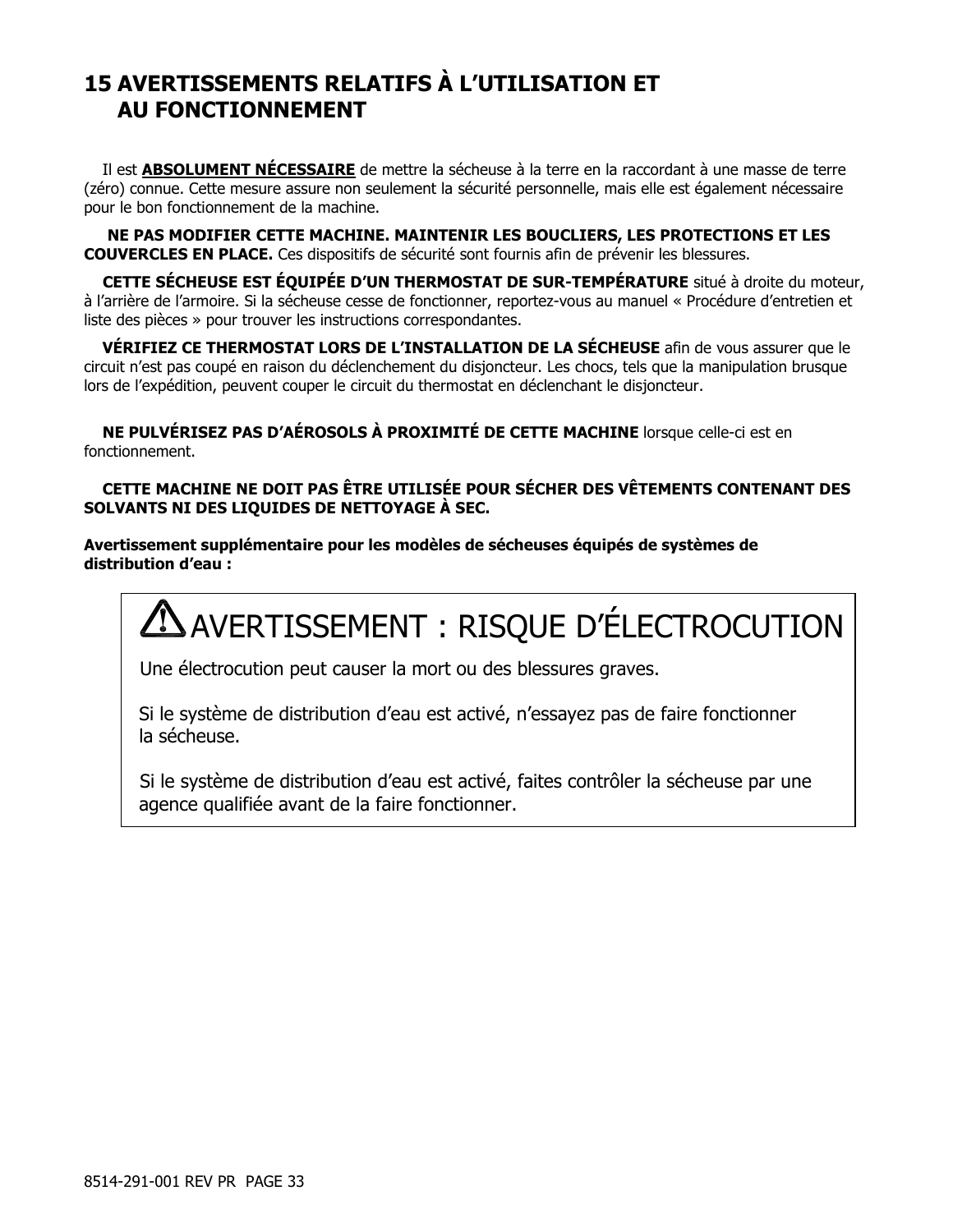# **16 FICHE TECHNIQUE DE LA SÉCHEUSE**

|                    |                                          |                                                                                                          | $T-30$                                   |                 | $T-50$                                                          |                            | $T-80$                       |                      | $T-120$                    |                   |
|--------------------|------------------------------------------|----------------------------------------------------------------------------------------------------------|------------------------------------------|-----------------|-----------------------------------------------------------------|----------------------------|------------------------------|----------------------|----------------------------|-------------------|
| Capacité           |                                          | Capacité de poids sec - lb (kg)                                                                          | 30                                       | (13, 6)         | 50                                                              | (22,7)                     | 80                           | (36, 3)              | 120                        | (54, 4)           |
|                    | Volume du cylindre - pi <sup>3</sup> (L) |                                                                                                          | 11.3                                     | (320)           | 15.8                                                            | (447.4)                    | 23                           | (651, 3)             | 36.1                       | (1022.2)          |
|                    |                                          |                                                                                                          |                                          |                 |                                                                 |                            |                              |                      |                            |                   |
| Vitesse            | Vitesse du tambour - tr/min              |                                                                                                          | 47                                       | ---             | 45                                                              | ---                        | 40                           | ---                  | 36,5                       | ---               |
|                    |                                          | Taille du moteur - Modèle 60 Hz standard - hp (kW)                                                       | 0,5                                      | (0, 38)         | ---<br>Ξ.                                                       | <br>                       | Ξ.                           | ---                  | Щ,                         |                   |
|                    |                                          | Taille du moteur - Modèle 50 Hz standard - hp (kW)<br>Taille du moteur - Modèle 60 Hz à inversement - hp | 0,5                                      | (0, 38)         | 2 et 0,5                                                        | $(1, 5 \text{ et } 0, 38)$ | 1 et 0,75                    | 0,75 et 0,56         | 1 et 1                     | 0,75 et 0,75      |
|                    | (kW)                                     |                                                                                                          |                                          |                 |                                                                 |                            |                              |                      |                            |                   |
|                    |                                          | Taille du moteur - Modèle 50 Hz à inversement - hp                                                       | $\overline{a}$                           |                 | ---                                                             |                            | 1 et 0,75                    | 0,75 et 0,56         | 1 et 0,75                  | 0,75 et 0,56      |
|                    | (kW)                                     |                                                                                                          |                                          |                 |                                                                 |                            |                              |                      |                            |                   |
|                    |                                          |                                                                                                          |                                          |                 |                                                                 |                            |                              |                      |                            |                   |
| Débit d'air        |                                          | Modèle 60 Hz avec sortie de 8 po - cfm (m <sup>3</sup> /min)                                             | 830                                      | (23.5)          | 910                                                             | (25.8)                     | 1200                         | (34)                 |                            |                   |
|                    | (m <sup>3</sup> /min)                    | Modèle 60 Hz avec sortie de 10 po/12 po - cfm                                                            |                                          |                 |                                                                 |                            |                              |                      | 1250/1450                  | (35, 4/41, 4)     |
|                    |                                          | Modèle 50 Hz avec sortie de 8 po - cfm (m <sup>3</sup> /min)                                             | 690                                      | (19,5)          | 760                                                             | (21, 5)                    | 1000                         | (28, 3)              |                            |                   |
|                    |                                          | Modèle 50 Hz avec sortie de 10 po/12 po - cfm                                                            |                                          |                 |                                                                 |                            |                              |                      | 1000                       | 28,3              |
|                    | (m <sup>3</sup> /min)                    |                                                                                                          |                                          |                 |                                                                 |                            |                              |                      |                            |                   |
|                    |                                          |                                                                                                          |                                          |                 |                                                                 |                            |                              |                      |                            |                   |
| Dimensions         | Hauteur du châssis - po (cm)             |                                                                                                          | 72 1/4                                   | (183, 5)        | 72 1/4                                                          | (183, 5)                   | 75 3/4                       | (192, 4)             | 85 5/16                    | (216, 7)          |
|                    | Largeur du châssis - po (cm)             | Profondeur du châssis - po (cm)                                                                          | 31 1/2<br>41 3/4                         | (80)<br>(106)   | 34 1/2<br>48                                                    | (87, 6)<br>(121, 9)        | 38 1/2<br>513/4              | (97, 8)<br>(131, 4)  | 46 3/4                     | (188, 7)          |
|                    |                                          | Profondeur du châssis - Inversement - po (cm)                                                            | ---                                      |                 | 50                                                              | (127)                      | 513/4                        | (131, 4)             | 603/16                     | (152, 9)          |
|                    |                                          | Ouverture de la porte - po (cm)                                                                          | 22 <sub>5/8</sub>                        | (57, 5)         | 255/8                                                           | (65,1)                     | 255/8                        | (65,1)               | 255/8                      | (65,1)            |
|                    |                                          | Distance entre le sol et la porte - po (cm)                                                              | 28 3/4                                   | (73)            | 27 1/4                                                          | (69, 2)                    | 29 1/4                       | (74, 3)              | 37                         | (94)              |
|                    |                                          | Diamètre du cylindre - po (cm)                                                                           | 30                                       | (76, 2)         | 32 1/2                                                          | (82, 6)                    | 36 1/2                       | (92,7)               | 43                         | (109, 2)          |
|                    |                                          | Profondeur du cylindre - po (cm)                                                                         | 271/2                                    | (69, 9)         | 33                                                              | (83,8)                     | 38                           | (96, 5)              | 43                         | (109, 2)          |
|                    |                                          | Zone du filtre à charpie - po <sup>2</sup> (cm <sup>2</sup> )                                            | 515                                      | (3323)          | 708                                                             | (4568)                     | 823                          | (5310)               | 862                        | (5561)            |
|                    |                                          |                                                                                                          | 454                                      |                 | 540                                                             |                            | 715                          |                      | $\overline{\phantom{a}}$   |                   |
| Poids              | Poids net - Ib (kg)                      | Poids net - Inversement - lb (kg)                                                                        | $---$                                    | (205, 9)        | 560                                                             | (244, 9)<br>(254)          | 715                          | (324, 3)<br>(324, 3) | 1075                       | (487, 6)          |
|                    |                                          |                                                                                                          |                                          |                 |                                                                 |                            |                              |                      |                            |                   |
| Expédition         | Poids d'expédition - lb (kg)             |                                                                                                          | 499                                      | (226, 3)        | 590                                                             | (267, 6)                   | 770                          | (349, 3)             | $\overline{a}$             |                   |
|                    |                                          | Poids d'expédition - Inversement - lb (kg)                                                               | $\overline{a}$                           |                 | 620                                                             | (281.2)                    | 770                          | (349.3)              | 1122                       | (508.9)           |
|                    |                                          | Hauteur d'expédition - po (cm)                                                                           | 77 1/4                                   | (196, 2)        | 77 1/4                                                          | (196.2)                    | 80 3/4                       | (205.1)              | 88 3/8                     | (224.5)           |
|                    |                                          | Largeur d'expédition - po (cm)                                                                           | 32 3/4                                   | (83,2)          | 36                                                              | (91, 4)                    | 40 1/4                       | (102, 2)             | 48 1/4                     | (122.6)           |
|                    |                                          | Profondeur d'expédition - po (cm)<br>Profondeur d'expédition - Inversement - po (cm)                     | 45 1/2<br>$\sim$                         | (115, 6)        | 51 1/2<br>53 1/2                                                | (130, 8)<br>(135, 9)       | 55 1/2<br>55 1/2             | (141)<br>(141)       | 68 1/2                     | (174)             |
|                    |                                          |                                                                                                          |                                          |                 |                                                                 |                            |                              |                      |                            |                   |
| Gaz (modèles à gaz |                                          | Raccordement gaz - po (mm)                                                                               | 1/2                                      | (12,7)          | 1/2                                                             | (12,7)                     | 3/4                          | (19,1)               | 3/4                        | (19,1)            |
| uniquement)        |                                          |                                                                                                          |                                          |                 |                                                                 |                            |                              |                      |                            |                   |
|                    |                                          | Approvisionnement en gaz naturel (colonne d'eau) - po                                                    | $5 - 10$                                 | $(12,7 - 25,4)$ | $5 - 10$                                                        | $(12,7 - 25,4)$            | $5 - 10$                     | $(12,7 - 25,4)$      | $5 - 10$                   | $(12,7 - 25,4)$   |
|                    | (cm)                                     | Pression du collecteur du brûleur à gaz naturel                                                          | 3,5                                      | 8,89            | 3,5                                                             | 8,89                       | 3,5                          | 8,89                 | 3,5                        | 8,89              |
|                    |                                          | (colonne d'eau) - Modèle 60 Hz - po (cm)                                                                 |                                          |                 |                                                                 |                            |                              |                      |                            |                   |
|                    |                                          | Pression du collecteur du brûleur à gaz naturel                                                          | 3,4                                      | 8,64            | 3,5                                                             | 8,89                       | 3,5                          | 8,89                 | 3,5                        | 8,89              |
|                    |                                          | (colonne d'eau) - Modèle 50 Hz - po (cm)                                                                 |                                          |                 |                                                                 |                            |                              |                      |                            |                   |
|                    |                                          | Approvisionnement en gaz de pétrole liquéfié (colonne                                                    | $111/2 - 131/2$                          |                 | $(29,2 - 34,3)$ 11 1/2 - 13 1/2 $(29,2 - 34,3)$ 11 1/2 - 13 1/2 |                            |                              | $(29, 2 - 34, 3)$    | $111/2 - 131/2$            | $(29, 2 - 34, 3)$ |
|                    | d'eau) - po (cm)                         | Pression du collecteur du brûleur à GPL (colonne d'eau)                                                  | 11                                       | 27,9            | 11                                                              | 27,9                       | 11                           | 27,9                 | 11                         | 27,9              |
|                    | Modèle 60 Hz - po (cm)                   |                                                                                                          |                                          |                 |                                                                 |                            |                              |                      |                            |                   |
|                    |                                          | Pression du collecteur du brûleur à GPL (colonne d'eau)                                                  | 10                                       | 25,4            | 11                                                              | 27,9                       | $\overline{11}$              | 27,9                 | 11                         | 27,9              |
|                    | Modèle 50 Hz - po (cm)                   |                                                                                                          |                                          |                 |                                                                 |                            |                              |                      |                            |                   |
|                    |                                          | Consommation de gaz - Modèle 60 Hz - BTU/h (kW)                                                          | 90 000                                   | (26, 4)         | 145 000                                                         | (42, 5)                    | 215 000                      | (63)                 | 320 000                    | (93, 8)           |
|                    |                                          | Consommation de gaz - Modèle 50 Hz - BTU/h (kW)                                                          | 74 000                                   | (21,7)          | 120 000                                                         | (35,2)                     | 195 000                      | (57,1)               | 300 000                    | (87, 9)           |
| Électricité        |                                          | Modèles à gaz V/Hz/Phase/Câblage                                                                         |                                          |                 | Courant disjoncteur/Courant de fonctionnement/Taille des câbles |                            |                              |                      |                            |                   |
|                    | $-11$                                    | 208-240/60/1/2 câbles + mise à la                                                                        |                                          |                 | $15/5, 1/\#12$                                                  |                            | 15/5, 5/#12                  |                      | $20/10/\#12$               |                   |
|                    |                                          | terre                                                                                                    |                                          |                 |                                                                 |                            |                              |                      |                            |                   |
|                    | $-15$                                    | 208-240/60/1/2 câbles + mise à la                                                                        | $15/5, 1/\#12$                           |                 | $\sim$                                                          |                            | $\overline{\phantom{a}}$     |                      | $\overline{a}$             |                   |
|                    |                                          | terre<br>120/60/1/2 câbles + mise à la terre                                                             |                                          |                 |                                                                 |                            |                              |                      |                            |                   |
|                    | $-39$                                    | 230/50/1/2 câbles + mise à la terre                                                                      | 15/9,6/#12<br>10/5,1/2,1 mm <sup>2</sup> |                 | 10/5,1/2,1 mm <sup>2</sup>                                      |                            | $10/5,2/2,1$ mm <sup>2</sup> |                      | 20/9,8/3,5 mm <sup>2</sup> |                   |
|                    | $-59$                                    | 230/50/1/2 câbles + mise à la terre                                                                      | $10/5, 1/2, 1$ mm <sup>2</sup>           |                 | 10/5,1/2,1 mm <sup>2</sup>                                      |                            | 10/5,1/2,1 mm <sup>2</sup>   |                      |                            |                   |
|                    |                                          |                                                                                                          |                                          |                 |                                                                 |                            |                              |                      |                            |                   |
| Installation       |                                          | Écart minimum entre les machines - po (cm)                                                               | $\overline{0}$                           | $\overline{0}$  | $\overline{0}$                                                  | (0)                        | $\overline{0}$               | (0)                  | $\overline{0}$             | (0)               |
|                    |                                          | Écart minimum derrière les machines - po (cm)                                                            | 18                                       | (45,7)          | 18                                                              | (45,7)                     | 18                           | (45,7)               | 18                         | (45,7)            |
|                    |                                          | Air d'appoint nécessaire - pi <sup>2</sup> (cm <sup>2</sup> )                                            | $\mathbf{1}$                             | (929)           | 1,25                                                            | (1161)                     | 1,5                          | (1394)               | 2,25                       | (2090)            |
|                    |                                          | Taille de l'évacuation - po (cm)                                                                         | $\overline{8}$                           | (20,3)          | 8                                                               | (20,3)                     | 8                            | (20,3)               | 10 ou 12                   | $(25, 4$ ou       |
|                    |                                          |                                                                                                          |                                          |                 |                                                                 |                            |                              |                      |                            | 30,5)             |
|                    | (mm)                                     | Pression arrière d'évacuation max. (colonne d'eau) - po                                                  | 0,3                                      | (7, 6)          | 0,3                                                             | (7, 6)                     | 0,3                          | (7, 6)               | 0,3                        | (7, 6)            |
|                    |                                          | Longueur d'évacuation recommandée - pi (m) et                                                            | 14                                       | (4,3)           | 14                                                              | (4,3)                      | 14                           | (4,3)                | 14                         | (4,3)             |
|                    | 2 coudes                                 |                                                                                                          |                                          |                 |                                                                 |                            |                              |                      |                            |                   |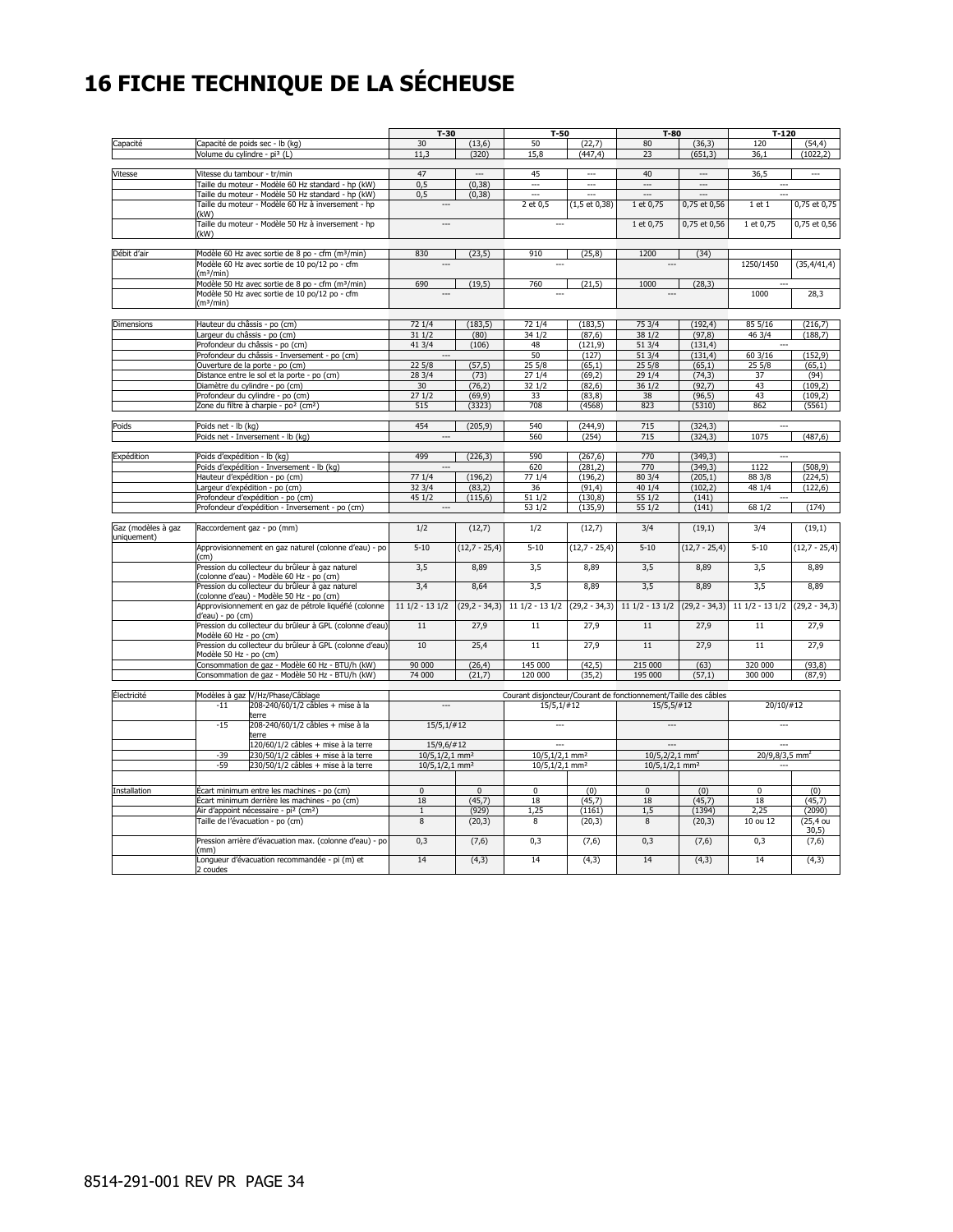## **17 DIMENSIONS DE LA SÉCHEUSE T-30**



**DIMENSIONS DE LA SÉCHEUSE T-30 - VUE DE FACE**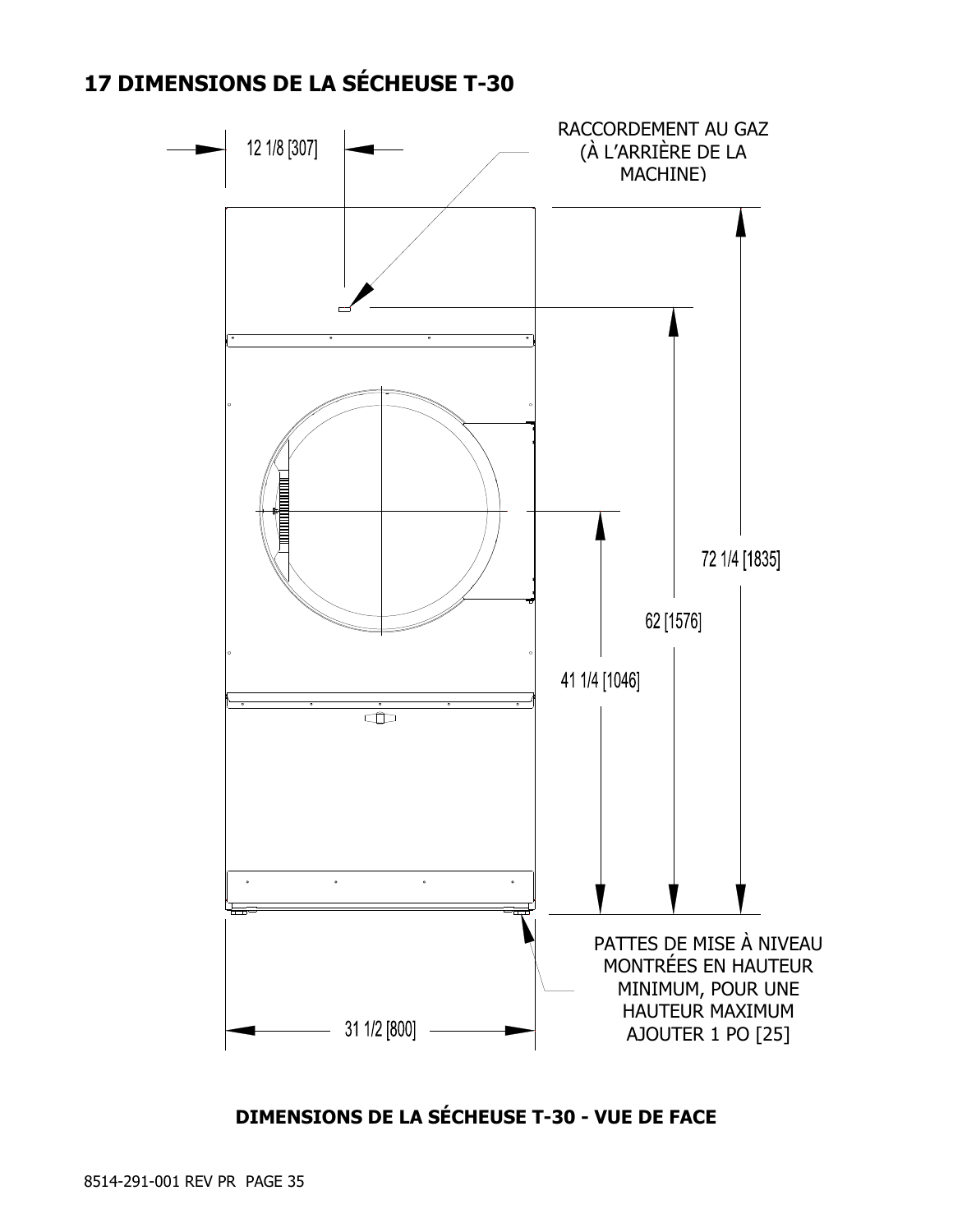

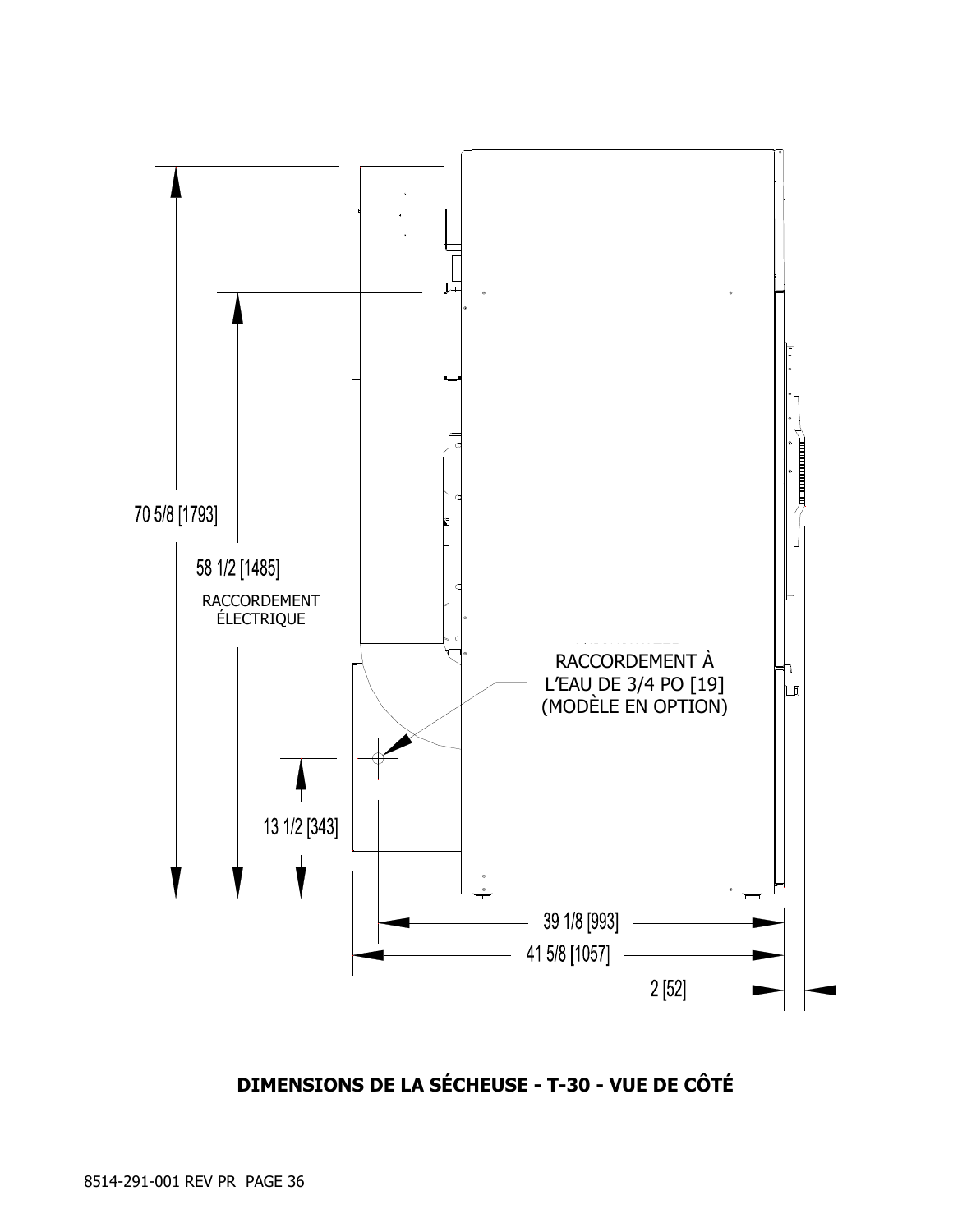

### **DIMENSIONS DE LA SÉCHEUSE - T-30 - VUE DE DESSUS**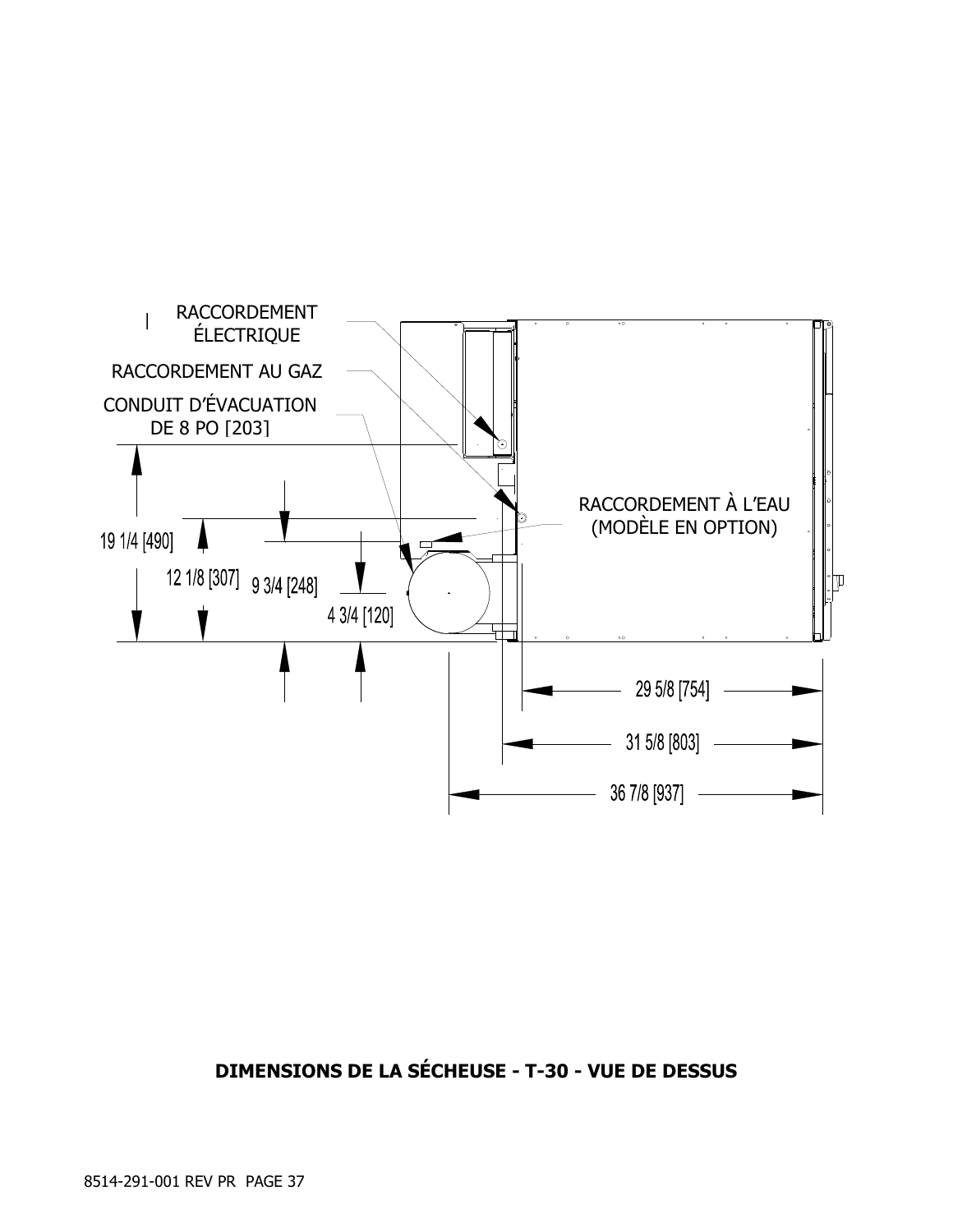## **18 DIMENSIONS DE LA SÉCHEUSE À INVERSEMENT T-50**



## **DIMENSIONS DE LA SÉCHEUSE À INVERSEMENT T-50 - VUE DE FACE**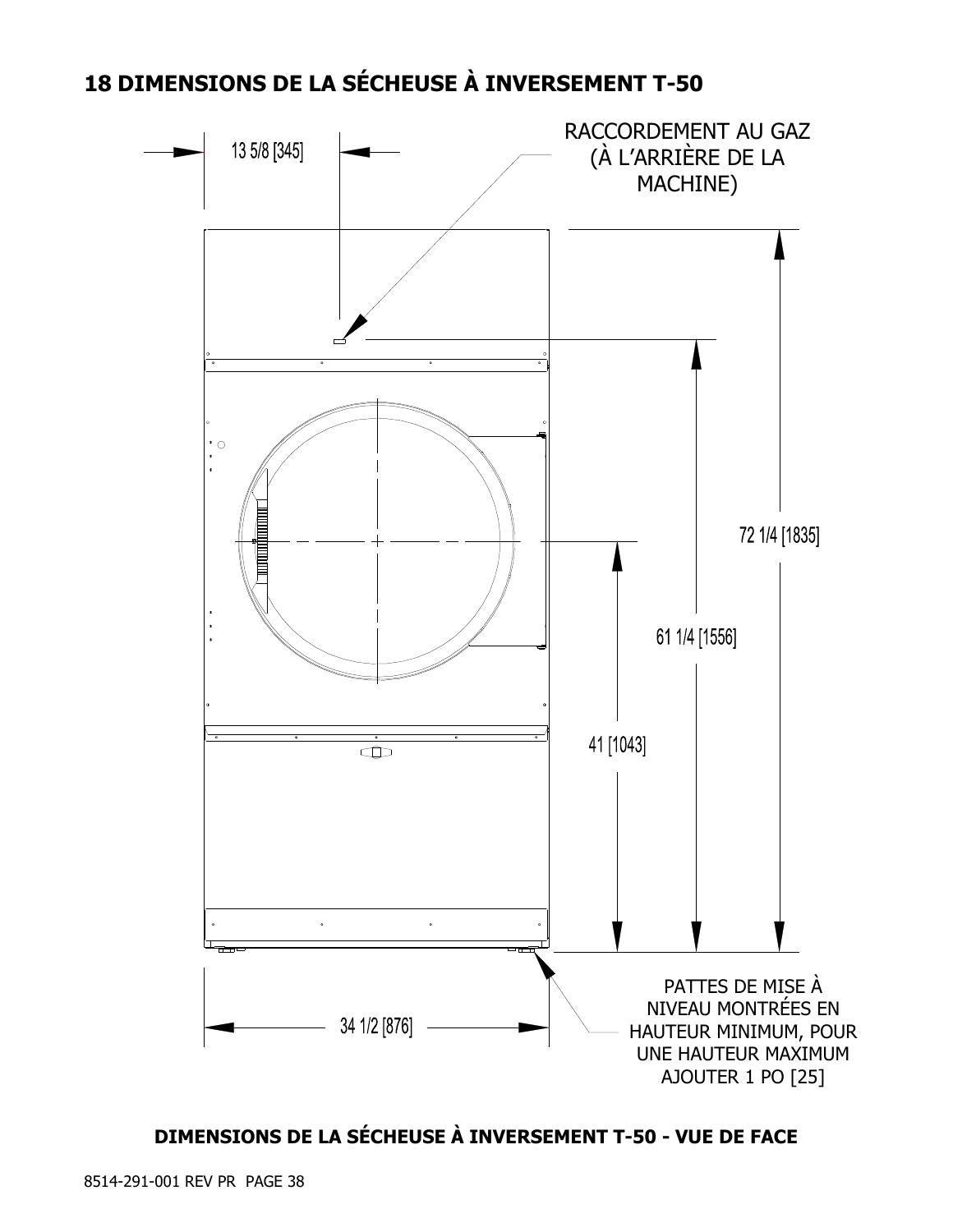

## **DIMENSIONS DE LA SÉCHEUSE À INVERSEMENT T-50 - VUE DE CÔTÉ**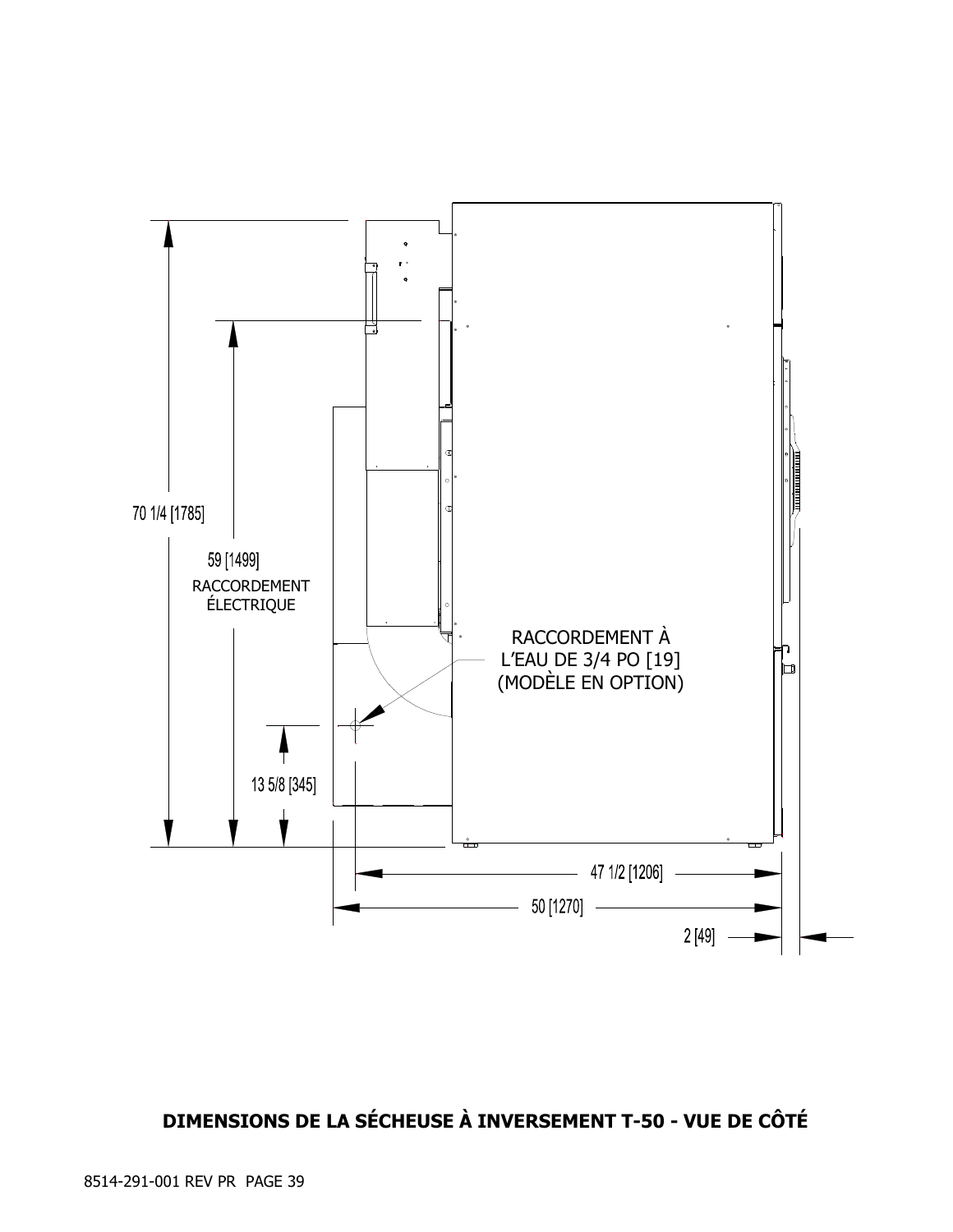

### **DIMENSIONS DE LA SÉCHEUSE À INVERSEMENT T-50 - VUE DE DESSUS**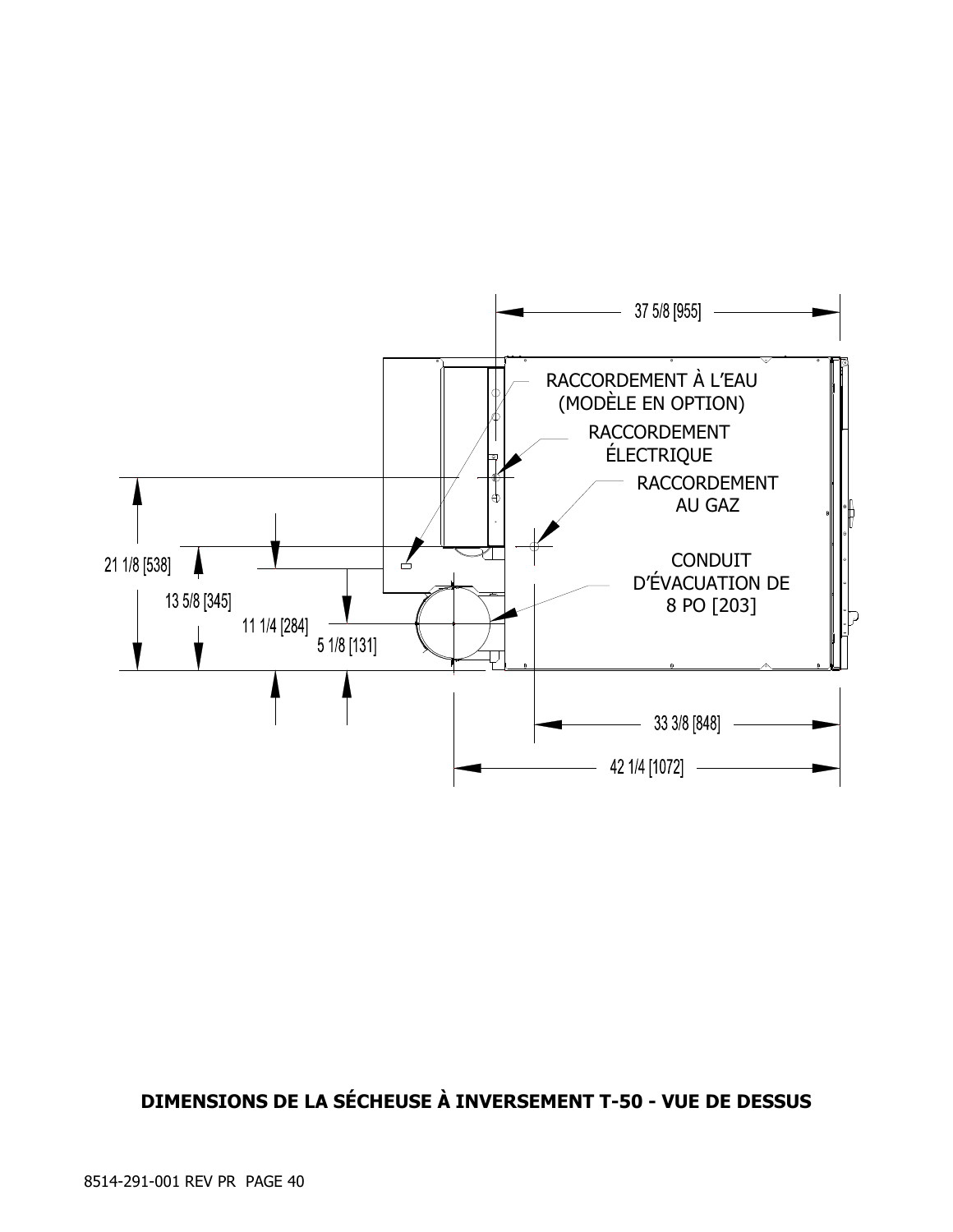## **19 DIMENSIONS DE LA SÉCHEUSE À INVERSEMENT T-80**



**DIMENSIONS DE LA SÉCHEUSE À INVERSEMENT T-80 - VUE DE FACE**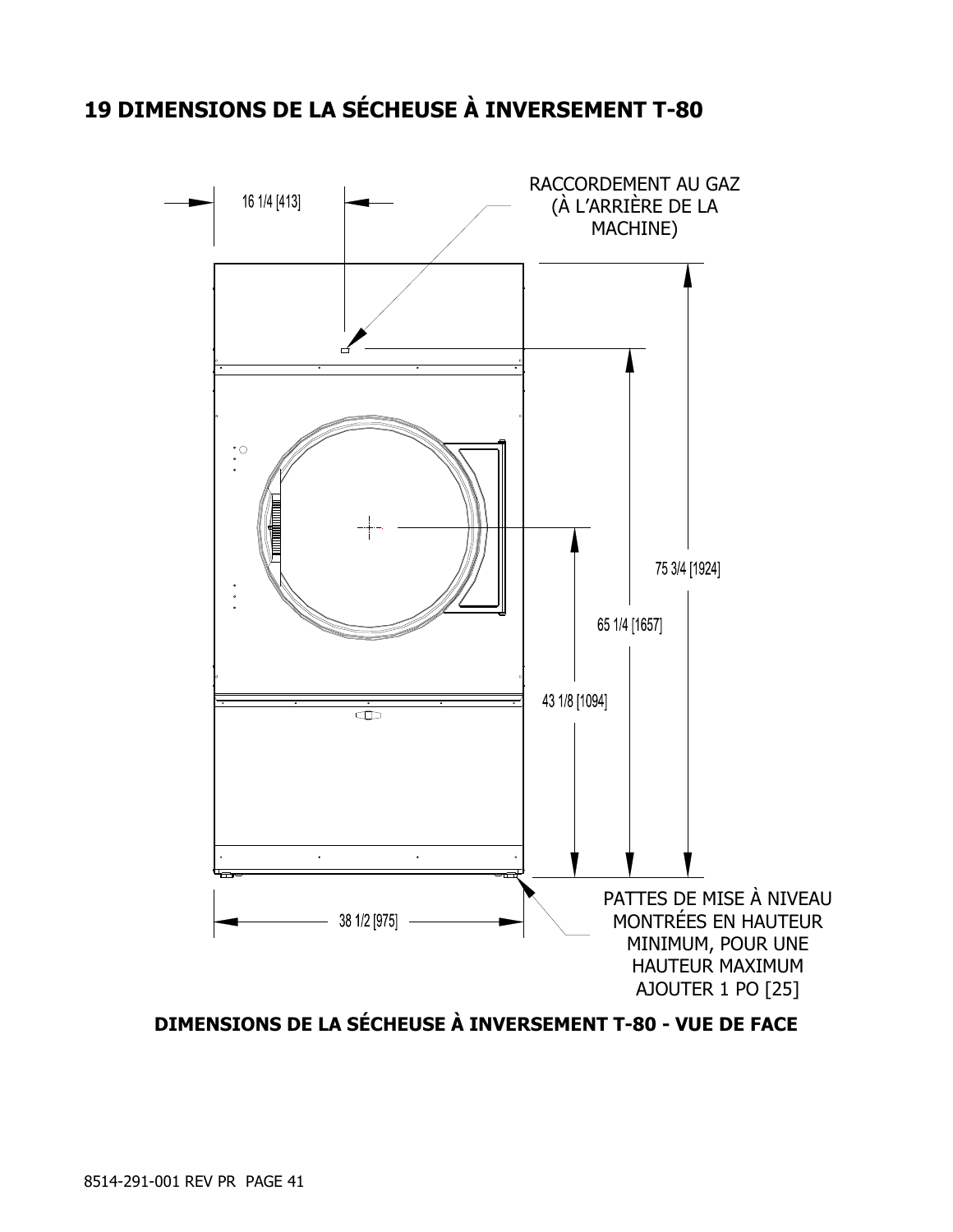

## **DIMENSIONS DE LA SÉCHEUSE À INVERSEMENT T-80 - VUE DE CÔTÉ**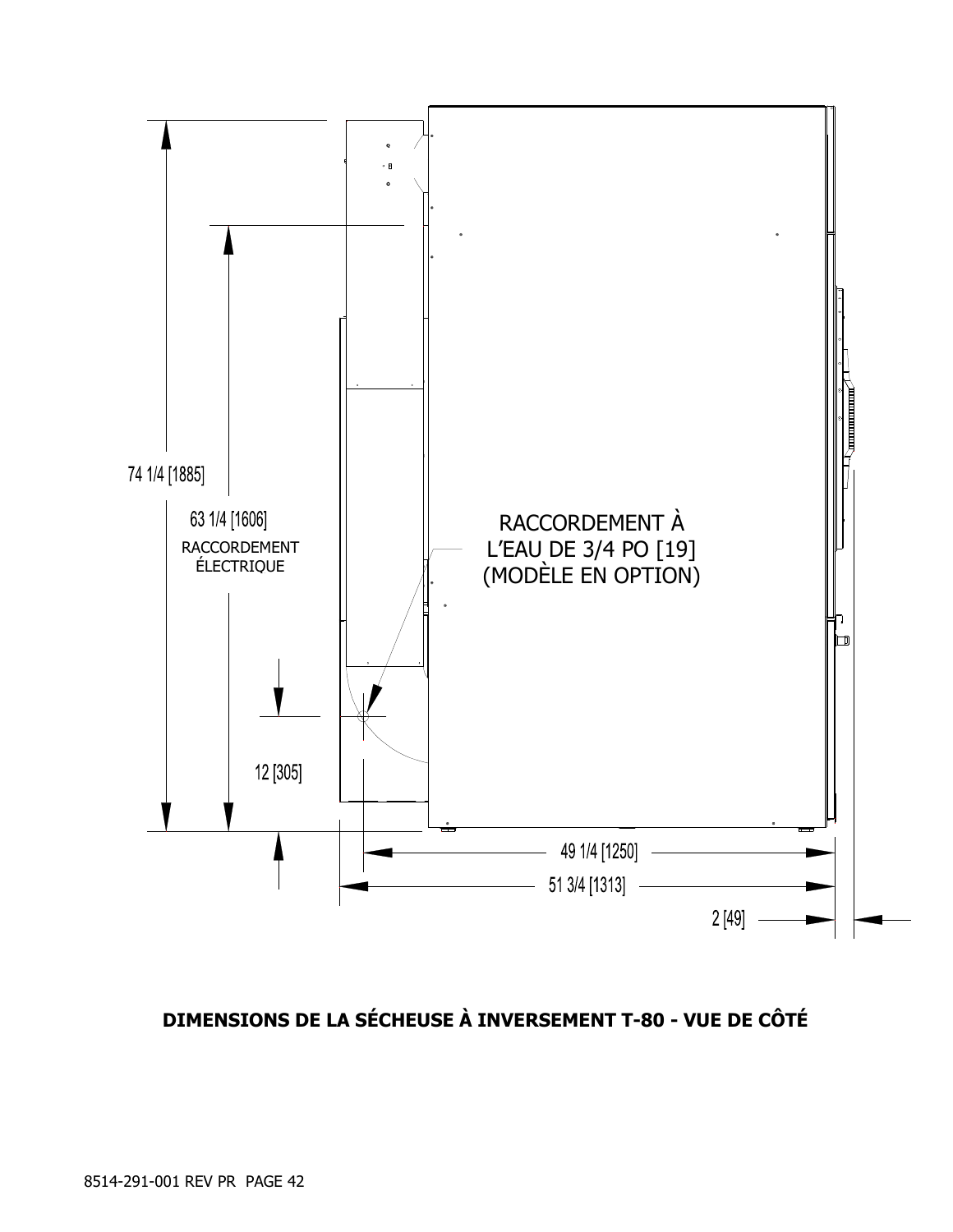

## **DIMENSIONS DE LA SÉCHEUSE À INVERSEMENT T-80 - VUE DE DESSUS**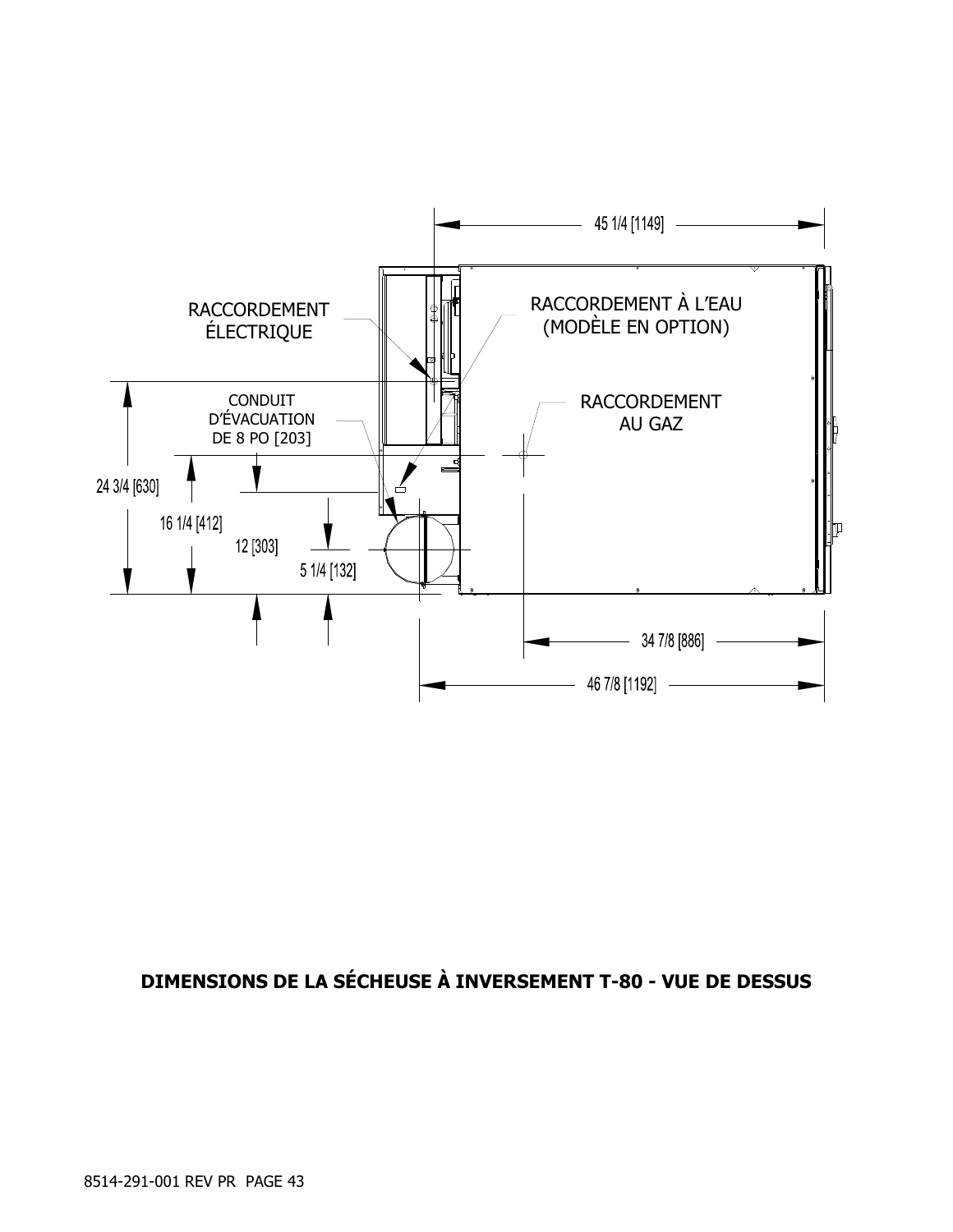## **20 DIMENSIONS DE LA SÉCHEUSE À INVERSEMENT T-120**



### **DIMENSIONS DE LA SÉCHEUSE À INVERSEMENT T-120 - VUE DE FACE**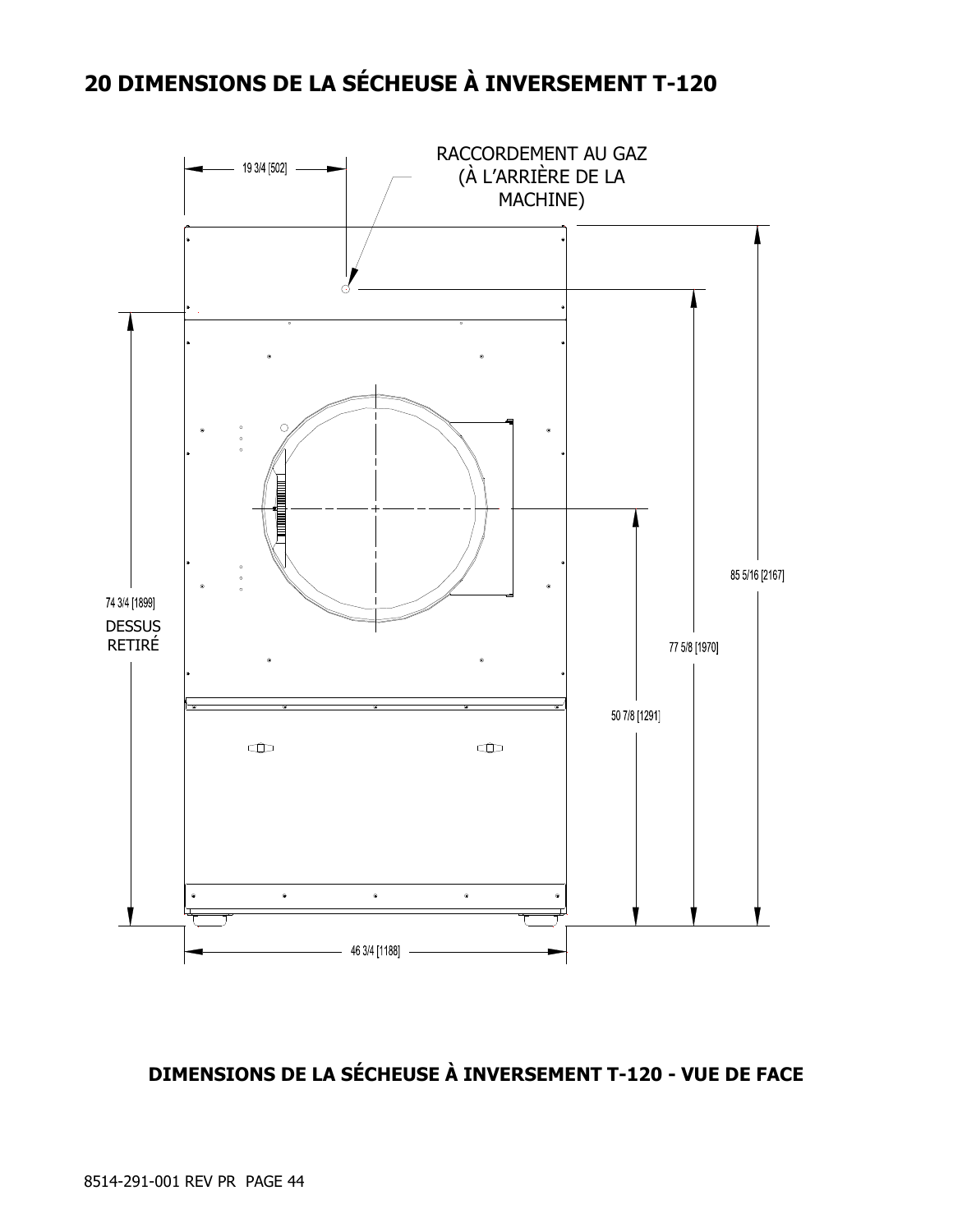

## **DIMENSIONS DE LA SÉCHEUSE À INVERSEMENT T-120 - VUE DE CÔTÉ**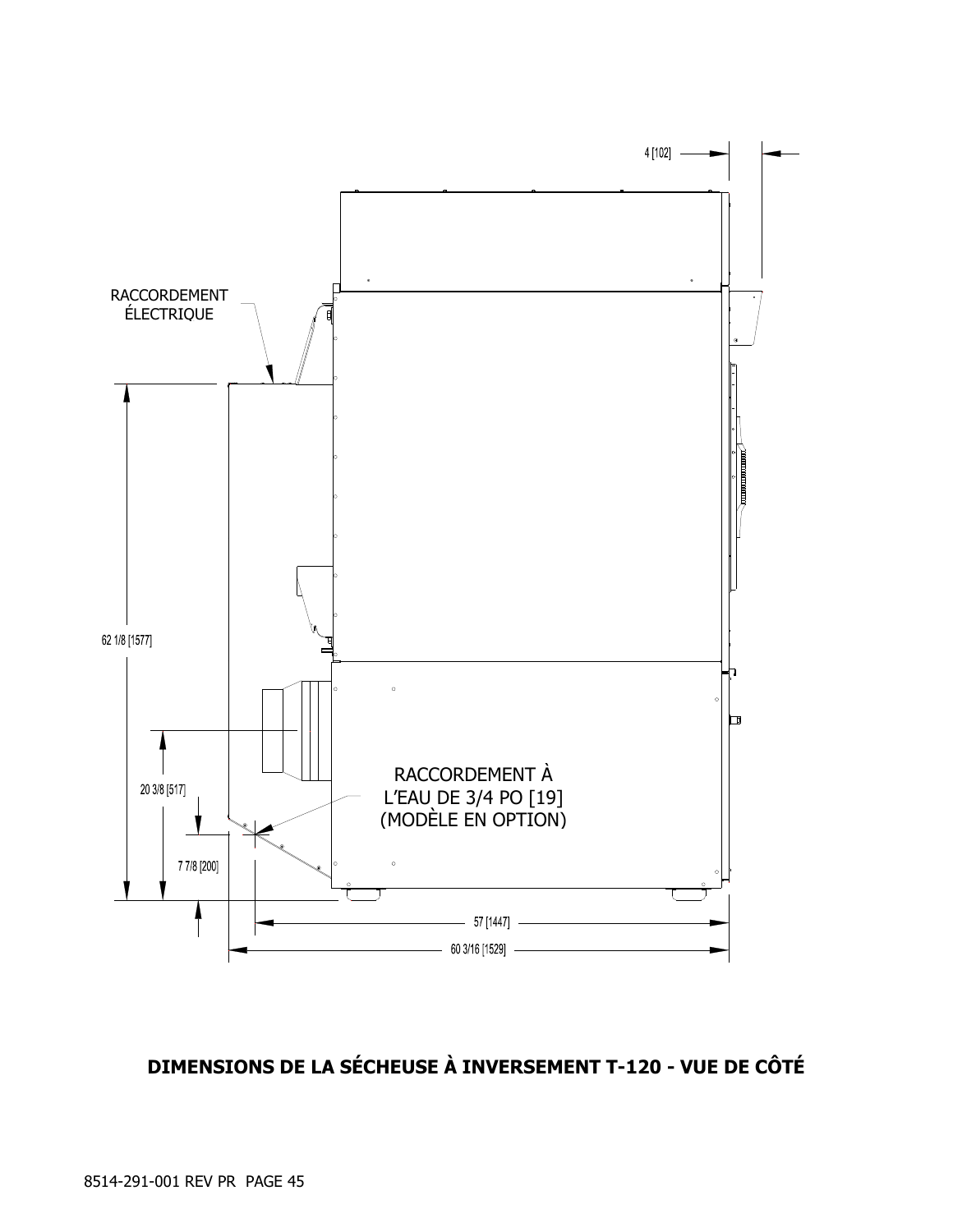

## **DIMENSIONS DE LA SÉCHEUSE À INVERSEMENT T-120 - VUE DE DESSUS**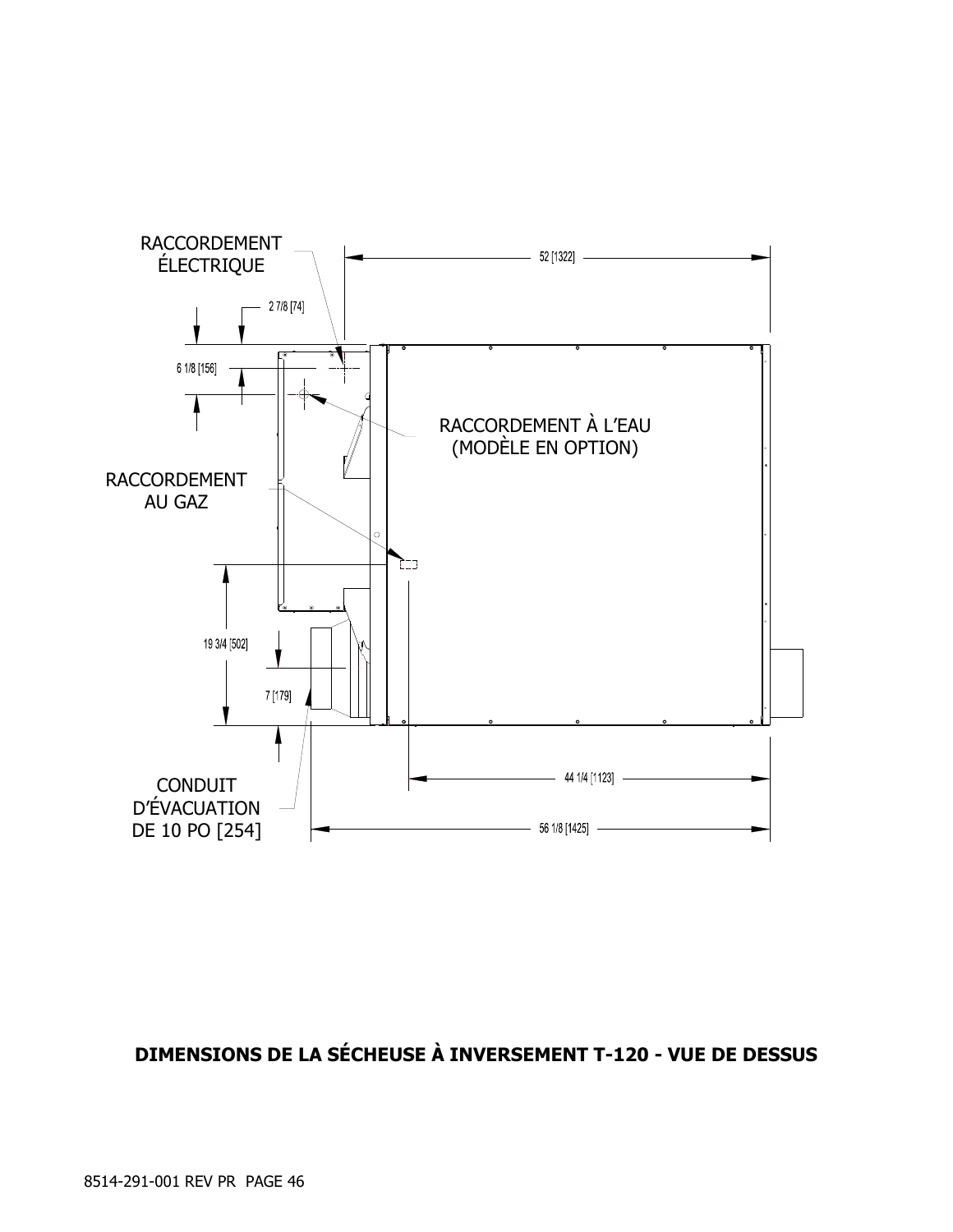## **21 INSTRUCTIONS D'INSTALLATION SÉCHEUSE INDUSTRIELLE**

### 21.1 DÉBALLAGE

Outils requis : Douille hexagonale de 3/4 po et clé à cliquet, couteau, pince multiprise disposant d'une ouverture de 1 3/8 po.

- 5. Retirez l'emballage en plastique à l'aide du couteau. Retirez les crémaillères du carton, les rembourrages et le couvercle supérieur.
- 6. À l'aide de la clé et de la douille de 3/4 po, retirez les (4) boulons rattachant la palette en bois à l'armoire de la sécheuse. Conservez les boulons pour le déplacement ultérieurement de la sécheuse.
- 7. Avec un mouvement de marche, déplacez la sécheuse vers l'avant pour la retirer complètement de la palette en bois. Conservez la palette pour le déplacement ultérieur de la sécheuse.
- 8. T-30/50/80 : À l'aide de la pince multiprise, ajustez les pattes de mise à niveau afin d'aligner la machine avec les unités adjacentes. Le modèle T-120 nécessite un calage afin de mettre la sécheuse à niveau.
	- Remarque : Si la sécheuse doit être à nouveau déplacée, elle doit être remontée sur la palette et les boulons d'emballage doivent être réinsérés et serrés, dans l'ordre inverse des instructions ci-dessus.

### 21.2 INSTALLATION DE LA SÉCHEUSE

### 21.2.1 CONFORMITÉ AU CODE

Toutes les installations de sécheuses commerciales doivent se conformer aux codes locaux ou, en cas d'absence de ces derniers, à la dernière édition du National Fuel Gas Code ANSI Z223.1A. Les installations canadiennes doivent se conformer au Code d'installation pour appareils fonctionnant à gaz et matériel connexe Standard CAN/CGA-B149 (.1 ou .2) en vigueur, ainsi qu'aux codes locaux, le cas échéant. Les installations australiennes doivent se conformer aux exigences d'installation et de taille de tuyaux du Code AS/NZA 5601. Une fois installée, la machine doit être mise à la masse électrique en conformité avec la dernière édition du Code national de l'électricité, ANSI/NFPA70 ou, lorsqu'elle est installée au Canada, au Code électrique canadien Standard CSA C22.1, Partie 1.

Afin de raccorder la sécheuse à la tuyauterie d'alimentation, utilisez un raccord énuméré conforme au Standard pour raccords pour appareils à gaz, ANSI Z21.24 • CSA 6.10.

### 21.2.2 ÉCARTS D'INSTALLATION

L'unité peut être installée dans une alcôve aux écarts suivants. (millimètres)

| I. Côté gauche | 0 <sub>po</sub>                                                                                                                                                                                               |
|----------------|---------------------------------------------------------------------------------------------------------------------------------------------------------------------------------------------------------------|
| II. Côté droit | 0 po $*$                                                                                                                                                                                                      |
| III. Arrière   | 18 po (457) (Certifié pour un écart de 1 po (25); en revanche, un écart de 18 po (457) est<br>nécessaire derrière la protection de la courroie, afin de permettre l'entretien et la maintenance.)             |
| IV. Avant      | 48 po (1 220) (pour permettre l'utilisation de la sécheuse)                                                                                                                                                   |
| V. Dessus      | Consultez la figure à la page suivante libellée « Dimensions d'écart vertical ».                                                                                                                              |
|                | La certification permet un écart de 0 po au-dessus, à 1 po (25) à partir du devant. En<br>revanche, un écart de 1/4 po (6) est nécessaire afin de permettre l'ouverture de la porte<br>de service supérieure. |
|                | Un écart de 10 po (254) est nécessaire au-dessus à tous les autres points.                                                                                                                                    |
| VI. Plancher   | Cette unité peut être installée sur un plancher combustible.                                                                                                                                                  |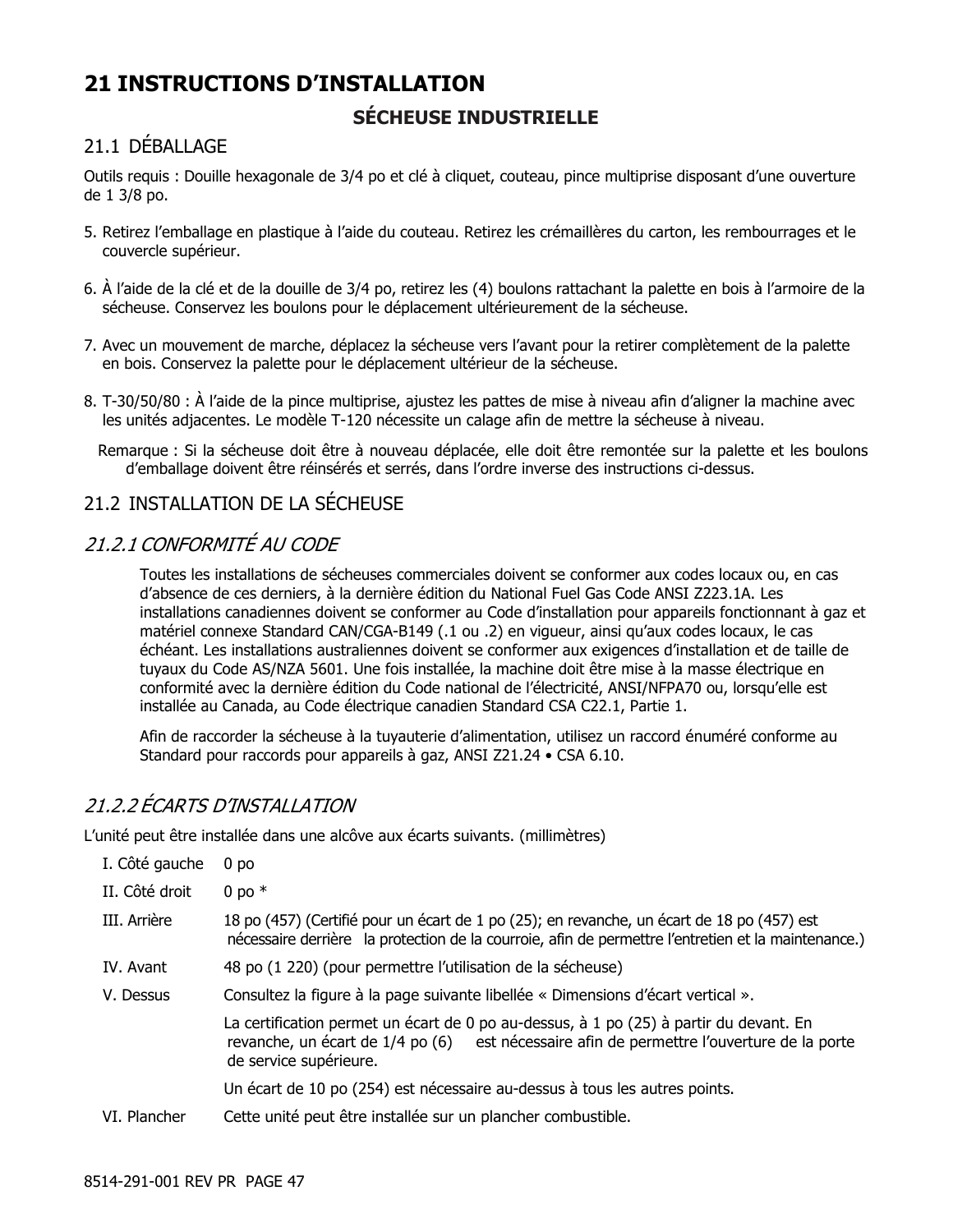\*Les unités peuvent être installées en contact direct avec une sécheuse adjacente, à condition qu'il soit possible d'ouvrir les portes de service supérieures et inférieures.

N'obstruez pas le flux de combustion et d'air de ventilation.

Maintenez un écart minimum de 1 po (25) entre le tuyau et le matériau combustible.

Consultez l'étiquette d'installation apposée à la protection arrière de la sécheuse pour connaître les autres renseignements d'installation.



## **DIMENSIONS D'ÉCART VERTICAL - TYPIQUES**

### 21.2.3 AIR D'APPOINT

Un air d'appoint adéquat doit être fourni afin de remplacer l'air évacué par les sécheuses sur tous les types d'installations. Consultez les spécifications pour connaître l'ouverture minimum d'air d'appoint vers l'extérieur requise pour chaque sécheuse. C'est une exigence nette de surface effective. Les filtres, grilles ou persiennes qui restreindront le débit d'air doivent être pris en considération. Consultez le fournisseur afin de déterminer la surface libre équivalente pour la grille utilisée. La source d'air d'appoint doit être située à distance suffisante des sécheuses afin de permettre un débit d'air homogène vers les entrées d'air de toutes les sécheuses. Plusieurs ouvertures doivent être fournies.

Les sources d'air d'appoint et de circulation d'air de ventilation de la pièce vers toutes les sécheuses doivent être situées à distance de tous les nettoyeurs à sec. Cela est nécessaire afin que les vapeurs de solvants ne soient pas aspirées dans les conduits d'entrée de la sécheuse. Les vapeurs de solvants des nettoyeurs à sec se décomposeront en contact avec une flamme nue telle que la flamme de gaz des sécheuses à vêtements. Les produits de décomposition sont hautement corrosifs et endommageront les conduits des sécheuses et les brassées de vêtements.

### 21.2.4 EXIGENCES ÉLECTRIQUES

Les exigences électriques nécessaires pour faire fonctionner l'unité de manière satisfaisante sont énumérées sur la plaque signalétique située sur le panneau arrière de chaque sécheuse et dans la section de spécifications de ce manuel. Le raccordement électrique doit être fait au bornier, à l'arrière de l'unité. Il est absolument nécessaire de mettre la sécheuse à la terre en la raccordant à une terre connue. Des disjoncteurs individuels sont nécessaires pour chaque sécheuse.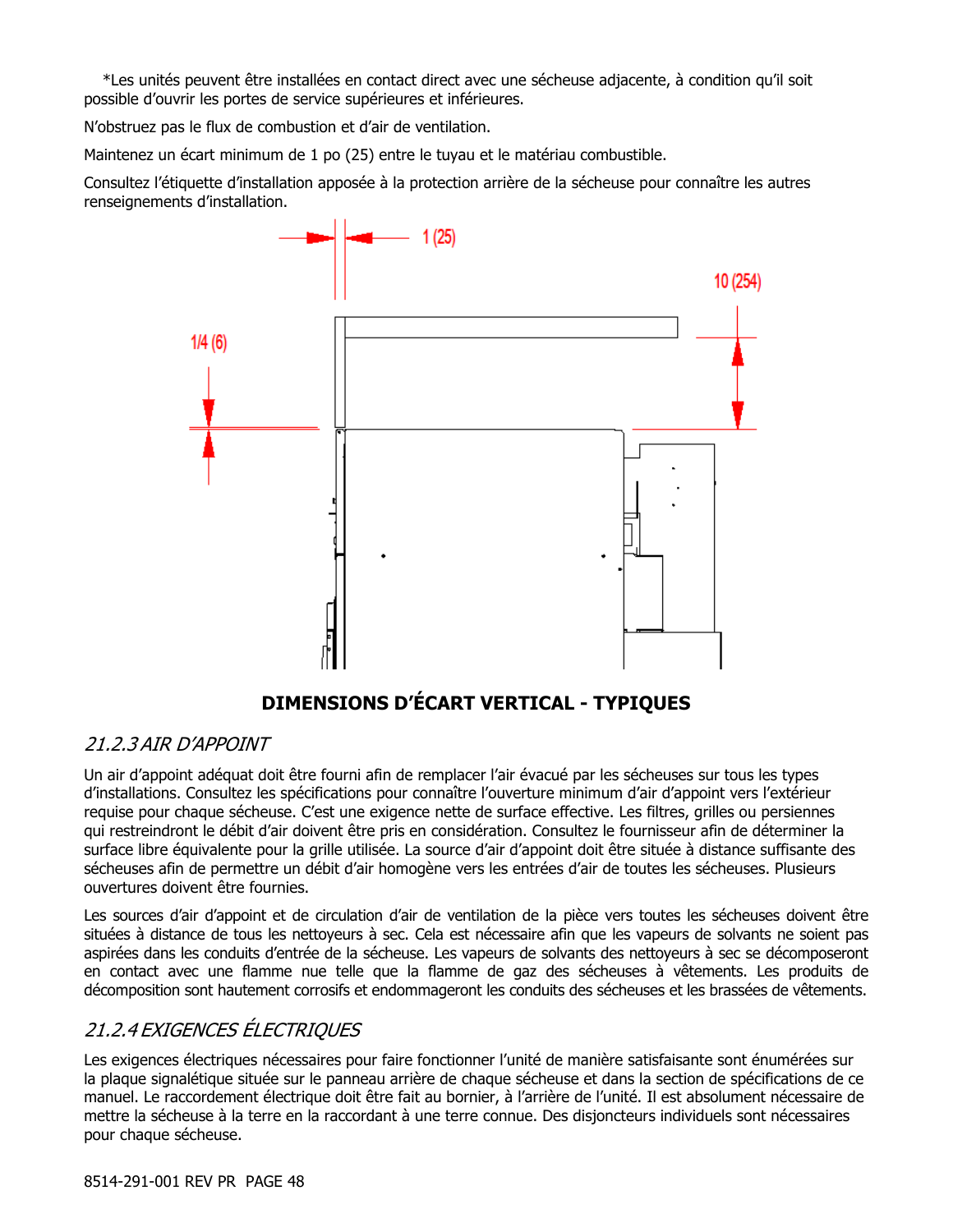Il est conseillé d'installer des disjoncteurs individuels pour chaque unité. N'utilisez pas de disjoncteurs de mise à la terre ni de prises à interrupteur de mise à la terre. Le diagramme de câblage est situé sur la protection de la courroie à l'arrière de la machine.

### 21.2.5 IMPORTANT : SUPPRESSEURS DE SURTENSION TRANSITOIRE

Comme la plupart des appareils électriques, votre nouvelle machine peut être endommagée ou sa durée de vie écourtée par des surtensions dues à des éclairs qui ne sont pas couvertes par la garantie d'usine. Les problèmes de distribution électrique locaux peuvent également avoir un effet néfaste sur la durée de vie des composants électriques. Nous conseillons l'installation de suppresseurs de surtension transitoire pour votre nouvelle machine. Ces dispositifs peuvent être placés au panneau d'alimentation électrique pour l'ensemble de l'installation et ne nécessitent pas de dispositif individuel pour chaque machine.

Ces dispositifs antisurtension permettent de protéger la machine contre les grands pics de tension, ainsi que les petits pics qui se produisent quotidiennement. Ces plus petites surtensions peuvent réduire la durée de vie générale des composants électriques et causer une défaillance ultérieure. Bien qu'ils ne puissent pas protéger contre tous les événements, ces dispositifs de protection ont une bonne réputation pour rallonger significativement la durée de vie utile des composants électriques. Les composants électriques ont tendance à disposer d'une plus longue durée de vie utile lorsqu'ils sont alimentés par une source électrique stable et propre.

Ci-joint les noms et les numéros de téléphone de quelques fournisseurs de tels dispositifs pour ceux qui ne disposent pas actuellement d'une source.

| <b>FABRICANT</b>                                           | <b>CONTACT</b>                                   | <b>TÉLÉPHONE</b>                   |
|------------------------------------------------------------|--------------------------------------------------|------------------------------------|
| Innovative Technology, Inc (Eaton)                         | Usine                                            | 1-800-647-8877 ou www.itvss.com    |
| <b>EFI Electronics Corporation</b><br>(Schneider Electric) | Usine<br>Distributeur - Surge Pro 1-877-233-0153 | 1-800-877-1174 ou www.efinet.com   |
| <b>MCG Surge Protection</b>                                | Usine                                            | 1-800-851-1508 ou www.mcgsurge.com |
| Advanced Protection Technologies Inc. Usine                |                                                  | 1-800-237-4567 ou www.aptsurge.com |

### 21.2.6 EXIGENCES DE GAZ

Les exigences de gaz nécessaires pour faire fonctionner la sécheuse de manière satisfaisante sont énumérées sur la plaque signalétique située sur le panneau arrière de la sécheuse.

Il est conseillé d'installer un robinet d'arrêt de gaz individuel pour chaque sécheuse, ce qui peut être requis par le Code local (non fourni).

Le raccord de gaz d'alimentation à l'unité dispose d'un filetage de 1/2 po [12,7] pour le modèle T-30/50 et de 3/4 po [19,1], pour le modèle T-80/T-120.

Un mastic de jointement résistant à l'action des gaz de pétrole liquéfiés doit être utilisé pour effectuer les raccords de tuyau.

Un bouchon de 1/8 po NPT accessible pour le raccord de test de jauge doit être installé immédiatement en amont du raccord d'alimentation de gaz à la sécheuse.

Un té de purge doit être installé sur la tuyauterie de gaz entrant dans l'unité afin de piéger la saleté et les autres matériaux étrangers.

Tous les raccords de tuyaux doivent être vérifiés avec une solution savonneuse pour s'assurer qu'ils ne fuient pas. Ne vérifiez jamais avec une flamme nue.

La pression d'alimentation de gaz naturel conseillée est de 7 pouces de colonne d'eau (17,8 cm) à chaque sécheuse.

8514-291-001 REV PR PAGE 49 Avec les brûleurs en fonctionnement, vérifiez la pression de gaz au port fileté à l'extrémité du collecteur du brûleur. Ajustez la valve de contrôle de gaz de la sécheuse pour une pression de 3,5 po de colonne d'eau (8,89 cm de colonne d'eau) au collecteur (Ajustez les modèles T-30 -39 à 3,4 po de colonne d'eau (8,64 cm de colonne d'eau)).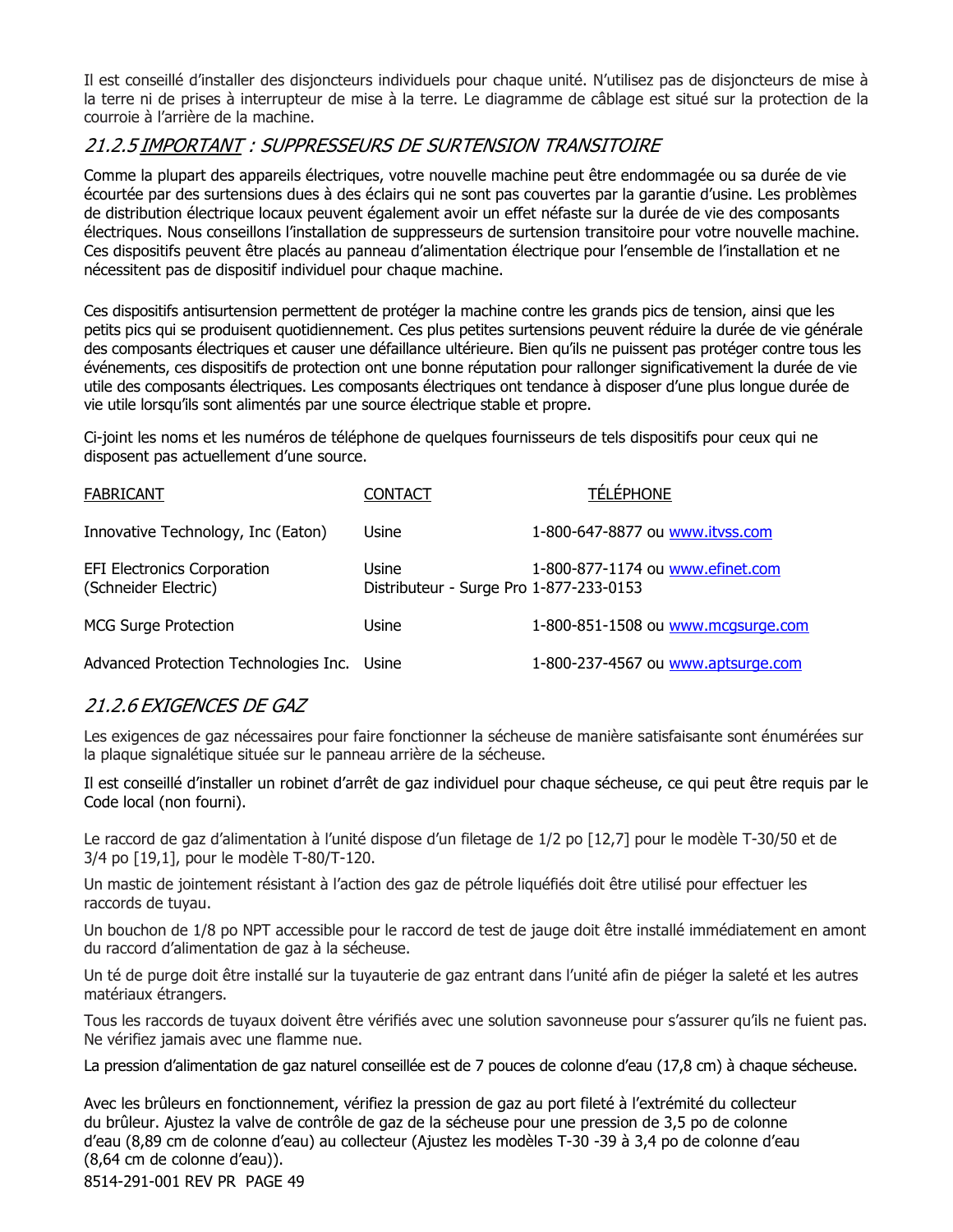Pour les altitudes supérieures à 2 000 pieds (610 m), il est nécessaire de réduire l'entrée BTU. Communiquez avec votre distributeur local pour obtenir des instructions.

Des trousses de conversion GPL sont disponibles pour cette sécheuse. Communiquez avec votre distributeur local.

**MISE EN GARDE :** La sécheuse doit être déconnectée du système de tuyauterie d'alimentation de gaz lors de tout essai de pression de ce système. N'exposez pas la valve de contrôle de gaz de la sécheuse à la pression d'essai.

### 21.2.7 INSTALLATION DE L'ÉVACUATION

L'évacuation des sécheuses doit être planifiée et fabriquée de manière à éviter toutes restrictions d'air. Toute restriction due à la taille des tuyaux ou au type d'installation peut causer des temps de séchage allongés, une chaleur excessive et la présence de charpie dans la pièce.

D'un point de vue opérationnel, une évacuation incorrecte ou inadéquate peut causer la fermeture du thermostat de limite supérieure qui ferme les brûleurs principaux et entraîne un séchage inefficace.

Il est conseillé d'installer une évacuation individuelle pour chaque sécheuse. Toute la chaleur, l'humidité et les charpies doivent être évacuées vers l'extérieur en raccordant un tuyau du bon diamètre au collier adaptateur de la sécheuse et en l'étendant à travers un mur donnant sur l'extérieur. Ce tuyau doit être lisse à l'intérieur, car les surfaces rugueuses ont tendance à amasser les charpies, ce qui finit par boucher le conduit et empêche l'évacuation adéquate de la sécheuse. Tous les coudes doivent être lisses à l'intérieur. Tous les joints doivent être réalisés de manière à ce que l'évacuation d'un tuyau soit à l'intérieur du tuyau suivant en aval. L'ajout d'un tuyau d'évacuation a tendance à réduire la quantité d'air pouvant être évacuée par le ventilateur. Cela n'a pas d'effet néfaste sur le fonctionnement de la sécheuse si l'on reste dans les limites pratiques. Pour un fonctionnement le plus efficace, il est conseillé d'utiliser un maximum de 14 pi (4,3 m) de tuyau droit de 8 po (20,3 cm) de diamètre pour les modèles T-30/50/80 ou de 10 po ou 12 po (25,4 cm ou 30,5 cm) de diamètre, pour le modèle T-120 et deux coudes à angle droit. Lors de l'utilisation de plus de deux coudes, 2 pi (61 cm) de tuyau droit doivent être retirés pour chaque coude supplémentaire. L'évacuation de la sécheuse ne doit pas utiliser plus de quatre coudes à angle droit.

Maintenez un écart minimum de 1 po (25) entre le tuyau et le matériau combustible.

Si le tuyau d'évacuation passe à travers un mur, un manchon métallique d'un diamètre légèrement plus grand doit être installé dans le mur et le tuyau d'évacuation doit passer à travers ce manchon. Cette pratique est requise par certains codes locaux et est conseillée dans tous les cas afin de protéger le mur. Ce type d'installation doit prévoir un moyen d'empêcher la pluie et les vents forts d'entrer dans l'évacuation lorsque la sécheuse n'est pas en fonctionnement. Un capot muni d'une charnière à ressort peut être utilisé à cette fin. Une autre méthode consiste à orienter la sortie du tuyau vers le bas afin d'empêcher l'entrée de pluie ou de vent. Dans tous les cas, la sortie doit être libre, à une distance minimale de 24 po (610), de tout objet qui pourrait causer une restriction d'air.

N'installez jamais de filtre de protection sur la sortie de l'évacuation.

Lors de l'évacuation directe d'une sécheuse vers le haut à travers le toit, la longueur totale du conduit est soumise aux mêmes limites qu'une évacuation à travers un mur. Un capuchon pare-pluie doit être placé au sommet de l'évacuation et ne doit pas être sujet à des obstructions. L'utilisation d'un « toit » conique au sommet du tuyau convient à cette application.

L'évacuation de la sécheuse dans une cheminée ou sous un bâtiment n'est pas permise. Dans les deux cas, il existe un danger d'accumulation de charpies qui peuvent être hautement combustibles.

L'installation de plusieurs sécheuses lorsqu'un conduit d'élimination principal est nécessaire, devra prendre en considération les éléments suivants. Les conduits individuels des sécheuses vers le conduit d'élimination principal doivent être inclinés à 45 degrés dans la direction du flux d'air d'élimination.

**REMARQUE :** N'installez jamais les conduits individuels à un angle droit avec le conduit d'élimination principal. Les conduits individuels des sécheuses peuvent entrer sur les côtés ou au-dessous du conduit d'élimination principal. Le conduit principal peut être rectangulaire ou rond, à condition qu'un débit d'air adéquat soit maintenu. Pour chaque sécheuse individuelle, l'évacuation totale (conduit d'élimination principal plus conduit de sortie de la sécheuse) ne doit pas excéder l'équivalent de 14 pi (4,3 m) et deux coudes. Le diamètre du conduit d'élimination principal à la dernière sécheuse doit être maintenu jusqu'à l'extrémité de l'évacuation.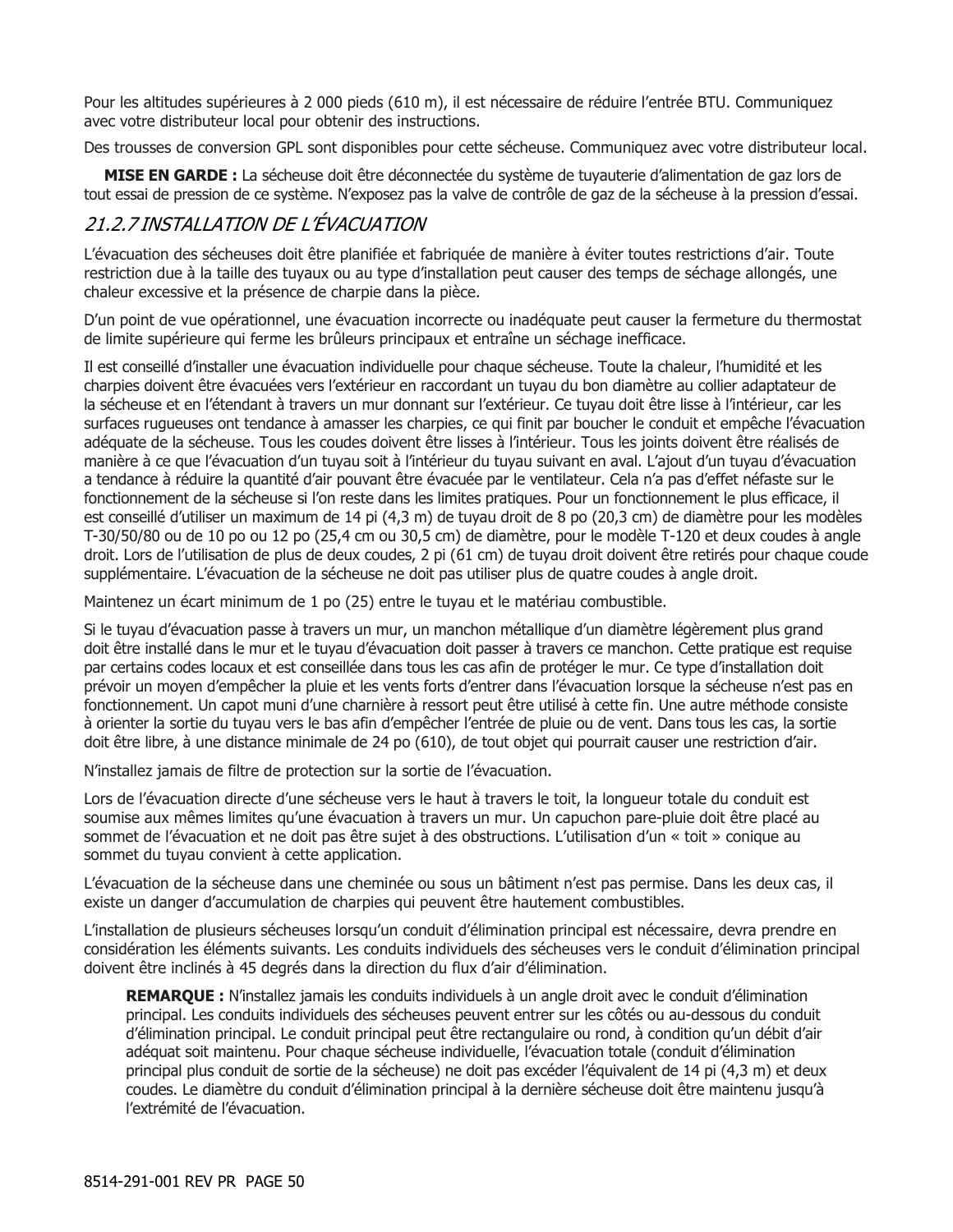**REMARQUE :** Un conduit de faible diamètre entraînera une restriction du débit d'air; un conduit de grand diamètre réduira la vitesse de l'air, ce qui contribuera dans les deux cas à une accumulation de charpies. Une porte d'inspection doit être fournie pour le nettoyage périodique du conduit principal.

**REMARQUE** : La CONTRE-PRESSION STATIQUE maximum doit être de 0,3 po de colonne d'eau (7,6 mm de colonne d'eau) à la sortie arrière de l'évacuation de la sécheuse. Si plusieurs sécheuses sont raccordées au conduit commun, assurez-vous de l'installation correcte du registre antirefoulement.

### 21.3 ALLUMAGE DE LA SÉCHEUSE (ALLUMAGE TRANSISTORISÉ)

Le système d'allumage transistorisé enflamme le gaz du brûleur principal à l'aide d'étincelles. Le gaz s'enflamme et brûle uniquement lorsque le relais du robinet de gaz (situé dans le contrôleur électronique) fait un appel de chaleur. La procédure de premier démarrage d'une sécheuse est la suivante :

A. Premièrement, examinez et conformez-vous aux « AVERTISSEMENTS RELATIFS À L'UTILISATION ET AU FONCTIONNEMENT » situés à l'intérieur de la couverture de ce manuel. Assurez-vous que l'alimentation électrique est correctement raccordée. La sécheuse DOIT être correctement mise à la terre.

B. Assurez-vous que toutes les conduites d'alimentation de gaz sont purgées d'air. Fermez le robinet de gaz principal et attendez cinq minutes avant de le rouvrir.

C. Ouvrez l'interrupteur électrique principal. La sécheuse doit être démarrée à l'aide des « INSTRUCTIONS DE FONCTIONNEMENT » qui se trouvent dans la suite de ce manuel.

D. Les sécheuses à gaz naturel et à gaz de pétrole liquéfié fonctionnent toutes deux de la même manière. Lorsque les contacts du relais du robinet de gaz sont fermés (ce qui indique un appel de chaleur), la commande d'allumage transistorisé alimente automatiquement en électricité le robinet de gaz redondant. Les étincelles continueront jusqu'à ce qu'une flamme soit détectée par le capteur, mais pas plus de 10 secondes. Si le gaz ne s'enflamme pas dans un délai de 10 secondes, le gaz se fermera pendant 15 secondes. La commande répètera la tentative d'allumage deux fois de plus de la même manière. Si le gaz ne s'enflamme pas après trois tentatives, le robinet de gaz se ferme et le système se « verrouille ». Aucune tentative d'allumage supplémentaire ne sera effectuée de manière automatique. Il est alors nécessaire de couper l'alimentation électrique du système d'allumage avant de retenter d'allumer les brûleurs. Pour cela, ouvrez la porte de la sécheuse, arrêtez la sécheuse pendant 15 secondes, fermez la porte, puis appuyez sur le bouton « Start ». La sécheuse répètera alors le cycle de tentative d'allumage.

### 21.4 ARRÊT DE LA SÉCHEUSE

Pour mettre la sécheuse hors service, fermez le robinet de gaz principal et débranchez l'alimentation électrique de la sécheuse.

### **IL EST CONSEILLÉ À L'INSTALLATEUR DE TESTER LE FONCTIONNEMENT DE LA SÉCHEUSE ET D'INFORMER L'UTILISATEUR AVANT DE QUITTER L'INSTALLATION.**

### **22 NOTICE D'UTILISATION**

### 22.1 DÉMARRER LA SÉCHEUSE

22.1.1 Allumer l'alimentation de la sécheuse.

#### 22.1.2 Charger le linge.

Placez le linge dans le tambour et fermez bien la porte. Assurez-vous que le linge ne se bloque pas entre le joint de porte et le panneau avant, lorsque vous fermez la porte. La charge maximum correspond à la capacité de poids à sec énumérée sur la fiche technique. Ne dépassez pas la capacité de poids indiquée.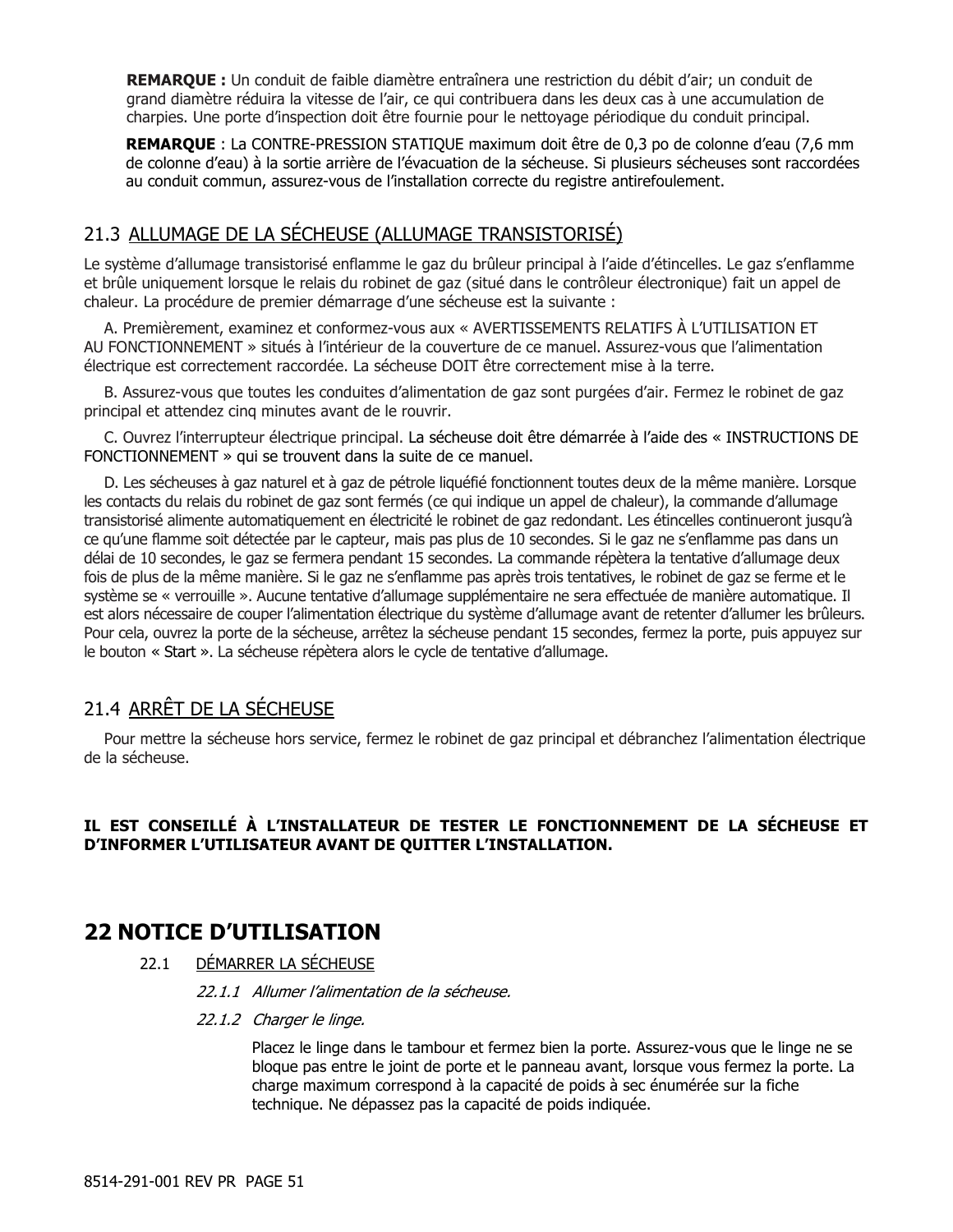#### 22.1.3 Choisir le cycle de séchage.

Choisissez le cycle approprié au type de charge en lavage. Utilisez les touches « HAUT » et « BAS » pour changer le cycle affiché au cycle désiré et appuyez sur le bouton Entrée pour le sélectionner.

#### 22.1.4 Démarrer le cycle de séchage.

Appuyez sur Entrée pour démarrer le cycle. L'affichage indiquera les renseignements du cycle tout au long de celui-ci.

#### 22.1.5 Mettre en pause/terminer le cycle de séchage

Appuyez sur le bouton de pause rouge pour mettre en pause le cycle. Sélectionnez Démarrer pour redémarrer le cycle ou Annuler le cycle, pour terminer le cycle de séchage.

#### 22.2 FIN DE CYCLE

Une tonalité sonnera (si programmée) et l'affichage indiquera que le cycle est terminé. Retirez immédiatement le contenu de la sécheuse. Laissez la porte ouverte lorsque la machine n'est pas en fonctionnement.

### **23 AFFICHAGE PROGRAMMATION/GESTION**

#### 23.1 ENTRER EN MODE PROGRAMMATION

- 23.1.1 Sur l'écran de sélection du cycle, faites dérouler jusqu'à Affichage gestion au début de la liste de cycles et sélectionnez Entrée.
- 23.1.2 Saisissez le mot de passe et confirmez en appuyant sur Entrée.
- 23.1.3 Sélectionnez l'option souhaitée.
	- 23.1.3.1 Par exemple, MODIFIER LES CYCLES

Vous pouvez modifier les cycles en sélectionnant Modifier les cycles. Dans Modifier les cycles, les cycles peuvent être modifiés, copiés, réarrangés ou supprimés.

Après avoir effectué des modifications, sélectionnez Retour/Quitter jusqu'à ce que vous soyez sorti de l'option. Confirmez les modifications lorsqu'on vous y invite. Une fois terminé, sélectionnez Retour/Quitter jusqu'à ce que vous soyez revenu à l'écran de sélection du cycle.

## **24 CYCLES DE SÉCHAGE AUTOMATIQUE**

Les cycles de séchage automatique sécheront la charge au pourcentage d'humidité restant programmé. Les choix d'humidité disponibles sont : 25 %, 20 %, 15 %, 10 %, 7 %, 5 %, 3 %, 1 % et 0 %. Vous pouvez modifier ces valeurs en modifiant les cycles dans Affichage gestion.

Lorsque l'humidité restante souhaitée est atteinte, la sécheuse passe à l'étape de séchage suivante.

La température de séchage d'un cycle de séchage automatique est déterminée par la sélection de matériau programmée.

- Coton à 190 degrés F
- Mélange à 160 degrés F
- Synthétique à 140 degrés F
- Laine à 140 degrés F
- Délicat à 120 degrés F
- Ultra-délicat sans chaleur

Les cycles de séchage automatiques produisent de meilleurs résultats avec des charges de même matériau. Les performances varient avec des charges de divers matériaux.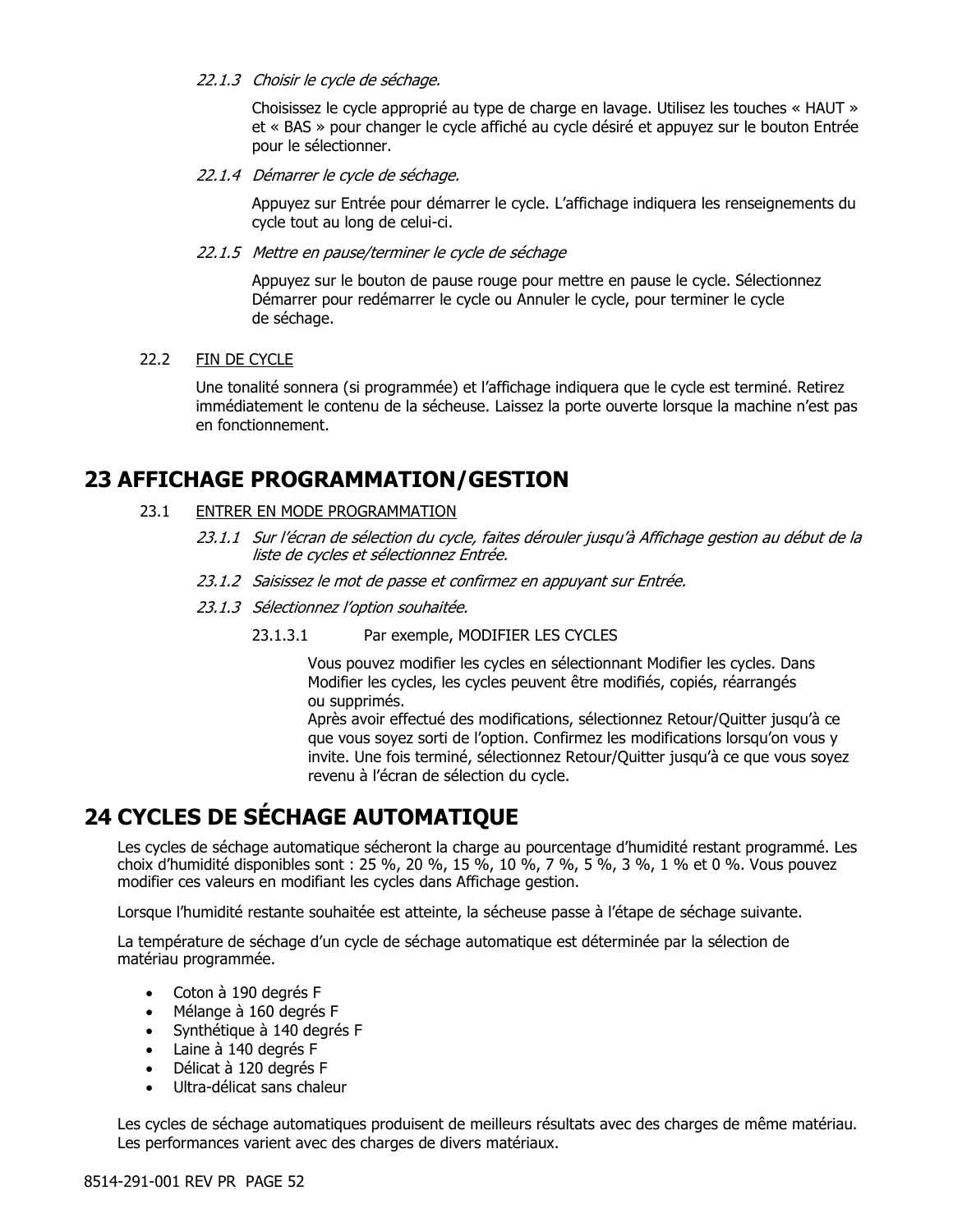## **25 DÉTECTION DE SURCHAUFFE**

Toutes les sécheuses de la série O sont équipées d'un système de détection de surchauffe qui détecte les températures anormalement élevées. Si des températures élevées sont détectées, l'écran de contrôle affiche OVERHEAT TEMPERATURE DETECTED et une alarme retentit. Si la porte de chargement est fermée, les modèles à tambour à inversement commenceront à tourner après 5 secondes.

Un signal de sortie de 24 V c.a. sera également envoyé au bornier auxiliaire dans le boîtier de contrôle, à l'arrière de la sécheuse. Ce signal est disponible pour permettre aux clients d'utiliser un système supplémentaire de leur choix.

Pour les modèles de sécheuses équipées d'un système d'extinction à eau, de l'eau sera également pulvérisée par intermittence dans le tambour.

Si le système de détection de surchauffe a été activé, la sécheuse doit être inspectée de manière sûre et appropriée. Après l'avoir inspectée, vous pouvez remettre la sécheuse en service en réinitialisant le contrôleur. Pour cela, appuyez sur le bouton RESET situé sur le panneau de contrôle principal.

## **26 MESSAGES D'ERREUR DE LA SÉCHEUSE**

La commande des sécheuses de la série O réagit à diverses conditions anormales en affichant un message d'erreur. Ces messages contiennent généralement le mot « Error » suivi d'une description générale de l'erreur. La liste de messages d'erreur suivante indique les messages potentiels affichés en caractères gras. Chaque message est suivi de :

- La condition à la cause du message affiché sur la commande
- L'action prise par la commande pour remédier à la situation
- La méthode de sortie que l'utilisateur (ou la commande) doit suivre pour remettre la machine en service.

Le message réellement affiché sur la commande peut être suivi d'une description générale, ainsi que de détails supplémentaires (par exemple, un numéro ou du texte supplémentaire). En revanche, la condition, l'action et la méthode de sortie du message d'erreur doivent être identiques pour toutes les variantes.

|                   | <b>OPERATION IN PROGRESS</b>                                                                                                                                                                                                                                                                                                                                                            |
|-------------------|-----------------------------------------------------------------------------------------------------------------------------------------------------------------------------------------------------------------------------------------------------------------------------------------------------------------------------------------------------------------------------------------|
| Condition         | Cette erreur se produit lorsque l'utilisateur tente de démarrer une opération de<br>la machine alors qu'une autre opération se termine.                                                                                                                                                                                                                                                 |
| Action            | Une fois détectée, la commande ne répond plus aux boutons appuyés par<br>l'utilisateur. L'action se produit sans délai une fois les critères remplis. La<br>commande termine l'opération en cours tout en affichant « OPERATION IN<br>PROGRESS ». Une fois l'opération terminée, l'erreur ne s'affiche plus et la<br>commande répond normalement aux boutons appuyés par l'utilisateur. |
| Sortie            | L'erreur sera automatiquement réinitialisée une fois l'opération en<br>cours terminée.                                                                                                                                                                                                                                                                                                  |
|                   |                                                                                                                                                                                                                                                                                                                                                                                         |
| <b>POWER LOSS</b> |                                                                                                                                                                                                                                                                                                                                                                                         |
| Condition         | Cette erreur se produit lorsque le panneau de contrôle principal détecte une<br>perte totale de l'alimentation 24 V c.a.                                                                                                                                                                                                                                                                |
| Action            | Une fois détectée, la commande éteint le moteur et le relais de chauffage.<br>L'action se produit sans délai une fois les critères remplis.                                                                                                                                                                                                                                             |
| Sortie            | La machine ne démarrera pas et le code d'erreur restera affiché tant que la<br>situation persiste. Une fois la situation réglée, la machine ne démarrera toujours<br>pas et le code d'erreur restera affiché jusqu'à ce que l'utilisateur réponde à<br>l'invite de réinitialiser l'erreur et de remettre la machine en mode veille.                                                     |
|                   |                                                                                                                                                                                                                                                                                                                                                                                         |
| <b>BROWN OUT</b>  |                                                                                                                                                                                                                                                                                                                                                                                         |
| Condition         | Cette erreur se produit lorsque le panneau de contrôle principal détecte moins<br>de 21 V c.a. à l'alimentation 24 V c.a.                                                                                                                                                                                                                                                               |
| Action            | Une fois détectée, la commande éteint le moteur et le relais de chauffage.<br>L'action se produit sans délai une fois les critères remplis.                                                                                                                                                                                                                                             |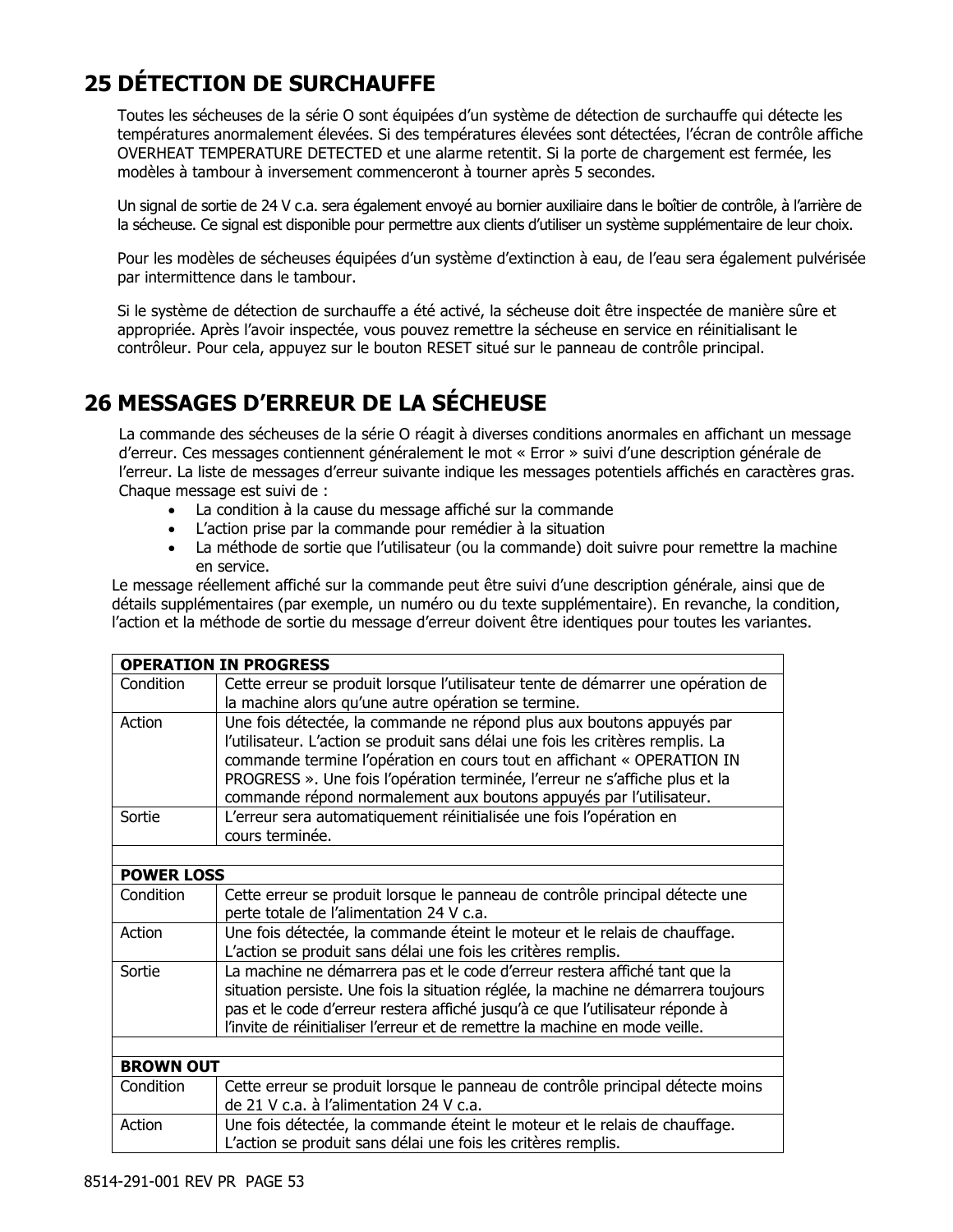| Sortie                   | La machine ne démarrera pas et le code d'erreur restera affiché tant que la<br>situation persiste. Une fois la situation réglée, la machine ne démarrera toujours<br>pas et le code d'erreur restera affiché jusqu'à ce que l'utilisateur réponde à                                                                                                             |
|--------------------------|-----------------------------------------------------------------------------------------------------------------------------------------------------------------------------------------------------------------------------------------------------------------------------------------------------------------------------------------------------------------|
|                          | l'invite de réinitialiser l'erreur et de remettre la machine en mode veille.                                                                                                                                                                                                                                                                                    |
|                          |                                                                                                                                                                                                                                                                                                                                                                 |
| <b>TEMP SENSOR SHORT</b> |                                                                                                                                                                                                                                                                                                                                                                 |
| Condition                | Cette erreur se produit lorsque la commande détecte un court-circuit du<br>détecteur de température.                                                                                                                                                                                                                                                            |
| Action                   | Une fois détectée, la commande éteint le moteur et le relais de chauffage.<br>L'action se produit sans délai une fois les critères remplis.                                                                                                                                                                                                                     |
| Sortie                   | La machine ne démarrera pas et le code d'erreur restera affiché tant que la                                                                                                                                                                                                                                                                                     |
|                          | situation persiste. Une fois la situation réglée, la machine ne démarrera toujours                                                                                                                                                                                                                                                                              |
|                          | pas et le code d'erreur restera affiché jusqu'à ce que l'utilisateur réponde à<br>l'invite de réinitialiser l'erreur et de remettre la machine en mode veille.                                                                                                                                                                                                  |
|                          |                                                                                                                                                                                                                                                                                                                                                                 |
| <b>TEMP SENSOR OPEN</b>  |                                                                                                                                                                                                                                                                                                                                                                 |
| Condition                | Cette erreur se produit lorsque la commande détecte un circuit ouvert du<br>détecteur de température.                                                                                                                                                                                                                                                           |
| Action                   | Une fois détectée, la commande éteint le moteur et le relais de chauffage.                                                                                                                                                                                                                                                                                      |
|                          | L'action se produit sans délai une fois les critères remplis.                                                                                                                                                                                                                                                                                                   |
| Sortie                   | La machine ne démarrera pas et le code d'erreur restera affiché tant que la<br>situation persiste. Une fois la situation réglée, la machine ne démarrera toujours<br>pas et le code d'erreur restera affiché jusqu'à ce que l'utilisateur réponde à<br>l'invite de réinitialiser l'erreur et de remettre la machine en mode veille.                             |
|                          |                                                                                                                                                                                                                                                                                                                                                                 |
| <b>NO HEAT RISE</b>      |                                                                                                                                                                                                                                                                                                                                                                 |
| Condition                | Cette erreur se produit lorsque la commande détecte que la température<br>n'augmente pas.                                                                                                                                                                                                                                                                       |
| Action                   | Une fois détectée, un délai de 15 minutes se déclenche avant l'activation de<br>l'erreur. Une fois activée, la commande affiche le message « NO HEAT RISE »<br>en alternance avec l'écran normal d'avancement de cycle, 5 secondes allumé,<br>5 secondes éteint. Le relais de chauffage sera également éteint. À part cela, le<br>cycle continuera normalement. |
| Sortie                   | Le code d'erreur restera affiché jusqu'à l'arrêt du cycle en cours et le retour de<br>la commande en mode veille. Il sera ensuite automatiquement réinitialisé.                                                                                                                                                                                                 |
|                          |                                                                                                                                                                                                                                                                                                                                                                 |
|                          | <b>HEAT RISE OUT OF RANGE</b>                                                                                                                                                                                                                                                                                                                                   |
| Condition                | Cette erreur se produit lorsque la commande détecte une température de<br>fonctionnement supérieure à 220 degrés F (ou 104 degrés C).                                                                                                                                                                                                                           |
| Action                   | Une fois détectée, la commande affiche le message « HEAT RISE OUT OF<br>RANGE » en alternance avec l'écran normal d'avancement de cycle, 5 secondes<br>allumé, 5 secondes éteint. Le relais de chauffage sera également éteint. À part<br>cela, le cycle continuera normalement. L'action se produit sans délai une fois<br>les critères remplis.               |
| Sortie                   | Le code d'erreur restera affiché jusqu'à l'arrêt du cycle en cours et le retour de<br>la commande en mode veille. Il sera ensuite automatiquement réinitialisé.                                                                                                                                                                                                 |
|                          |                                                                                                                                                                                                                                                                                                                                                                 |
|                          | <b>NO PROX SENSOR OUTPUT</b>                                                                                                                                                                                                                                                                                                                                    |
| Condition                | Cette erreur se produit lorsque la commande de la machine ne détecte pas de signal<br>de sortie du détecteur de proximité après avoir demandé au tambour de tourner.                                                                                                                                                                                            |
| Action                   | Une fois détectée, un court délai se déclenche avant l'activation de l'erreur. Une<br>fois activée, la commande éteint le moteur et le relais de chauffage.                                                                                                                                                                                                     |
| Sortie                   | La machine ne démarrera pas et le code d'erreur restera affiché jusqu'à ce que<br>l'utilisateur réponde à l'invite de réinitialiser le code d'erreur et de remettre la<br>machine en mode veille.                                                                                                                                                               |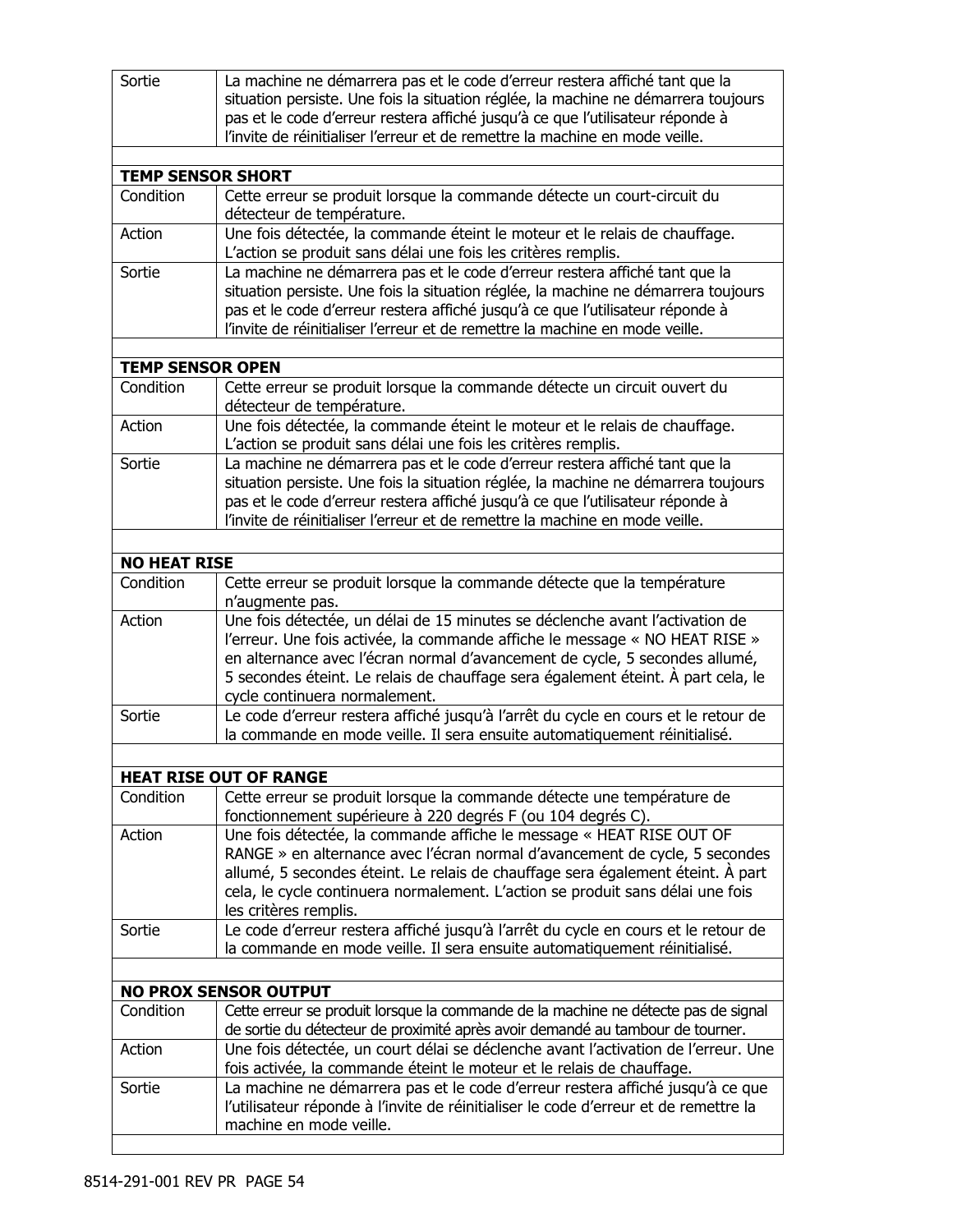|                       | <b>PROX SENSOR OUT OF RANGE</b>                                                                                                                                                                                                                                                                                                                                                                                      |
|-----------------------|----------------------------------------------------------------------------------------------------------------------------------------------------------------------------------------------------------------------------------------------------------------------------------------------------------------------------------------------------------------------------------------------------------------------|
| Condition             | Cette erreur se produit lorsque la commande de la machine détecte un<br>signal de sortie du détecteur de proximité hors de la plage acceptable pour le<br>modèle de machine à laver ou de sécheuse en question en fonctionnement à<br>vitesse normale.<br>Il se produit également lorsque la commande de la machine détecte un signal<br>de sortie du détecteur de proximité qui implique que le tambour continue de |
|                       | tourner alors que la commande lui a demandé de s'arrêter.                                                                                                                                                                                                                                                                                                                                                            |
| Action                | Une fois détectée, un court délai se déclenche avant l'activation de l'erreur. Une<br>fois activée, la commande éteint le moteur et le relais de chauffage.                                                                                                                                                                                                                                                          |
| Sortie                | La machine ne démarrera pas et le code d'erreur restera affiché jusqu'à ce que<br>l'utilisateur réponde à l'invite de réinitialiser le code d'erreur et de remettre la<br>machine en mode veille.                                                                                                                                                                                                                    |
|                       |                                                                                                                                                                                                                                                                                                                                                                                                                      |
| <b>CONTROL BOARD</b>  |                                                                                                                                                                                                                                                                                                                                                                                                                      |
| Condition             | Cette erreur se produit lorsque le panneau de contrôle principal ne peut pas<br>commander les entrées et les sorties du système de contrôle comme la<br>programmation du cycle le demande.                                                                                                                                                                                                                           |
| Action                | Une fois détectée, la commande éteint le moteur et le relais de chauffage.<br>L'action se produit sans délai une fois les critères remplis.                                                                                                                                                                                                                                                                          |
| Sortie                | La machine ne démarrera pas et le code d'erreur restera affiché jusqu'à ce que<br>l'utilisateur réponde à l'invite de réinitialiser le code d'erreur et de remettre la<br>machine en mode veille. Si l'invite de réinitialisation n'est pas disponible,<br>l'alimentation de la machine doit être réinitialisée pour réinitialiser l'erreur.                                                                         |
|                       |                                                                                                                                                                                                                                                                                                                                                                                                                      |
| <b>GRAPHICS BOARD</b> |                                                                                                                                                                                                                                                                                                                                                                                                                      |
| Condition             | Cette erreur se produit lorsque la carte graphique ne peut pas commander le<br>panneau de contrôle principal comme la programmation du cycle le demande.                                                                                                                                                                                                                                                             |
| Action                | Une fois détectée, la commande éteint le moteur et le relais de chauffage.<br>L'action se produit sans délai une fois les critères remplis.                                                                                                                                                                                                                                                                          |
| Sortie                | La machine ne démarrera pas et le code d'erreur restera affiché jusqu'à ce que<br>l'utilisateur réponde à l'invite de réinitialiser le code d'erreur et de remettre la<br>machine en mode veille. Si l'invite de réinitialisation n'est pas disponible,<br>l'alimentation de la machine doit être réinitialisée pour réinitialiser l'erreur.                                                                         |
|                       |                                                                                                                                                                                                                                                                                                                                                                                                                      |
|                       | <b>MODEL JUMPER MISSING</b>                                                                                                                                                                                                                                                                                                                                                                                          |
| Condition             | Cette erreur se produit lors de l'absence de raccordement à la terre (borne 7)<br>sur l'en-tête du cavalier du modèle.                                                                                                                                                                                                                                                                                               |
| Action                | Une fois détectée, la commande éteint le moteur et le relais de chauffage.<br>L'action se produit sans délai une fois les critères remplis. La commande de la<br>machine vérifie la condition lorsque l'alimentation est réinitialisée et avant<br>chaque démarrage de cycle de la machine.                                                                                                                          |
| Sortie                | La machine ne démarrera pas et le code d'erreur restera affiché tant que la<br>situation persiste et jusqu'à ce que l'utilisateur réponde à l'invite de réinitialiser<br>le code d'erreur et de remettre la machine en mode veille.                                                                                                                                                                                  |
|                       | <b>MODEL JUMPER CHANGED</b>                                                                                                                                                                                                                                                                                                                                                                                          |
| Condition             | Cette erreur se produit lorsque les raccords du cavalier à la terre (borne 7) de                                                                                                                                                                                                                                                                                                                                     |
|                       | l'en-tête du cavalier du modèle ont été modifiés depuis la dernière vérification<br>de contrôle.                                                                                                                                                                                                                                                                                                                     |
| Action                | Une fois détectée, la commande éteint le moteur et le relais de chauffage.<br>L'action se produit sans délai une fois les critères remplis. La commande de la<br>machine vérifie la condition lorsque l'alimentation est réinitialisée et avant<br>chaque démarrage de cycle de la machine.                                                                                                                          |
| Sortie                | La machine ne démarrera pas et le code d'erreur restera affiché tant que la<br>situation persiste et jusqu'à ce que l'utilisateur réponde à l'invite de réinitialiser<br>le code d'erreur et de remettre la machine en mode veille.                                                                                                                                                                                  |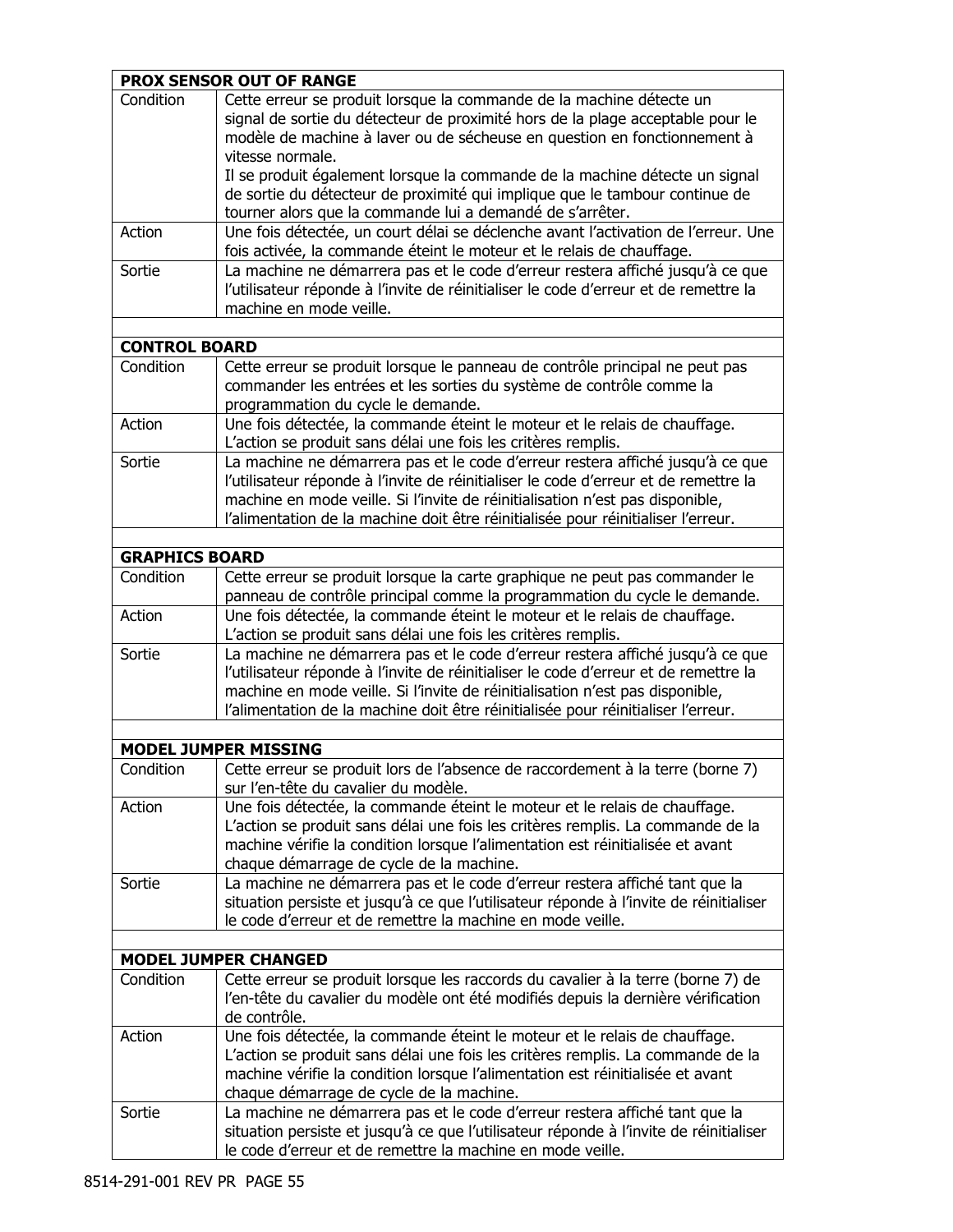|                          | <b>MODEL JUMPER/ DRIVE SIZE</b>                                                                                                                                                                                                                 |
|--------------------------|-------------------------------------------------------------------------------------------------------------------------------------------------------------------------------------------------------------------------------------------------|
| Condition                | Cette erreur se produit lorsque les raccords du cavalier à la terre (borne 7) de<br>l'en-tête du cavalier du modèle ne correspondent pas au code de taille du VFD.                                                                              |
| Action                   | Une fois détectée, la commande éteint le moteur et le relais de chauffage.                                                                                                                                                                      |
|                          | L'action se produit sans délai une fois les critères remplis. La commande de la                                                                                                                                                                 |
|                          | machine vérifie la condition lorsque l'alimentation est réinitialisée et avant<br>chaque démarrage de cycle de la machine.                                                                                                                      |
| Sortie                   | La machine ne démarrera pas et le code d'erreur restera affiché tant que la                                                                                                                                                                     |
|                          | situation persiste et jusqu'à ce que l'utilisateur réponde à l'invite de réinitialiser<br>le code d'erreur et de remettre la machine en mode veille.                                                                                            |
|                          |                                                                                                                                                                                                                                                 |
|                          | <b>MODEL JUMPER/ DRIVE PARAMETER</b>                                                                                                                                                                                                            |
| Condition                | Cette erreur se produit lorsque les raccords du cavalier à la terre (borne 7) de l'en-<br>tête du cavalier du modèle ne correspondent pas aux paramètres du VFD utilisés.                                                                       |
| Action                   | Une fois détectée, la commande éteint le moteur et le relais de chauffage.<br>L'action se produit sans délai une fois les critères remplis. La commande de la<br>machine vérifie la condition lorsque l'alimentation est réinitialisée et avant |
|                          | chaque démarrage de cycle de la machine.                                                                                                                                                                                                        |
| Sortie                   | La machine ne démarrera pas et le code d'erreur restera affiché tant que la<br>situation persiste et jusqu'à ce que l'utilisateur réponde à l'invite de réinitialiser<br>le code d'erreur et de remettre la machine en mode veille.             |
|                          |                                                                                                                                                                                                                                                 |
| <b>NON-DEXTER DRIVE</b>  |                                                                                                                                                                                                                                                 |
| Condition                | Cette erreur se produit lorsqu'un VFD non-Dexter est installé dans la machine.                                                                                                                                                                  |
| Action                   | Une fois détectée, la commande éteint le moteur et le relais de chauffage.                                                                                                                                                                      |
|                          | L'action se produit sans délai une fois les critères remplis. La commande de la<br>machine vérifie la condition lorsque l'alimentation est réinitialisée et avant<br>chaque démarrage de cycle de la machine.                                   |
| Sortie                   | La machine ne démarrera pas et le code d'erreur restera affiché tant que la                                                                                                                                                                     |
|                          | situation persiste et jusqu'à ce que l'utilisateur réponde à l'invite de réinitialiser<br>le code d'erreur et de remettre la machine en mode veille.                                                                                            |
|                          |                                                                                                                                                                                                                                                 |
| <b>DRIVE OVERCURRENT</b> |                                                                                                                                                                                                                                                 |
| Condition                | Cette erreur se produit lorsque la commande reçoit un message indiquant que<br>l'entraînement a été soumis à un courant excessif.                                                                                                               |
| Action                   | Une fois détectée, la commande éteint le moteur et le relais de chauffage.<br>L'action se produit sans délai une fois les critères remplis.                                                                                                     |
| Sortie                   | La machine ne démarrera pas et le code d'erreur restera affiché tant que la<br>situation persiste et jusqu'à ce que l'utilisateur réponde à l'invite de réinitialiser<br>le code d'erreur et de remettre la machine en mode veille.             |
|                          |                                                                                                                                                                                                                                                 |
| <b>DRIVE OVERVOLTAGE</b> |                                                                                                                                                                                                                                                 |
| Condition                | Cette erreur se produit lorsque la commande reçoit un message indiquant que<br>l'entraînement a été soumis à une tension excessive.                                                                                                             |
| Action                   | Une fois détectée, la commande éteint le moteur et le relais de chauffage.                                                                                                                                                                      |
|                          | L'action se produit sans délai une fois les critères remplis.                                                                                                                                                                                   |
| Sortie                   | La machine ne démarrera pas et le code d'erreur restera affiché tant que la<br>situation persiste et jusqu'à ce que l'utilisateur réponde à l'invite de réinitialiser<br>le code d'erreur et de remettre la machine en mode veille.             |
|                          |                                                                                                                                                                                                                                                 |
| <b>DRIVE OVERHEAT</b>    |                                                                                                                                                                                                                                                 |
| Condition                | Cette erreur se produit lorsque la commande reçoit un message indiquant que                                                                                                                                                                     |
|                          | l'entraînement a été soumis à une température excessive.                                                                                                                                                                                        |
| Action                   | Une fois détectée, la commande éteint le moteur et le relais de chauffage.<br>L'action se produit sans délai une fois les critères remplis.                                                                                                     |

 $\Gamma$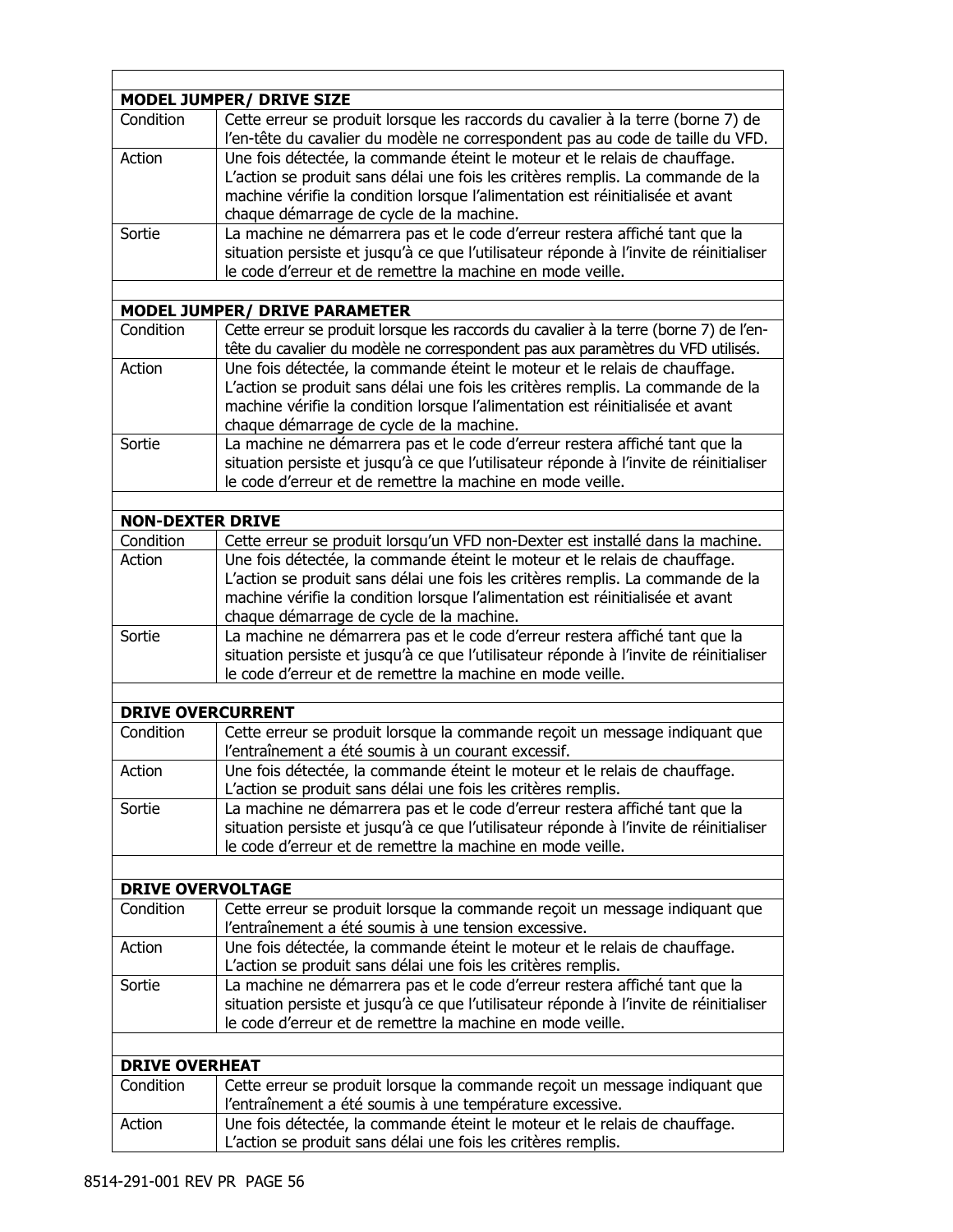| Sortie                              | La machine ne démarrera pas et le code d'erreur restera affiché tant que la<br>situation persiste et jusqu'à ce que l'utilisateur réponde à l'invite de réinitialiser<br>le code d'erreur et de remettre la machine en mode veille. |
|-------------------------------------|-------------------------------------------------------------------------------------------------------------------------------------------------------------------------------------------------------------------------------------|
|                                     |                                                                                                                                                                                                                                     |
| <b>DRIVE OVERLOAD</b>               |                                                                                                                                                                                                                                     |
| Condition                           | Cette erreur se produit lorsque la commande reçoit un message indiquant que<br>l'entraînement a été soumis à une charge excessive.                                                                                                  |
| Action                              | Une fois détectée, la commande éteint le moteur et le relais de chauffage.<br>L'action se produit sans délai une fois les critères remplis.                                                                                         |
| Sortie                              | La machine ne démarrera pas et le code d'erreur restera affiché tant que la<br>situation persiste et jusqu'à ce que l'utilisateur réponde à l'invite de réinitialiser<br>le code d'erreur et de remettre la machine en mode veille. |
|                                     | <b>DRIVE GROUND FAULT</b>                                                                                                                                                                                                           |
| Condition                           | Cette erreur se produit lorsque la commande reçoit un message indiquant que<br>l'entraînement a été soumis à un défaut de masse.                                                                                                    |
| Action                              | Une fois détectée, la commande éteint le moteur et le relais de chauffage.<br>L'action se produit sans délai une fois les critères remplis.                                                                                         |
| Sortie                              | La machine ne démarrera pas et le code d'erreur restera affiché tant que la<br>situation persiste et jusqu'à ce que l'utilisateur réponde à l'invite de réinitialiser<br>le code d'erreur et de remettre la machine en mode veille. |
|                                     |                                                                                                                                                                                                                                     |
| <b>DRIVE LOW VOLTAGE</b>            |                                                                                                                                                                                                                                     |
| Condition                           | Cette erreur se produit lorsque la commande reçoit un message indiquant que<br>l'entraînement a été soumis à une faible tension.                                                                                                    |
| Action                              | Une fois détectée, la commande éteint le moteur et le relais de chauffage.<br>L'action se produit sans délai une fois les critères remplis.                                                                                         |
| Sortie                              | La machine ne démarrera pas et le code d'erreur restera affiché tant que la<br>situation persiste et jusqu'à ce que l'utilisateur réponde à l'invite de réinitialiser<br>le code d'erreur et de remettre la machine en mode veille. |
|                                     |                                                                                                                                                                                                                                     |
| <b>DRIVE INTERNAL</b>               |                                                                                                                                                                                                                                     |
| Condition                           | Cette erreur se produit lorsque la commande reçoit un message indiquant que<br>l'entraînement a rencontré une erreur interne.                                                                                                       |
| Action                              | Une fois détectée, la commande éteint le moteur et le relais de chauffage.<br>L'action se produit sans délai une fois les critères remplis.                                                                                         |
| Sortie                              | La machine ne démarrera pas et le code d'erreur restera affiché tant que la<br>situation persiste et jusqu'à ce que l'utilisateur réponde à l'invite de réinitialiser<br>le code d'erreur et de remettre la machine en mode veille. |
|                                     |                                                                                                                                                                                                                                     |
| <b>DRIVE EXCEPTION</b><br>Condition | Cette erreur se produit lorsque la commande reçoit un message indiquant que                                                                                                                                                         |
|                                     | l'entraînement a enregistré un code d'exception.                                                                                                                                                                                    |
| Action                              | Une fois détectée, la commande éteint le moteur et le relais de chauffage.<br>L'action se produit sans délai une fois les critères remplis.                                                                                         |
| Sortie                              | La machine ne démarrera pas et le code d'erreur restera affiché tant que la<br>situation persiste et jusqu'à ce que l'utilisateur réponde à l'invite de réinitialiser<br>le code d'erreur et de remettre la machine en mode veille. |
|                                     | <b>DRIVE COMMUNICATION</b>                                                                                                                                                                                                          |
| Condition                           | Cette erreur se produit lorsque la commande ne peut pas communiquer avec le VFD.                                                                                                                                                    |
| Action                              | Une fois détectée, la commande éteint le moteur et le relais de chauffage.<br>L'action se produit sans délai une fois les critères remplis.                                                                                         |
| Sortie                              | La machine ne démarrera pas et le code d'erreur restera affiché tant que la<br>situation persiste et jusqu'à ce que l'utilisateur réponde à l'invite de réinitialiser<br>le code d'erreur et de remettre la machine en mode veille. |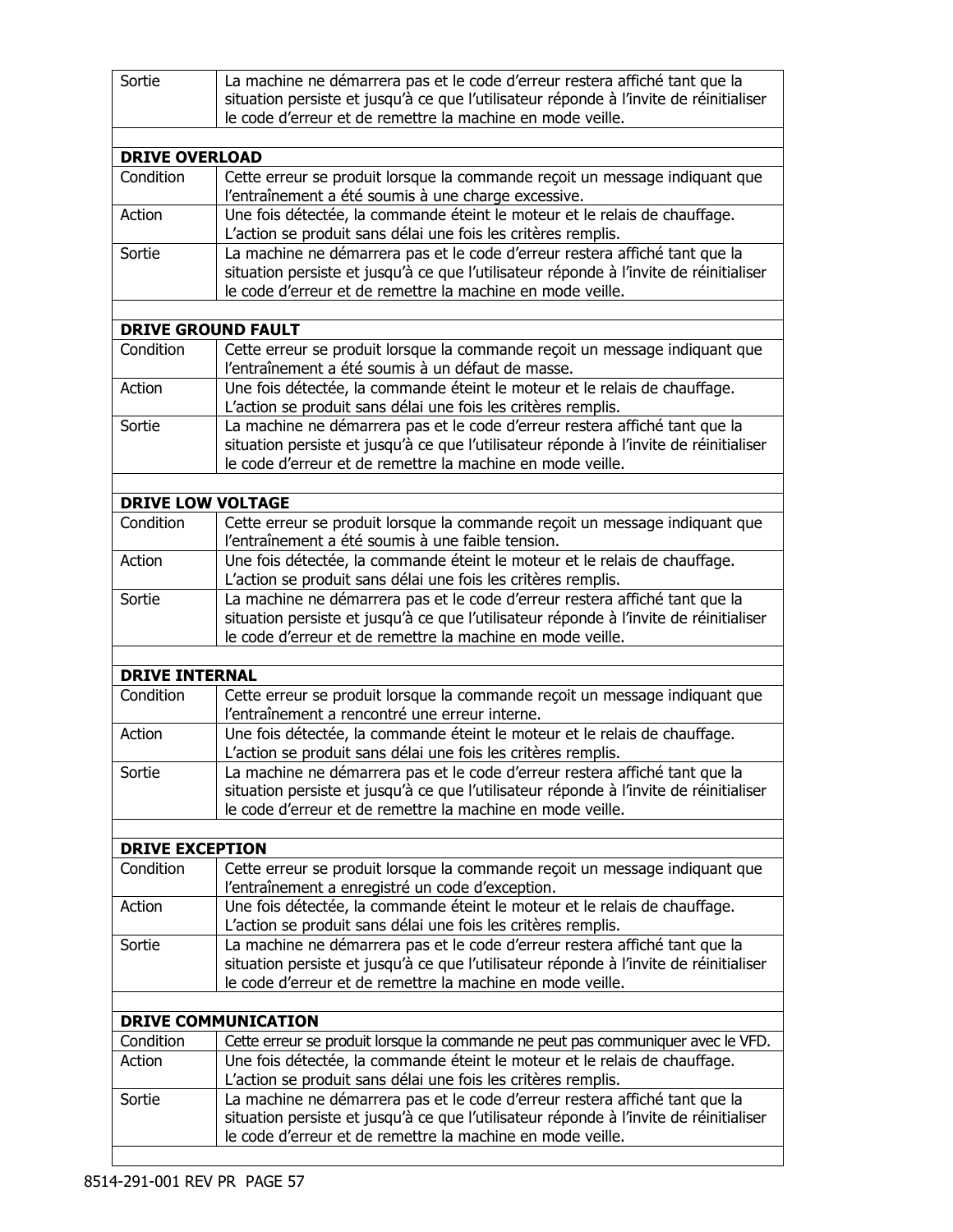| <b>DRIVE ENABLE</b>    |                                                                                                                                                                                                                                                                                                                                                                                                          |
|------------------------|----------------------------------------------------------------------------------------------------------------------------------------------------------------------------------------------------------------------------------------------------------------------------------------------------------------------------------------------------------------------------------------------------------|
| Condition              | Cette erreur se produit lorsque la commande détecte un message indiquant que<br>le circuit VFD activé n'est pas fermé.                                                                                                                                                                                                                                                                                   |
| Action                 | Une fois détectée, la commande éteint le moteur et le relais de chauffage.<br>L'action se produit sans délai une fois les critères remplis.                                                                                                                                                                                                                                                              |
| Sortie                 | La machine ne démarrera pas et le code d'erreur restera affiché tant que la<br>situation persiste et jusqu'à ce que l'utilisateur réponde à l'invite de réinitialiser<br>le code d'erreur et de remettre la machine en mode veille.                                                                                                                                                                      |
|                        |                                                                                                                                                                                                                                                                                                                                                                                                          |
| <b>OUT OF SERVICE</b>  |                                                                                                                                                                                                                                                                                                                                                                                                          |
| Condition              | Cette erreur se produit lorsque l'utilisateur a désigné la commande de la<br>machine hors service.                                                                                                                                                                                                                                                                                                       |
| Action                 | Une fois détectée, la commande éteint le moteur et le relais de chauffage.<br>L'action se produit sans délai une fois les critères remplis.                                                                                                                                                                                                                                                              |
| Sortie                 | La machine ne démarrera pas et le code d'erreur restera affiché jusqu'à ce que<br>l'utilisateur modifie l'état hors service.                                                                                                                                                                                                                                                                             |
|                        |                                                                                                                                                                                                                                                                                                                                                                                                          |
|                        | <b>AUTODRY COMMUNICATION</b>                                                                                                                                                                                                                                                                                                                                                                             |
| Condition              | Cette erreur se produit lorsque la commande de la machine ne détecte pas de<br>communication CAN en provenance de la carte fixe RMC (primaire).                                                                                                                                                                                                                                                          |
| Action                 | Une fois détectée, un délai de 30 secondes se déclenche avant l'activation<br>de l'erreur. Une fois activée, la commande affiche le message « AUTODRY<br>COMMUNICATION » et l'étape de séchage en cours se termine. L'étape<br>suivante démarre et l'erreur restera affichée en alternance avec l'écran<br>d'avancement de cycle durant le reste de l'étape.                                             |
| Sortie                 | Le code d'erreur restera affiché jusqu'à l'arrêt du cycle et le retour de la<br>commande en mode veille.                                                                                                                                                                                                                                                                                                 |
|                        |                                                                                                                                                                                                                                                                                                                                                                                                          |
| <b>AUTODRY OOR LOW</b> |                                                                                                                                                                                                                                                                                                                                                                                                          |
| Condition              | Cette erreur se produit lorsque la commande de la machine détecte un signal<br>de sortie du détecteur RMC (secondaire) hors de la plage à 0 V ou inférieur.                                                                                                                                                                                                                                              |
| Action                 | Une fois détectée, un délai de 5 minutes se déclenche avant l'activation de<br>l'erreur. Une fois activée, la commande affiche le message « AUTODRY OOR<br>LOW » et l'étape de séchage en cours se termine. L'étape suivante démarre et<br>l'erreur restera affichée en alternance avec l'écran d'avancement de cycle<br>durant le reste de l'étape.                                                     |
| Sortie                 | Le code d'erreur restera affiché jusqu'à l'arrêt du cycle et le retour de la<br>commande en mode veille.                                                                                                                                                                                                                                                                                                 |
|                        |                                                                                                                                                                                                                                                                                                                                                                                                          |
|                        | <b>OVER TEMPERATURE DETECTED</b>                                                                                                                                                                                                                                                                                                                                                                         |
| Condition              | Cette erreur se produit lorsqu'une condition de surchauffe a été détectée au<br>détecteur OHP.                                                                                                                                                                                                                                                                                                           |
| Action                 | Une fois détectée, un délai calculé se déclenche avant l'activation de l'erreur.<br>Une fois activée, la commande éteint les relais de chauffage, la tonalité du<br>contrôle se déclenche et le relais d'alarme se ferme. Après 5 secondes, le<br>tambour peut se mettre à tourner. Si la sécheuse est équipée d'un système<br>d'extinction, de l'eau peut être injectée dans le tambour de la sécheuse. |
| Sortie                 | Le code d'erreur restera affiché jusqu'à ce que la situation ait disparu et<br>que le bouton mécanique de réinitialisation ait été appuyé sur le panneau<br>de contrôle principal.                                                                                                                                                                                                                       |
|                        |                                                                                                                                                                                                                                                                                                                                                                                                          |
|                        | <b>OVERHEAT SENSOR SHORT</b>                                                                                                                                                                                                                                                                                                                                                                             |
| Condition              | Cette erreur se produit lorsque la commande détecte un court-circuit du<br>détecteur de surchauffe.                                                                                                                                                                                                                                                                                                      |
| Action                 | Une fois détectée, la commande éteint le moteur et le relais de chauffage.<br>L'action se produit sans délai une fois les critères remplis.                                                                                                                                                                                                                                                              |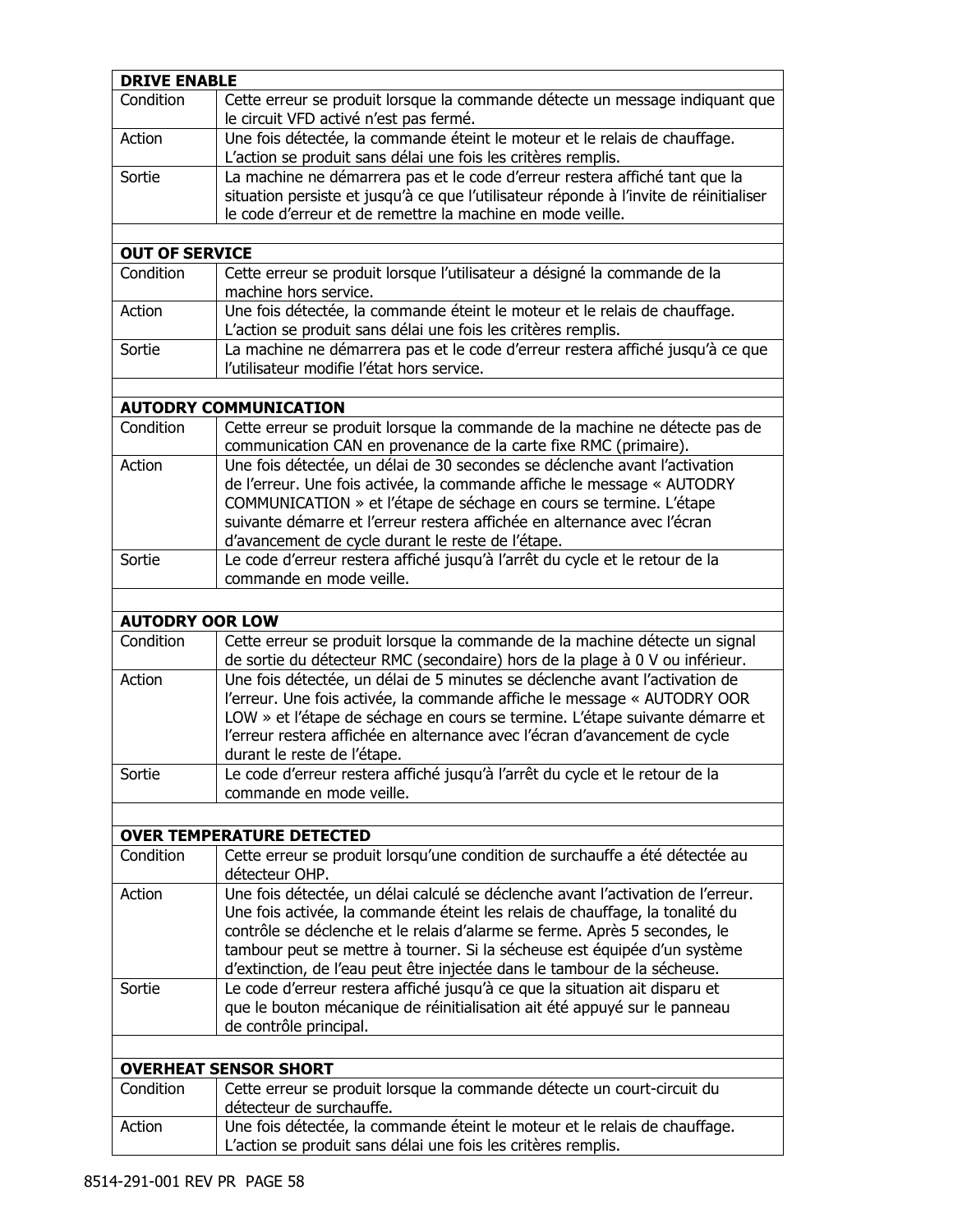| Sortie    | La machine ne démarrera pas et le code d'erreur restera affiché tant que la<br>situation persiste. Une fois la situation réglée, la machine ne démarrera toujours<br>pas et le code d'erreur restera affiché jusqu'à ce que l'utilisateur réponde à<br>l'invite de réinitialiser l'erreur et de remettre la machine en mode veille. |
|-----------|-------------------------------------------------------------------------------------------------------------------------------------------------------------------------------------------------------------------------------------------------------------------------------------------------------------------------------------|
|           |                                                                                                                                                                                                                                                                                                                                     |
|           | <b>OVERHEAT SENSOR OPEN</b>                                                                                                                                                                                                                                                                                                         |
| Condition | Cette erreur se produit lorsque la commande détecte un circuit ouvert du                                                                                                                                                                                                                                                            |
|           | détecteur de surchauffe.                                                                                                                                                                                                                                                                                                            |
| Action    | Une fois détectée, la commande éteint le moteur et le relais de chauffage.                                                                                                                                                                                                                                                          |
|           | L'action se produit sans délai une fois les critères remplis.                                                                                                                                                                                                                                                                       |
| Sortie    | La machine ne démarrera pas et le code d'erreur restera affiché tant que la                                                                                                                                                                                                                                                         |
|           | situation persiste. Une fois la situation réglée, la machine ne démarrera toujours                                                                                                                                                                                                                                                  |
|           | pas et le code d'erreur restera affiché jusqu'à ce que l'utilisateur réponde à                                                                                                                                                                                                                                                      |
|           | l'invite de réinitialiser l'erreur et de remettre la machine en mode veille.                                                                                                                                                                                                                                                        |

## **27 ENTRETIEN DE LA SÉCHEUSE**

- **MISE EN GARDE** : Au moment de l'entretien des commandes, étiquetez tous les fils avant de les débrancher. Des erreurs de câblage peuvent entraîner un fonctionnement inadéquat et dangereux. S'assurer que l'appareil fonctionne adéquatement une fois l'entretien terminé.
- **ATTENTION** : Au moment de l'entretien des commandes, étiquetez tous les fils avant de les débrancher. Des erreurs de câblage peuvent entraîner un fonctionnement inadéquat et dangereux. S'assurer que l'appareil fonctionne adéquatement une fois l'entretien terminé.

Si l'un des symptômes suivants se produit sur cette sécheuse, vérifiez les remèdes suggérés énumérés ci-dessous. Si toutes les causes probables ont été éliminées et que le symptôme persiste, communiquez avec votre agent Dexter local pour obtenir une assistance de dépannage supplémentaire. Consultez les renseignements de contact dans la section Entretien préventif. Les manuels de pièces et de service de Dexter sont également disponibles pour une assistance de dépannage supplémentaire.

| <b>Symptôme</b>          | <b>Cause probable</b>    | Remède suggéré                                               |
|--------------------------|--------------------------|--------------------------------------------------------------|
| Le tambour ne tourne pas | Porte de chargement      | Vérifiez que la porte de chargement est                      |
|                          |                          | complètement fermée.                                         |
|                          | Porte du compartiment    | Vérifiez que la porte du compartiment à charpie est          |
|                          | à charpie                | complètement fermée.                                         |
|                          | Courroies                | Vérifiez que les courroies d'entraînement ne sont pas        |
|                          | d'entraînement           | excessivement usées. Remplacez-les si nécessaire.            |
|                          | Défaut de                | Communiquez avec un agent Dexter pour obtenir                |
|                          | l'entraînement à         | une assistance.                                              |
|                          | fréquence variable       |                                                              |
| Le tambour tourne, mais  | Robinet de gaz           | Assurez-vous que tous les robinets de gaz sont ouverts.      |
| aucune flamme de brûleur |                          |                                                              |
| n'est présente           |                          |                                                              |
|                          | Module d'allumage        | Suivez la procédure de vérification du cycle d'allumage      |
|                          |                          | énumérée dans la section Allumage de la sécheuse de          |
|                          |                          | ce manuel.                                                   |
| Séchage lent             | Commande                 | Vérifiez que le bon paramètre de température                 |
|                          |                          | est sélectionné.                                             |
|                          | Filtre à charpie         | Nettoyez le filtre à charpie                                 |
|                          | Restrictions du débit    | Suivez les directives d'installation pour la contre-pression |
|                          | d'air/de l'air d'appoint | statique et l'air d'appoint.                                 |
|                          | Évacuation               | Vérifiez que l'évacuation est exempte d'obstructions,        |
|                          |                          | suivez les directives d'installation.                        |